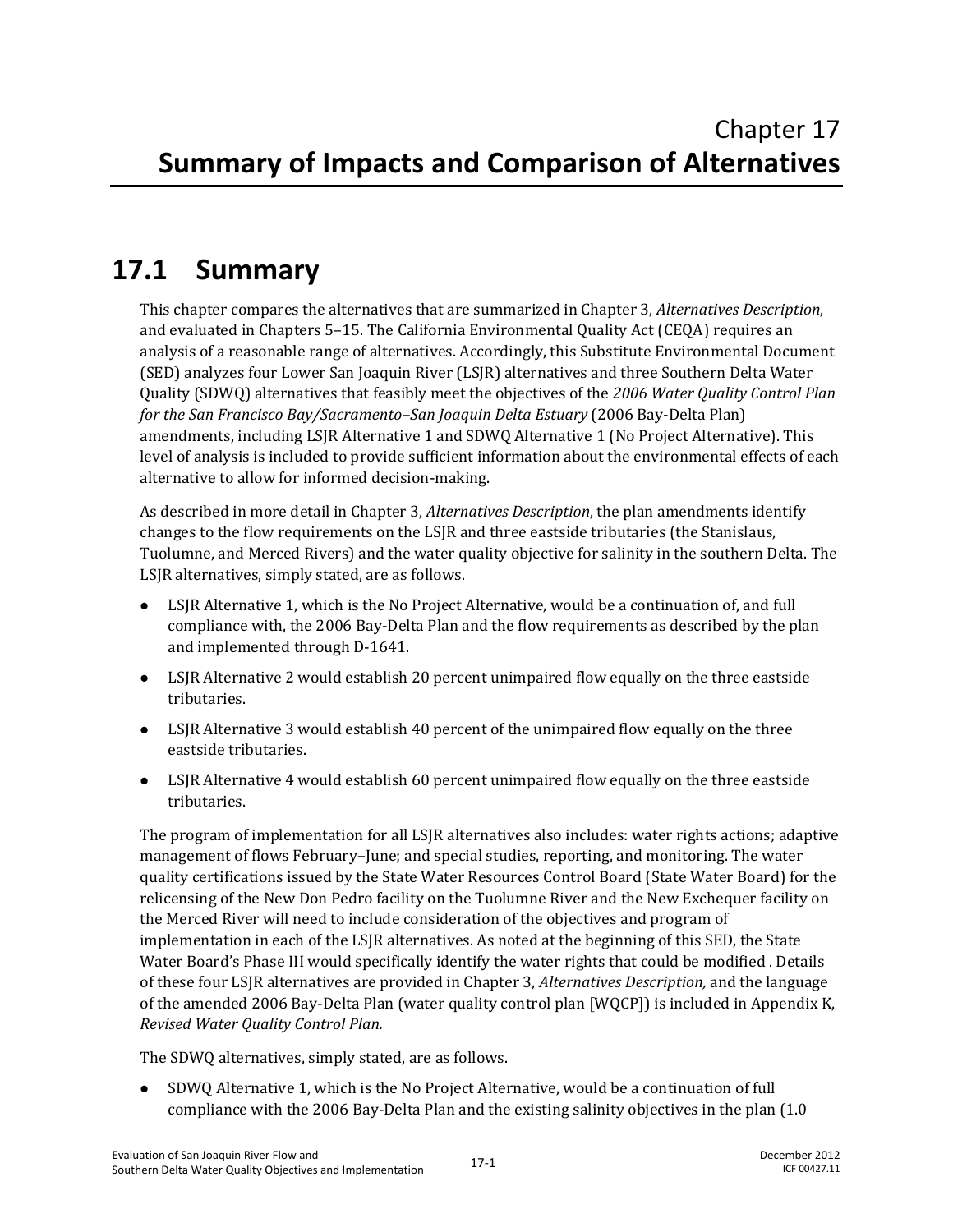dS/m September–March and 0.7 dS/m April–August in the southern Delta). It would also include continued conditioning of the U.S. Bureau of Reclamation (USBR) water rights at New Melones Dam to meet the water quality objective for salinity on the San Joaquin River (SJR) at Vernalis (0.7 dS/m) and continued use of the temporary agricultural barriers in the southern Delta.

- SDWQ Alternative 2 would establish an annual 1.0 dS/m salinity objective for the southern Delta and include continued conditioning of USBR water rights to meet its current D-1641 salinity compliance requirement at Vernalis; continued use of the temporary agricultural barriers; and various study, planning, and monitoring requirements.
- SDWQ Alternative 3 would establish an annual 1.4 dS/m salinity objective for the southern Delta and include continued conditioning of USBR water rights to meet its current D-1641 salinity compliance requirement at Vernalis; continued use of the temporary agricultural barriers; and various study, planning, and monitoring requirements.

Details of these three SDWQ alternatives are provided in Chapter 3, *Alternatives Description,* and the language of the amended WQCP is included in Appendix K, *Revised Water Quality Control Plan*

Other alternatives that were considered but eliminated during the alternatives screening process are summarized in Chapter 3, *Alternatives Description*.

# **17.2 Requirements**

The State CEQA Guidelines (Cal. Code Regs., tit. 14, § 15126.6) require that an environmental document (e.g., environmental impact report [EIR] or SED as part of a certified regulatory program) present a range of reasonable alternatives to the project, or to the location of the project, which would feasibly attain most of the basic project objectives but would avoid or substantially lessen any significant effects of the project. Section 15126.6 of the State CEQA Guidelines also requires an evaluation of the comparative merits of the alternatives. An environmental document is not required to consider alternatives that are infeasible.

#### **17.2.1 Alternatives Comparison**

Table 17-1 summarizes the results of the CEQA significance analysis for each resource area and the alternatives that would result in significant and unavoidable impacts under CEQA, as discussed in Chapters 4–15. Table 17-2 (at the end of this chapter) summarizes the impacts by resource and threshold for the alternatives. Additional information regarding these impact determinations can be found in Chapters 5–14 and Chapter 15, *LSJR Alternative 1 and SDWQ Alternative 1, (No Project Alternative)*. The CEQA alternatives comparison includes LSJR Alternative 1 and SDWQ Alternative 1, which is the No Project Alternative (i.e., continuation of, and full compliance with, the existing 2006 Bay-Delta Plan). This alternative is analyzed in detail in Chapter 15 and technical information is presented in Appendix D, *Evaluation of LSJR Alternative 1 and SDWQ Alternative 1 (No Project Alternative)*.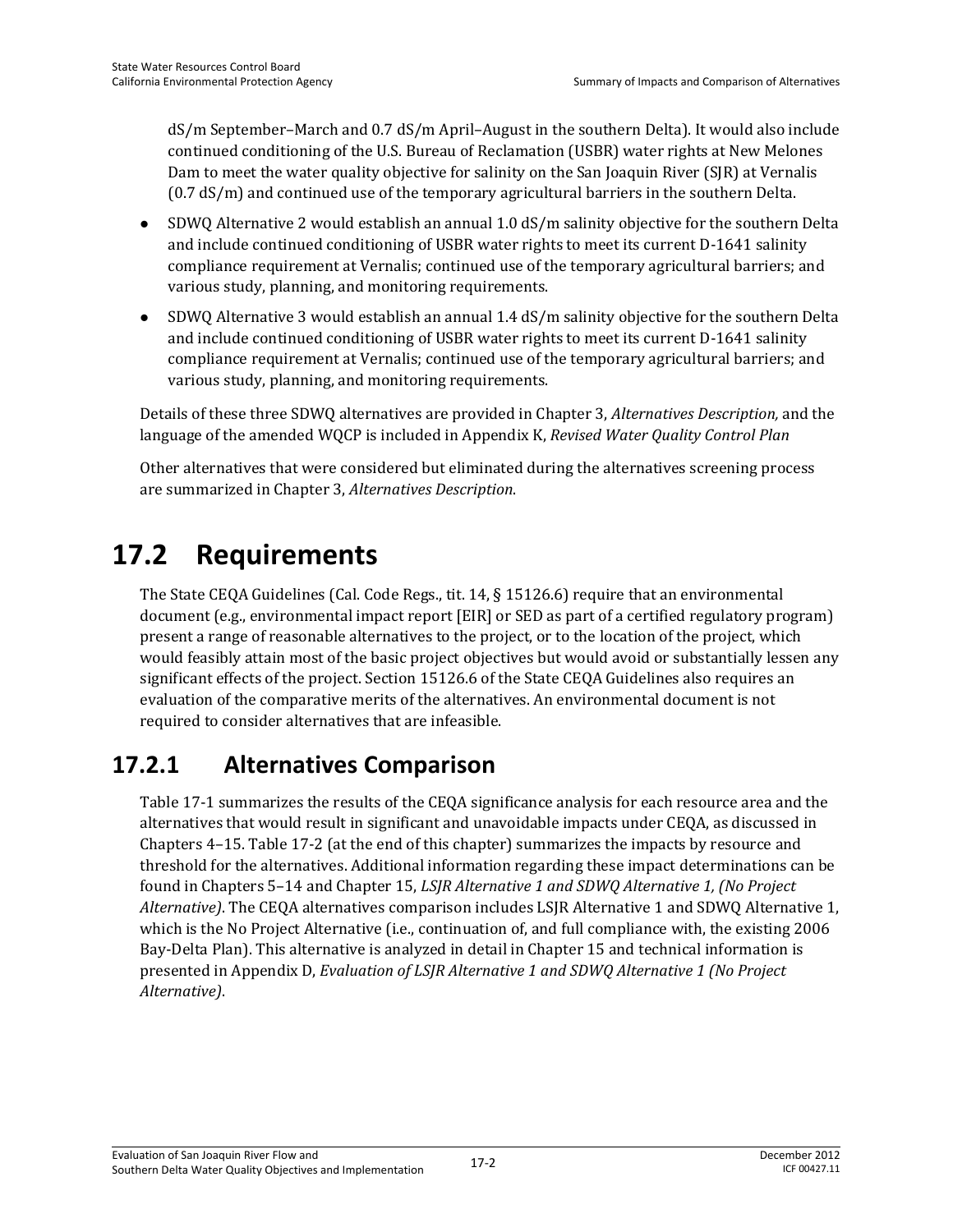#### **Table 17-1. CEQA Significance Analysis by Alternative**

| Environmental Resource Area                                  | LSJR Alternative<br>1 and SDWQ<br>Alternative 1 | LSJR<br>Alternative 2 | LSJR<br>Alternative 3 | LSJR<br>Alternative 4 | <b>SDWQ</b><br>Alternative 2 | SDWQ<br>Alternative 3 |
|--------------------------------------------------------------|-------------------------------------------------|-----------------------|-----------------------|-----------------------|------------------------------|-----------------------|
| Water Supply, Surface Hydrology, and<br><b>Water Quality</b> | S                                               | S                     | S                     | S                     | L                            | Ŀ                     |
| Flooding, Sediment, and Erosion                              | L                                               | L                     | L                     | L                     | N                            | N                     |
| <b>Aquatic Resources</b>                                     | S                                               | S                     | L                     | L                     | N                            | N                     |
| <b>Terrestrial Biological Resources</b>                      | S.                                              | S.                    | L                     | L                     | L                            | ь                     |
| <b>Groundwater Resources</b>                                 | S                                               |                       | S.                    | S                     | N                            | N                     |
| Recreational Resources and Visual<br>Quality                 | L                                               | L                     | S                     | S                     | N                            | N                     |
| <b>Agricultural Resources</b>                                | S                                               | L                     | S                     | S                     | L.                           | L                     |
| <b>Cultural Resources</b>                                    | L.                                              | L                     | L                     | L                     | N                            | N                     |
| Service Providers                                            | S                                               | L                     | S                     | S                     | S                            | L                     |
| <b>Energy Resources and Climate Change</b>                   | S                                               | L                     | S                     | S                     | N                            | N                     |
| $S =$ significant and unavoidable impact                     |                                                 |                       |                       |                       |                              |                       |
| $L =$ less than significant impact                           |                                                 |                       |                       |                       |                              |                       |
| $N = no$ impact                                              |                                                 |                       |                       |                       |                              |                       |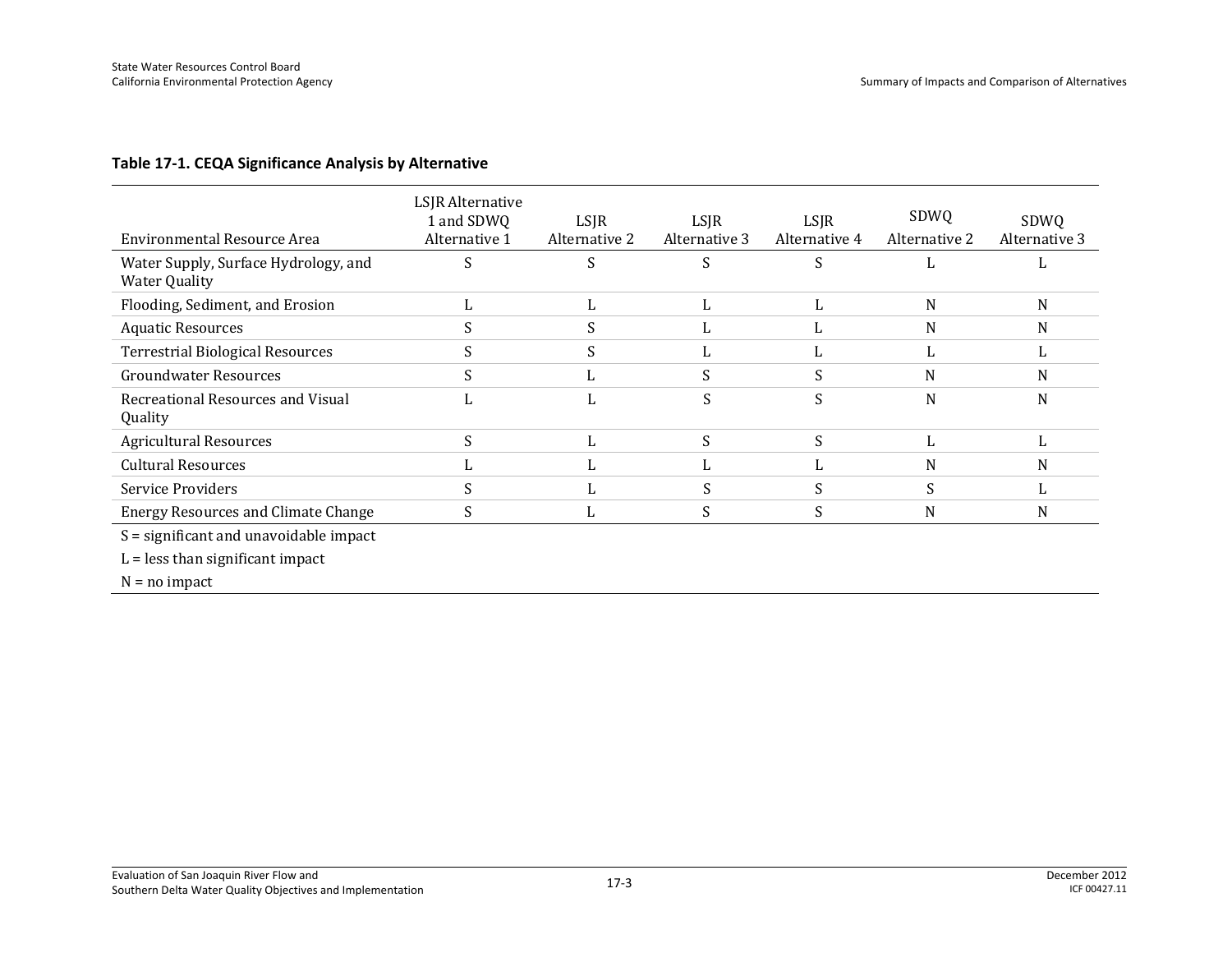As shown in Table 17-1, LSJR Alternative 1 and SDWQ Alternative 1 (No Project Alternative) would result in significant and unavoidable impacts on water supply, surface hydrology, and water quality; aquatic resources; terrestrial biological resources; groundwater resources; agricultural resources; service providers; and energy resources and climate change.

 LSJR Alternatives 2 would result in significant and unavoidable impacts on water supply, surface hydrology, and water quality; aquatic resources; and terrestrial biological resources.

LSJR Alternatives 3 or 4 would result in significant and unavoidable impacts on water supply, surface hydrology, and water quality; groundwater resources; recreational resources and visual quality; agricultural resources; service providers; and energy resources and climate change.

As discussed in Chapter 5, *Water Supply, Surface Hydrology, and Water Quality*, the water quality of the southern Delta under the SDWQ Alternatives 2 or 3 would not result in a change to the general range of historical salinity in the southern Delta (0.2 dS/m–1.2 dS/m). Therefore, because there is no change to baseline conditions, there are very few impact mechanisms that could result in impacts on resources under these two alternatives. SDWQ Alternative 2 would result in significant and unavoidable impacts on service providers. SDWQ Alternative 3 would not result in significant and unavoidable impacts.

# **17.3 Alternatives Impact Analysis**

Overall, LSJR Alternatives 1–4 would result in less-than-significant impacts on flooding, sediment, and erosion and cultural resources. Overall, LSJR alternatives (LSJR Alternative 2) that would require lower unimpaired flows when compared to baseline conditions on the Stanislaus River and similar unimpaired flows when compared to baseline on the Merced and Tuolumne Rivers have lessthan-significant impacts on resources that require or are dependent on surface water diversion. These resources include water supply, agricultural resources, groundwater resources, service providers, and energy resources and climate change. Overall, LSJR alternatives (LSJR Alternative 3 or 4) that require higher unimpaired flows when compared to baseline conditions on all three eastside tributaries have less-than-significant impacts on resources requiring or relying on flow, such as surface hydrology, water quality; aquatic resources; and terrestrial biological resources.

Generally, LSJR Alternative 1 and SDWQ Alternative 1 (No Project Alternative) would result in lower flows on the Merced River and higher surface water diversion reductions on the Stanislaus River when compared to baseline (see Chapter 15 for impact analysis and Appendix D, *Evaluation of LSJR Alternative 1 and SDWQ Alternative 1, [No Project Alternative]* for technical assumptions and results). These alternatives would result in significant and unavoidable impacts on resources requiring or relying on flow in the river(s) or relying on surface water diversions. Thus, the alternatives that result in a continuation of, and full compliance with, the existing 2006 Bay-Delta Plan would not avoid environmental impacts. There would be significant and unavoidable impacts on water supply, surface hydrology, and water quality; aquatic resources; terrestrial biological resources; groundwater resources; agricultural resources; service providers; and energy resources and climate change.

Generally, LSJR Alternative 2 would result in lower flows in the Stanislaus River when compared to baseline conditions. This results in significant and unavoidable impacts on resources that require or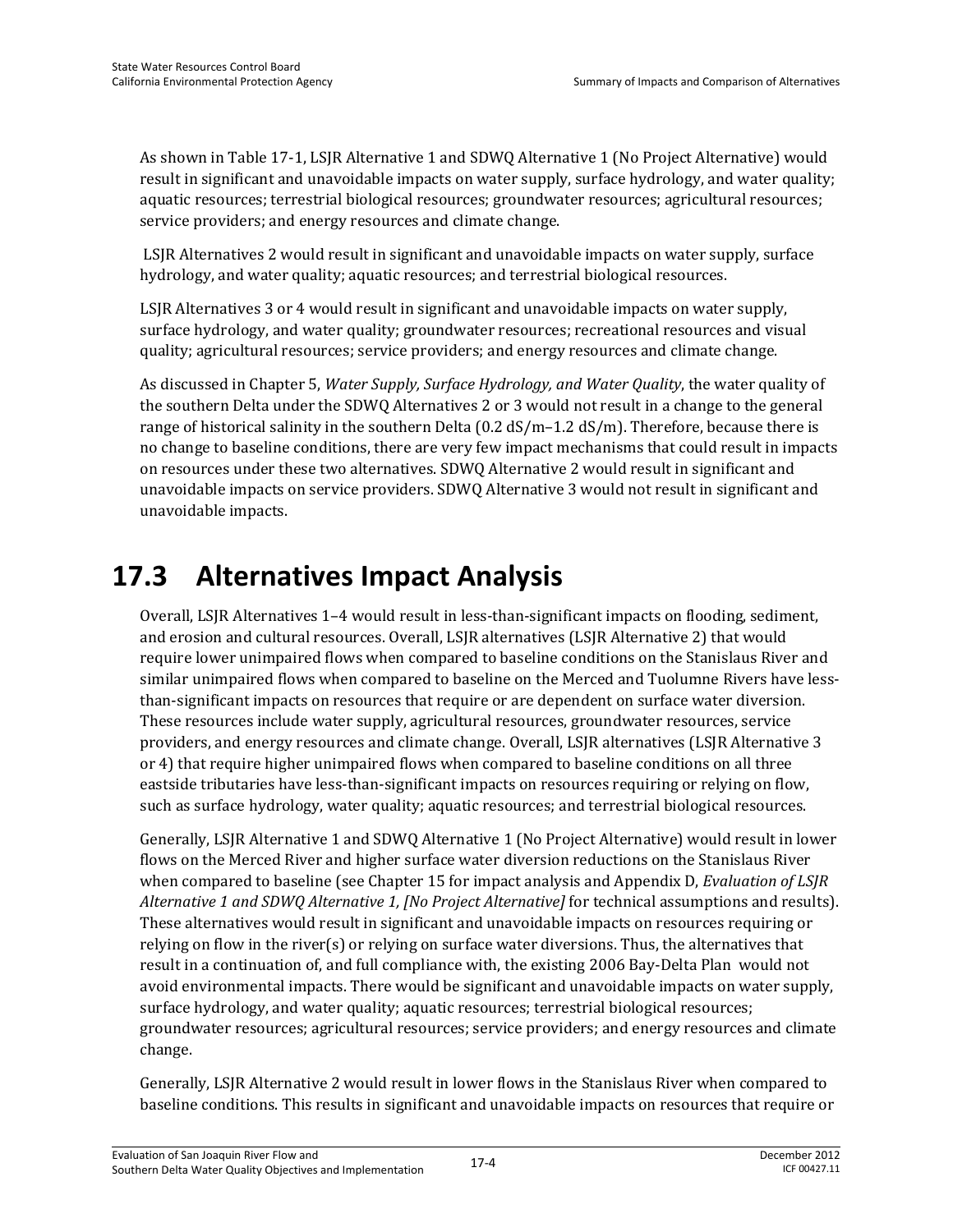rely on river flow, such as water supply, surface hydrology, and water quality; aquatic resources; and terrestrial biological resources.

Generally, LSJR Alternatives 3 or 4 require higher unimpaired flow on the Merced and Tuolumne Rivers (and the Stanislaus River for LSJR Alternative 4) when compared to baseline. Thus, these alternatives result in significant and unavoidable impacts on resources that require water for beneficial uses other than fish and wildlife, such as surface water supply for irrigation, agricultural resources, service providers, and energy resources and climate change. These alternatives would also result in significant and unavoidable impacts on groundwater resources because of decreased surface water diversions that would likely be augmented by an increase in groundwater pumping. In addition, there would also be significant and unavoidable impacts on recreational resources and visual quality because of increased flows on the Merced and Tuolumne Rivers that would result in reduced recreational opportunities at lower recreational flows.

Overall SDWQ Alternatives 2 or 3 would generally have no impacts or less-than-significant impacts on many resources including: water supply, surface hydrology and water quality, flooding, sediment, and erosion, aquatic resources, terrestrial biological resources, groundwater resources, recreational resources and visual quality, agricultural resources; cultural resources; and energy resources and climate change. This is generally because the general historical range of salinity within the southern Delta would remain between 0.2 dS/m and 1.2 dS/m. This is because the program of implementation included in these alternatives does not call for a change to the USBR compliance requirements at Vernalis (0.7 dS/m from April–August and 1.0 dS/m from September–March as a 30-day average), nor is the relationship between the salinity at SJR at Vernalis and the southern Delta expected to change; thus, a change in baseline is not expected.

SDWQ Alternative 2, however, would result in significant impacts on service providers. This is because SDWQ Alternative 2 could result in a change to existing wastewater treatment requirements established by the Central Valley Regional Water Quality Control Board (Central Valley Water Board) and National Pollution Discharge Elimination System (NPDES) permits. The Central Valley Water Board would likely apply the water quality objectives adopted for the southern Delta by the State Water Board as effluent limits to point-source discharge permits for wastewater treatment plants (WWTPs). Therefore, significant and unavoidable impacts would result from service providers not being able to meet the new NPDES effluent limitations that are based on these objectives and construct or operate the new wastewater treatment facilities or infrastructure needed to be in compliance.

SDWQ Alternative 3 would not result in significant and unavoidable impacts on any resource because there would be no change from baseline conditions with respect to water quality in the southern Delta. Furthermore, service providers in the southern Delta without existing NPDES permit limitations are expected to meet new effluent limitations if the Central Valley Water Board uses the water quality objective specified in LSJR Alternative 3.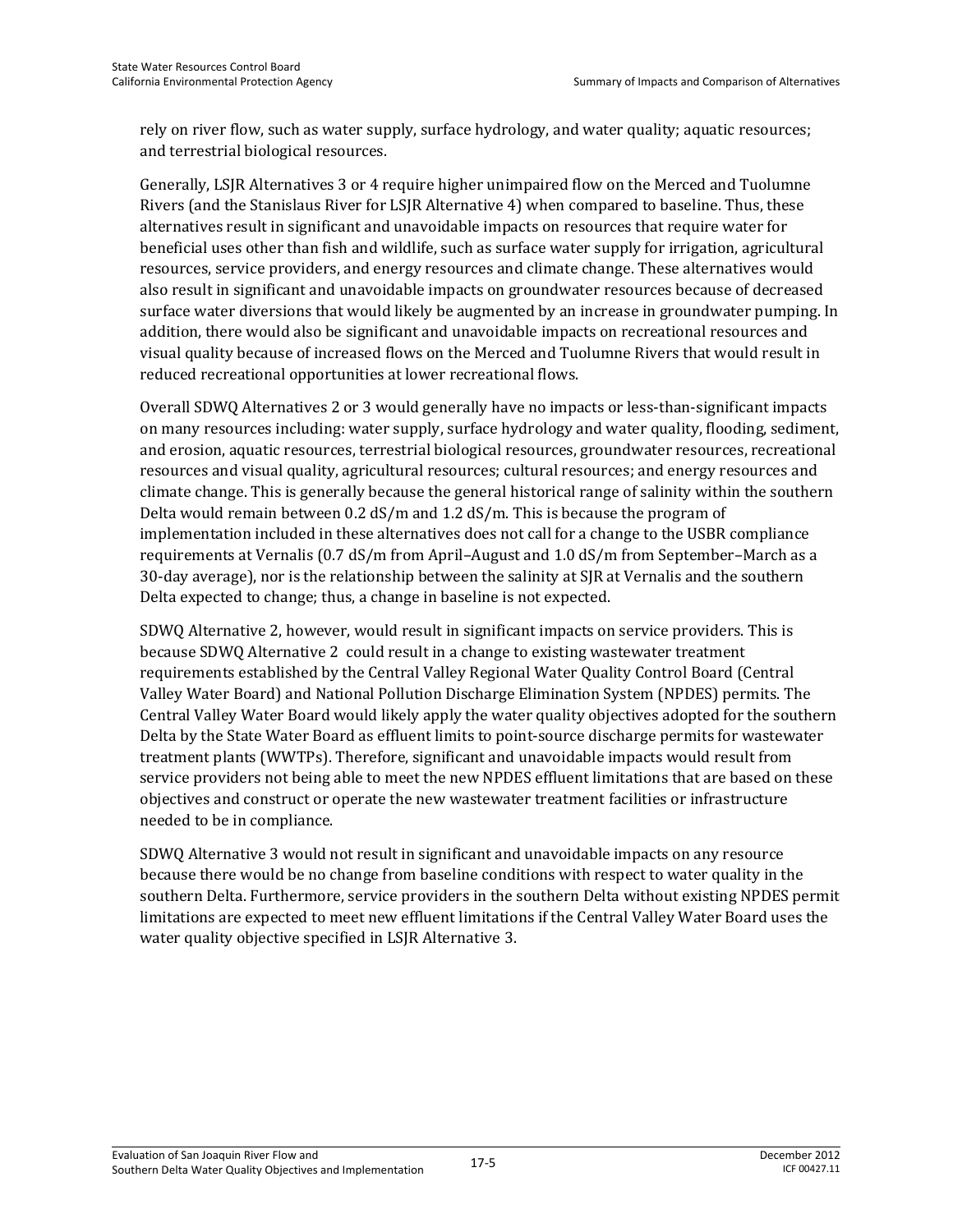## **17.4 Resources With Significant and Unavoidable Impacts**

#### **17.4.1 Water Supply, Surface Hydrology, and Water Quality**

LSJR Alternative 1 and SDWQ Alternative 1 (No Project Alternative) would result in significant and unavoidable impacts on water supply, surface hydrology, and water quality because the flows on the Merced River would be reduced when compared to baseline (especially during drier years), thereby reducing the overall value of the flows. This would also likely affect water temperature on the Merced River. There would be significant and unavoidable impacts on surface hydrology and water quality under LSJR Alternative 2 because of the lower flows on the Stanislaus River resulting in an overall lower volume of water in the river February–June and an increase in temperature (i.e., decrease in water quality). Significant and unavoidable impacts on water supply would result under LSJR Alternatives 3 or 4 because of the expected substantial reductions in surface water diversions to sustain the required unimpaired flow requirements in the Merced and Tuolumne Rivers and the Stanislaus River (only under LSJR Alternative 4). LSJR Alternatives 1–4 would have significant and unavoidable water supply, surface hydrology, and water quality impacts.

### **17.4.2 Aquatic Resources**

LSJR Alternative 1 and SDWQ Alternative 1 (No Project Alternative) would result in significant and unavoidable impacts on aquatic resources because the flows on the Merced River would be reduced when compared to baseline (especially during drier years), thereby reducing habitat and increasing temperature for aquatic species. LSJR Alternative 2 would have significant and unavoidable impacts on aquatic resources because the lower flows on the Stanislaus River would result in an overall lower volume of water in the river February–June and an increase in temperature.

### **17.4.3 Terrestrial Biological Resources**

LSJR Alternative 1 and SDWQ Alternative 1 (No Project Alternative) would result in significant and unavoidable impacts on terrestrial biological resources, particularly riparian habitat and those terrestrial species relying on riparian habitat because the flows on the Merced River would be reduced when compared to baseline (especially during drier years), thereby reducing riparian habitat that is currently limited under baseline. LSJR Alternative 2 would have significant and unavoidable impacts on terrestrial biological resources because of the lower flows on the Stanislaus River resulting in an overall lower volume of water in the river February–June; thereby reducing riparian habitat that is currently limited under baseline.

#### **17.4.4 Groundwater Resources**

LSJR Alternative 1 and SDWQ Alternative 1 (No Project Alternative) and LSJR Alternative 3 and 4 would have significant and unavoidable impacts on groundwater resources. The magnitude of the significance is related to the amount of expected groundwater pumping needed to replace the lost surface water diversions under each of the alternatives. Compared to LSJR Alternatives 3 and 4, LSJR Alternative 1 and SDWQ Alternative 1 (No Project Alternative) is expected to have the smallest contribution to the overall impact on groundwater resources. This is because under LSJR Alternative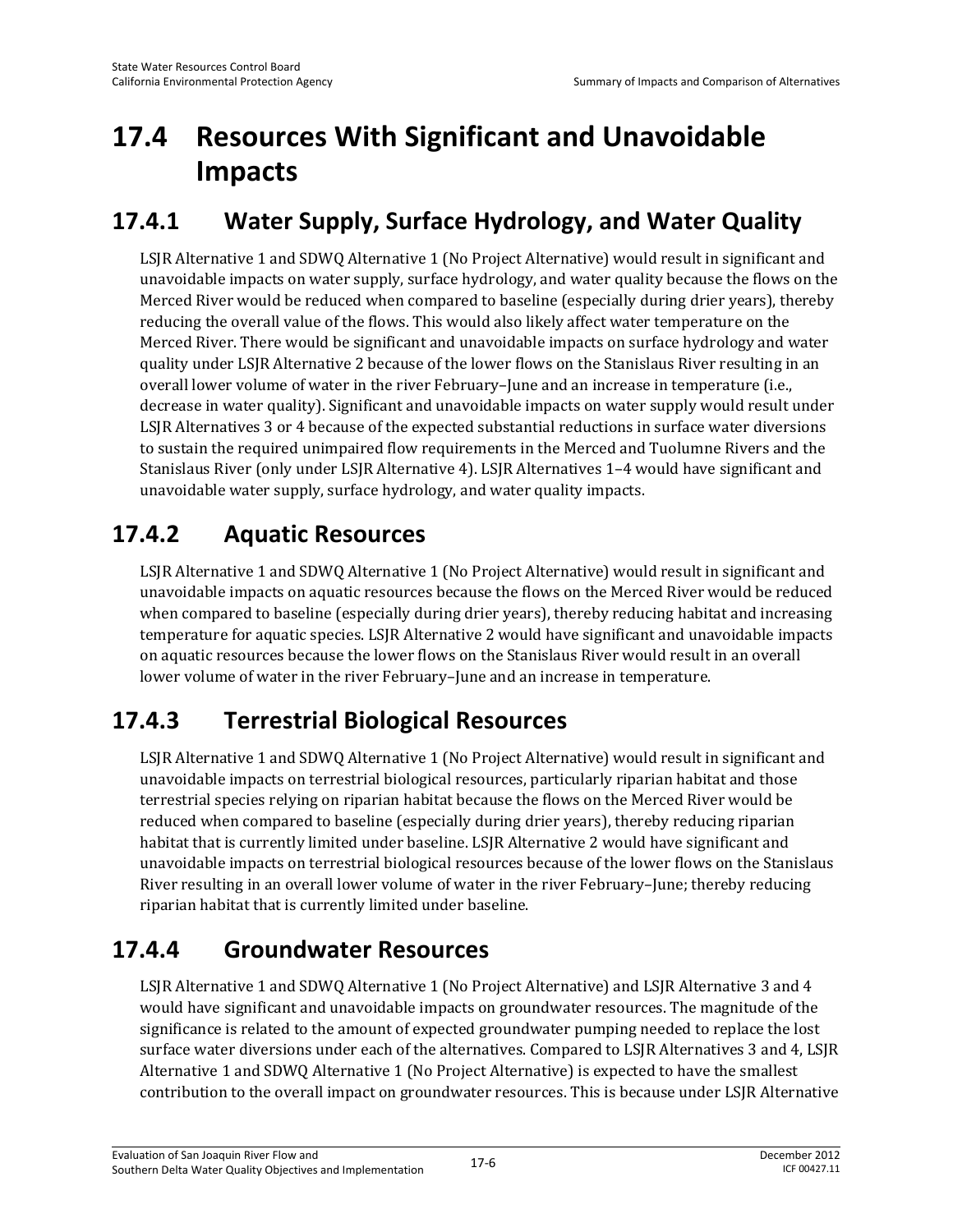1 and SDWQ Alternative 1 (No Project Alternative), it is expected the groundwater pumping would take place as a result of the decrease in surface water diversions from the Stanislaus River alone, whereas LSJR Alternative 3 or 4 would lead to a decrease in surface water diversions from additional eastside tributaries (e.g., the Merced and Tuolumne Rivers).

#### **17.4.5 Recreational Resources and Visual Quality**

There are significant and unavoidable impacts on recreational resources for LSJR Alternatives 3 and 4. The required unimpaired flows would reduce the frequency of lower flow periods on rivers during the recreational season (May–September) suitable for low-flow recreational activities (e.g., floating, wading, and swimming).

#### **17.4.6 Agricultural Resources**

Significant and unavoidable impacts on agricultural resources would result from LSJR Alternative 1 and SDWQ Alternative 1 (No Project Alternative) because the flow would be increased on the Stanislaus River when compared to baseline to comply with the 2006 Bay-Delta Plan, and surface water diversions are expected to be reduced. Similarly, LSJR Alternatives 3 and 4 would also experience a reduction in surface water diversions on the Merced and Tuolumne. Therefore, it is expected that agricultural resources would experience a reduction in irrigation water supply such that agricultural acreage would decline and be converted to nonagricultural uses. LSJR Alternative 1 and SDWQ Alternative 1 (No Project Alternative) is expected to have the smallest contribution of the alternatives that have significant and unavoidable impacts on agricultural resources because it is expected the decrease in surface water diversions would only take place on the Stanislaus River, whereas LSJR Alternative 3 or 4 would experience a decrease in surface water diversions from additional eastside tributaries (i.e., the Merced and Tuolumne Rivers).

#### **17.4.7 Service Providers**

LSJR Alternative 1 and SDWQ Alternative 1 (No Project Alternative), LSJR Alternative 3, and LSJR Alternative 4 would result in significant and unavoidable impacts on service providers. This is because it is expected the increase in unimpaired flows on the rivers under the alternatives would result in a corresponding decrease in surface water diversions for other beneficial uses (e.g., irrigation and/or municipal and industrial uses). As a result, service providers (e.g., City of Modesto under LSJR Alternative 3 and irrigation districts, City of Tracy, under LSJR Alternative 4 or LSJR Alternative 1 and SDWQ Alternative 1 [No Project Alternative]) may require or result in construction of new or expanded water treatment facilities or water supply infrastructure, the construction of which could cause significant environmental effects on other resources (e.g., biological resources, cultural resources, air quality, etc.).

SDWQ Alternative 2 would result in significant impacts on service providers. As described above in Section 17.3, this is because SDWQ Alternative 2 could result in a change to existing wastewater treatment requirements established by the Central Valley Water Board and NPDES permits. Therefore, significant and unavoidable impacts would be a result of service providers not meeting NPDES effluent limitations and needing to construct or operate new wastewater treatment facilities or infrastructure that could cause significant environmental effects on other resources (e.g., biological resources, cultural resources, air quality, etc.).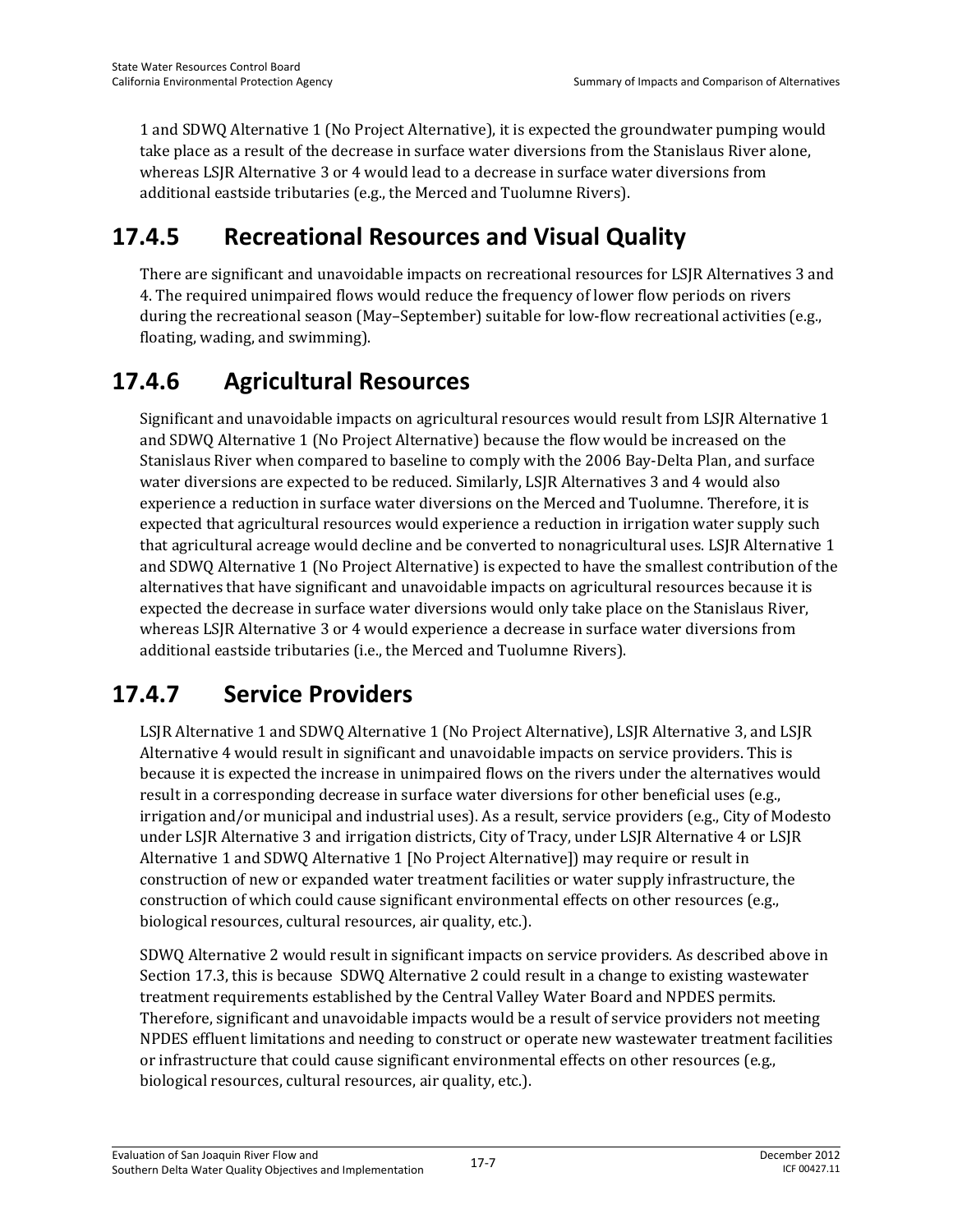#### **17.4.8 Energy and Climate Change**

LSJR Alternative 1 and SDWQ Alternative 1 (No Project Alternative), LSJR Alternative 3, and LSJR Alternative 4 would have significant and unavoidable climate change impacts. The magnitude of the significance is related to the amount of hydropower reduced and potential groundwater that could be pumped to replace the lost surface water diversions under each of the alternatives. Compared to LSJR Alternatives 3 and 4, LSJR Alternative 1 and SDWQ Alternative 1 (No Project Alternative) is expected to have the smallest contribution on climate change because it is expected the groundwater pumping would take place as a result of the decrease in surface water diversions from the Stanislaus River alone, whereas LSJR Alternative 3 or 4 would experience a decrease in surface water diversions from additional eastside tributaries (e.g., the Merced and Tuolumne Rivers).

# **17.5 Comparison of Alternatives**

LSJR Alternative 1 and SDWQ Alternative 1 (No Project Alternative) would result in significant changes when compared to baseline conditions in Merced River flows (reduced) and Stanislaus River flows (increased). Therefore, the No Project Alternative is expected to result in significant impacts on resources such as aquatic resources, terrestrial biological resources, and recreational resources that rely on existing baseline flows because the flows would be reduced under No Project Alternative conditions. In addition, the No Project Alternative is expected to result in impacts on agriculture, groundwater resources, service providers, and other resources that rely on surface water diversions because surface water diversions are expected to be reduced on the Stanislaus River to allow for the increase in flow. No Project Alternative conditions are expected to be the same on the Tuolumne River and, therefore, would result in impacts that are less than significant.

LSJR Alternative 2 has the fewest significant and unavoidable impacts when compared to the other LSJR alternatives, particularly on the Tuolumne and Merced Rivers, as baseline flows on those rivers are nearly similar to those that would be required by this alternative. However, LSJR Alternative 2 does not achieve the purpose and goals of protecting and maintaining the beneficial use of fish and wildlife on the Stanislaus River because of this alternative would allow substantially lower flows when compared to baseline conditions. These lower flows result in significant and unavoidable impacts on resources requiring or relying on flows, including surface hydrology and water quality, aquatic resources, and terrestrial biological resources. LSJR Alternatives 3 or 4 result in impacts that are less than significant on those resources requiring or relying on flow (e.g., aquatic resources, terrestrial biological resources) but significant and unavoidable impacts on those resources that rely on surface water diversions (e.g., water supply, surface hydrology, and water quality; groundwater resources; agricultural resources; service providers; and energy resources and climate change). None of the LSJR alternatives would result in growth-inducing effects.

When comparing the environmental impacts of all the LSJR alternatives, LSJR Alternative 2 might be considered the environmentally superior alternative because of its relatively few environmental effects on the Tuolumne and Merced Rivers. However, taking into consideration that it does not achieve the purpose and goals of protecting and maintaining the beneficial uses of fish and wildlife, particularly on the Stanislaus River, and that it would actually result in significant and unavoidable impacts on aquatic and terrestrial biological resources, LSJR Alternative 3 would be the next environmentally superior alternative. LSJR Alternative 3 (requiring 40 percent unimpaired flow) would have fewer impacts on aquatic and terrestrial biological resources than LSJR Alternative 2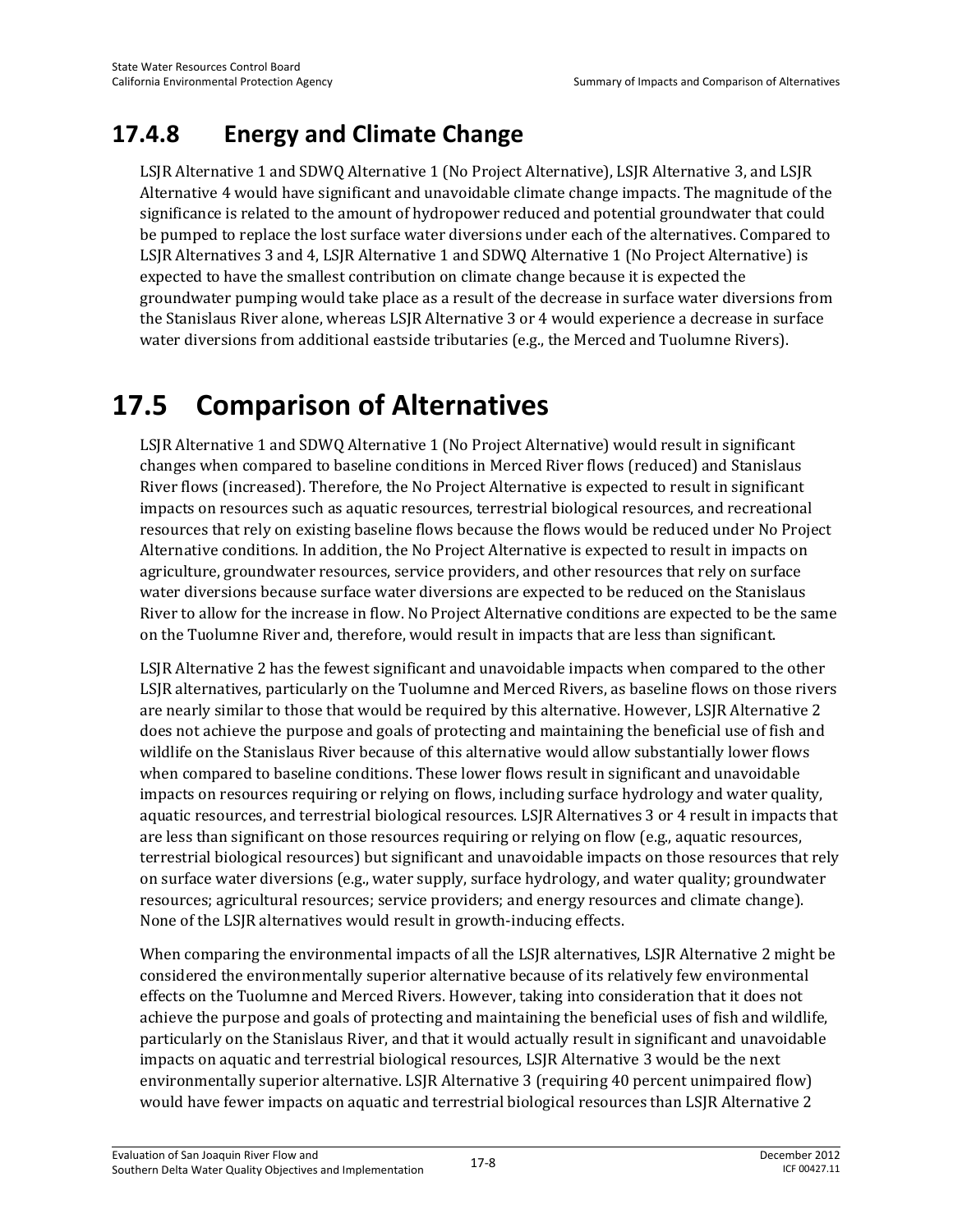and, would provide for improved conditions on the Tuolumne and Merced Rivers. This is generally because the baseline flow on the Stanislaus River is approximately 40 percent of the average unimpaired flow and thus would either have no impacts when compared to baseline conditions or less than significant impacts when compared to baseline conditions. And because the flows on the Tuolumne and Merced Rivers are approximately 20 percent of the average unimpaired flow and thus would only increase an additional 20 percent under LSJR Alternative 3 when compared to LSJR Alternative 4. The impacts on resources dependent on surface water diversions would be more impacted under LSJR Alternative 3, particularly on the Tuolumne and Merced Rivers, but much less than under LSJR Alternative 4.

As discussed in Chapter 5, *Water Supply, Surface Hydrology, and Water Quality*, the water quality of the southern Delta under SDWQ Alternative 2 or 3 would not result in a change to the general range of historical salinity in the southern Delta  $(0.2 \text{ dS/m} - 1.2 \text{ dS/m})$ , primarily because there would be no change in the USBR requirement to maintain salinity at Vernalis (0.7 dS/m April–August and 1.0 dS/m September–March as a 30-day average). Therefore, because there is no change to baseline conditions, there are very few impact mechanisms that could result in impacts on resources under these two alternatives. SDWQ Alternative 2 would reduce the number of water quality exceedances experienced at the southern Delta compliance stations when compared to baseline. There would be no water quality exceedances at the three interior southern Delta compliance stations under SDWQ Alternative 3 because salinity at these stations has never exceeded 1.4 dS/m. Under SDWQ Alternative 2 or SDWQ Alternative 3, impacts on agricultural resources would be less than significant.

Under SDWQ Alternative 2, there would be significant and unavoidable impacts on service providers because some service providers (e.g., City of Tracy and City of Stockton) may exceed effluent limitations if the limitations are set at the water quality objective proposed under SDWQ Alternative 2, thus necessitating the need for the construction or operation of new or expanded wastewater treatment plant facilities or infrastructure. Under SDWQ Alternative 3, impacts on service providers would be less than significant because it is expected all service providers could meet the effluent limitations if the limitations are set at the water quality objective proposed under SDWQ Alternative 3, with the exception of Deuel Vocational Institution (Deuel). However, currently Deuel is not meeting the effluent limitations, and SDWQ Alternative 3 would not increase the number of existing violations or increase the salinity of the discharge at Deuel. As the Deuel facility comes into compliance with its existing NPDES permit limits, salinity conditions in the southern Delta will correspondingly improve.

When considering the environmental impacts of SDWQ Alternative 2 and SDWQ Alternative 3, SDWQ Alternative 3 would be considered the environmentally superior alternative because it has no significant and unavoidable impacts.

# **17.6 Impact Summary Table**

Table 17-2 below summarizes the environmental impacts and determinations by resource and alternative.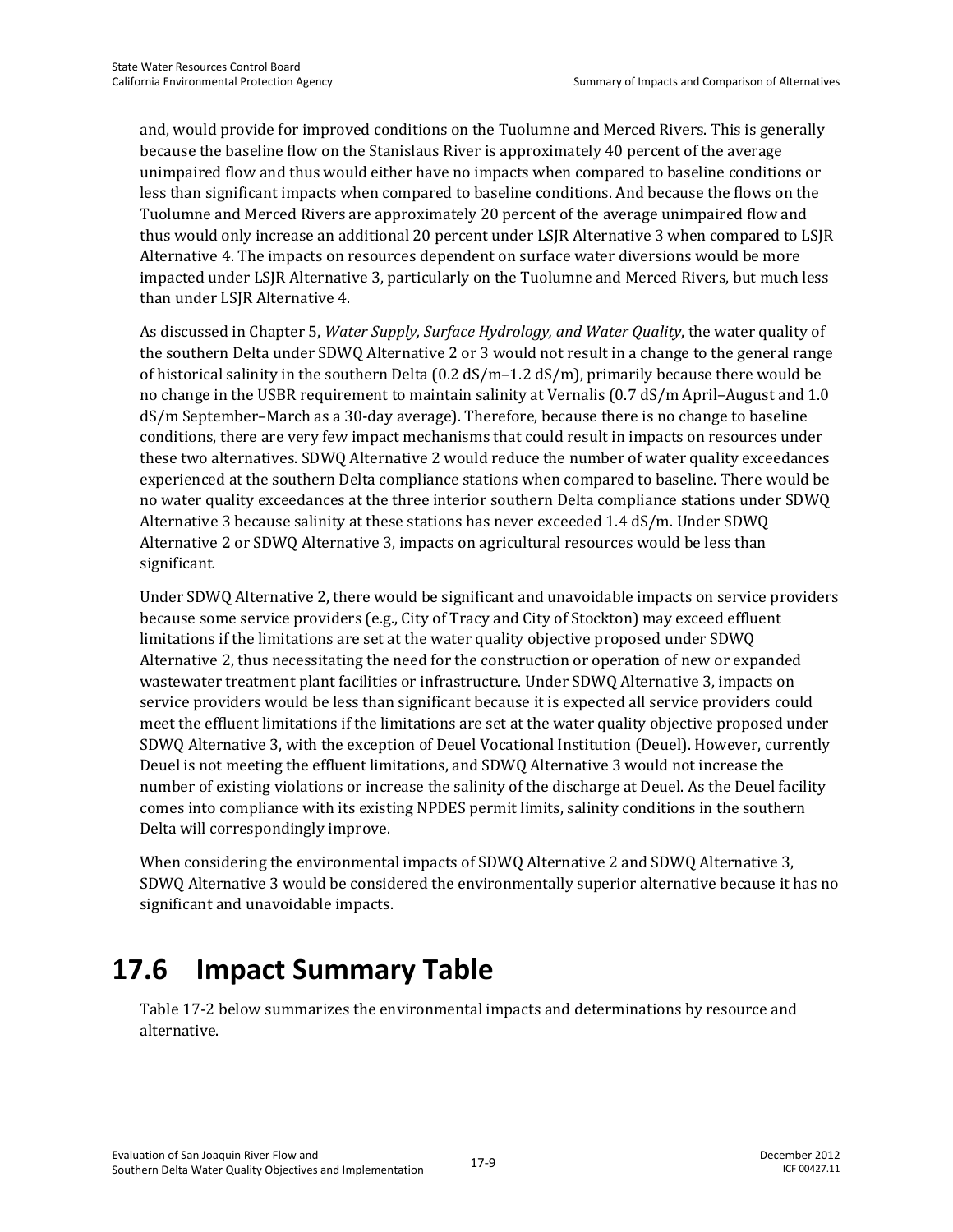*This page left blank intentionally.*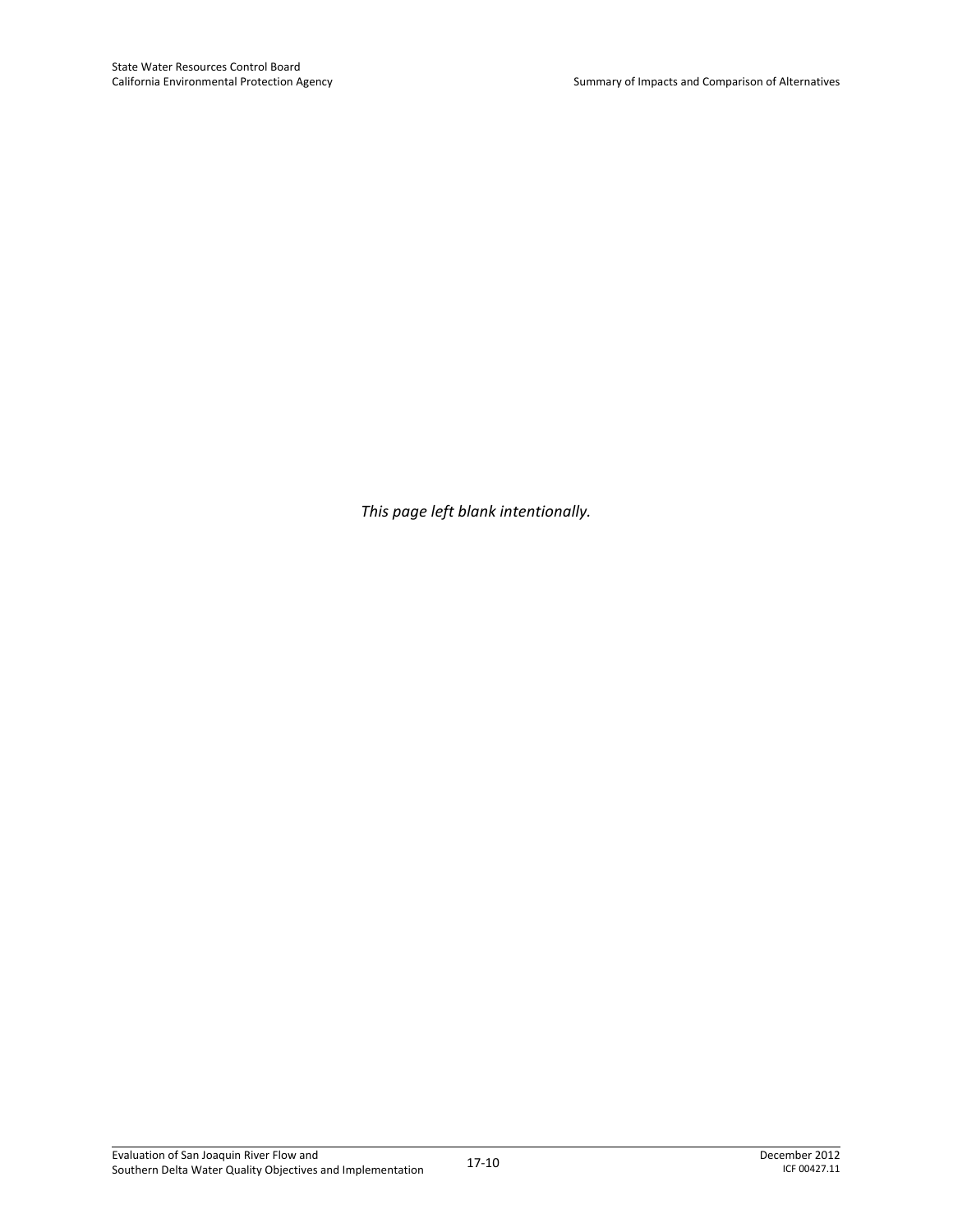#### **Table 17-2. Impact Determinations by Alternative**

| Impact                                                                                                         | LSJR Alternative 1 and SDWQ<br>Alternative 1 (No Project Alternative)                                                                                                                                                                                                                                                                                                                                                                                                                                                                                                                                                                                                                                                                                                                                                                                                                         | LSJR Alternative 2                                                                                                                                                                                                                                                                                                                                                                                                                                                                                                                                                                                      | LSJR Alternative 3                                                                                                                                                                                                                                                                                                                | LSJR Alternative 4                                                                                                                                                                                                                                                                                                                | SDWQ Alternative 2                                                                                                                                                                                                                        | SDWQ Alternative 3                                                                                                                                                                                                                                                                                      |
|----------------------------------------------------------------------------------------------------------------|-----------------------------------------------------------------------------------------------------------------------------------------------------------------------------------------------------------------------------------------------------------------------------------------------------------------------------------------------------------------------------------------------------------------------------------------------------------------------------------------------------------------------------------------------------------------------------------------------------------------------------------------------------------------------------------------------------------------------------------------------------------------------------------------------------------------------------------------------------------------------------------------------|---------------------------------------------------------------------------------------------------------------------------------------------------------------------------------------------------------------------------------------------------------------------------------------------------------------------------------------------------------------------------------------------------------------------------------------------------------------------------------------------------------------------------------------------------------------------------------------------------------|-----------------------------------------------------------------------------------------------------------------------------------------------------------------------------------------------------------------------------------------------------------------------------------------------------------------------------------|-----------------------------------------------------------------------------------------------------------------------------------------------------------------------------------------------------------------------------------------------------------------------------------------------------------------------------------|-------------------------------------------------------------------------------------------------------------------------------------------------------------------------------------------------------------------------------------------|---------------------------------------------------------------------------------------------------------------------------------------------------------------------------------------------------------------------------------------------------------------------------------------------------------|
| Chapter 5: Water Supply, Surface Hydrology, and Water Quality                                                  |                                                                                                                                                                                                                                                                                                                                                                                                                                                                                                                                                                                                                                                                                                                                                                                                                                                                                               |                                                                                                                                                                                                                                                                                                                                                                                                                                                                                                                                                                                                         |                                                                                                                                                                                                                                                                                                                                   |                                                                                                                                                                                                                                                                                                                                   |                                                                                                                                                                                                                                           |                                                                                                                                                                                                                                                                                                         |
| HYD-1: Substantially reduce<br>monthly river flow values caused<br>by the percent unimpaired flow<br>objective | Significant and unavoidable - Flows<br>would be greater than the LSJR<br>Alternative 3 flows on the Stanislaus<br>River; therefore, it is expected that<br>monthly river flows would not be<br>reduced when compared to the baseline.<br>Additionally, the No Project Alternative<br>flow on the Tuolumne is expected to be<br>similar to baseline flows and thus is not<br>expected to substantially reduce the<br>monthly river flows. However, the flows<br>on the Merced River would be less than<br>the baseline flows without Vernalis<br>Adaptive Management Program (VAMP)<br>(particularly during lower flow times in<br>drier periods) when compared to the<br>baseline. Therefore, monthly river flows<br>values would be reduced. The Vernalis<br>salinity objective would continue to be<br>maintained and does not represent a<br>change from baseline with respect to<br>flow. | Significant and unavoidable - Flows are<br>reduced substantially on the Stanislaus<br>River such that the average February-June<br>flows value are reduced by 5% of the<br>maximum flow when compared to the<br>baseline flows; adaptive management<br>cannot modify flows on this river as there<br>would not be enough water to reallocate<br>between months. Therefore, monthly river<br>flow values would be substantially reduced<br>on the Stanislaus. The average monthly flow<br>values on the Merced and Tuolumne Rivers<br>and LSJR would not be reduced by 5% of the<br>maximum flow values. | Less than significant - The average<br>monthly flow value would increase on<br>the Stanislaus, Merced and Tuolumne<br>rivers and LSJR; therefore, monthly river<br>flow values would not be substantially<br>reduced on these rivers.                                                                                             | Less than significant - The average<br>monthly flow value would increase on<br>the Stanislaus, Merced and Tuolumne<br>rivers and LSJR; therefore, monthly<br>river flow values would not be<br>substantially reduced on these rivers.                                                                                             | No Impact - The Vernalis<br>be maintained and would notbe maintained and would<br>represent a change from<br>baseline with respect to<br>flow. Furthermore, this<br>alternative would not be<br>related to percent of<br>unimpaired flow. | No Impact - The Vernalis<br>objective would continue to objective would continue to<br>not represent a change from<br>baseline with respect to<br>flow. Furthermore, this<br>alternative would not be<br>related to percent of<br>unimpaired flow.                                                      |
| such that regulating reservoir<br>operations are limited                                                       | HYD-2: Substantially alter hydrology Less than significant - The monthly<br>average hydropower release flow<br>variations would continue to be within<br>the normal baseline on the three rivers<br>and the No Project would not cause<br>in the river segments that connect the<br>rim dams to the downstream regulating<br>reservoirs. Dam operators would<br>continue to have the flexibility with<br>hydroelectric production to choose to<br>generate with reduced capacity for more<br>hours each day or with increased<br>capacity for less hours.                                                                                                                                                                                                                                                                                                                                     | Less than significant - The monthly average<br>hydropower release flow variations would<br>be within the baseline. No substantial<br>changes in the flows or water elevations in<br>the regulating reservoirs or in the river<br>substantial changes in the flows or water segments that connect the rim dams to the<br>elevations in the regulating reservoirs or downstream regulating reservoirs would<br>occur.                                                                                                                                                                                     | Less than significant - The monthly<br>average hydropower release flow<br>variations would be within the baseline.<br>No substantial changes in the flows or<br>water elevations in the regulating<br>reservoirs or in the river segments that<br>connect the rim dams to the<br>downstream regulating reservoirs<br>would occur. | Less than significant - The monthly<br>average hydropower release flow<br>variations would be within the<br>baseline. No substantial changes in the<br>flows or water elevations in the<br>regulating reservoirs or in the river<br>segments that connect the rim dams to<br>the downstream regulating reservoirs<br>would occur. | No Impact - The Vernalis<br>be maintained and would notbe maintained and would<br>represent a change from<br>baseline with respect to<br>flow; therefore, substantial<br>not expected that would<br>affect regulating reservoirs.         | No Impact - The Vernalis<br>objective would continue to objective would continue to<br>not represent a change from<br>baseline with respect to<br>flow. Therefore, substantial<br>alterations to hydrology are alterations to hydrology are<br>not expected that would<br>affect regulating reservoirs. |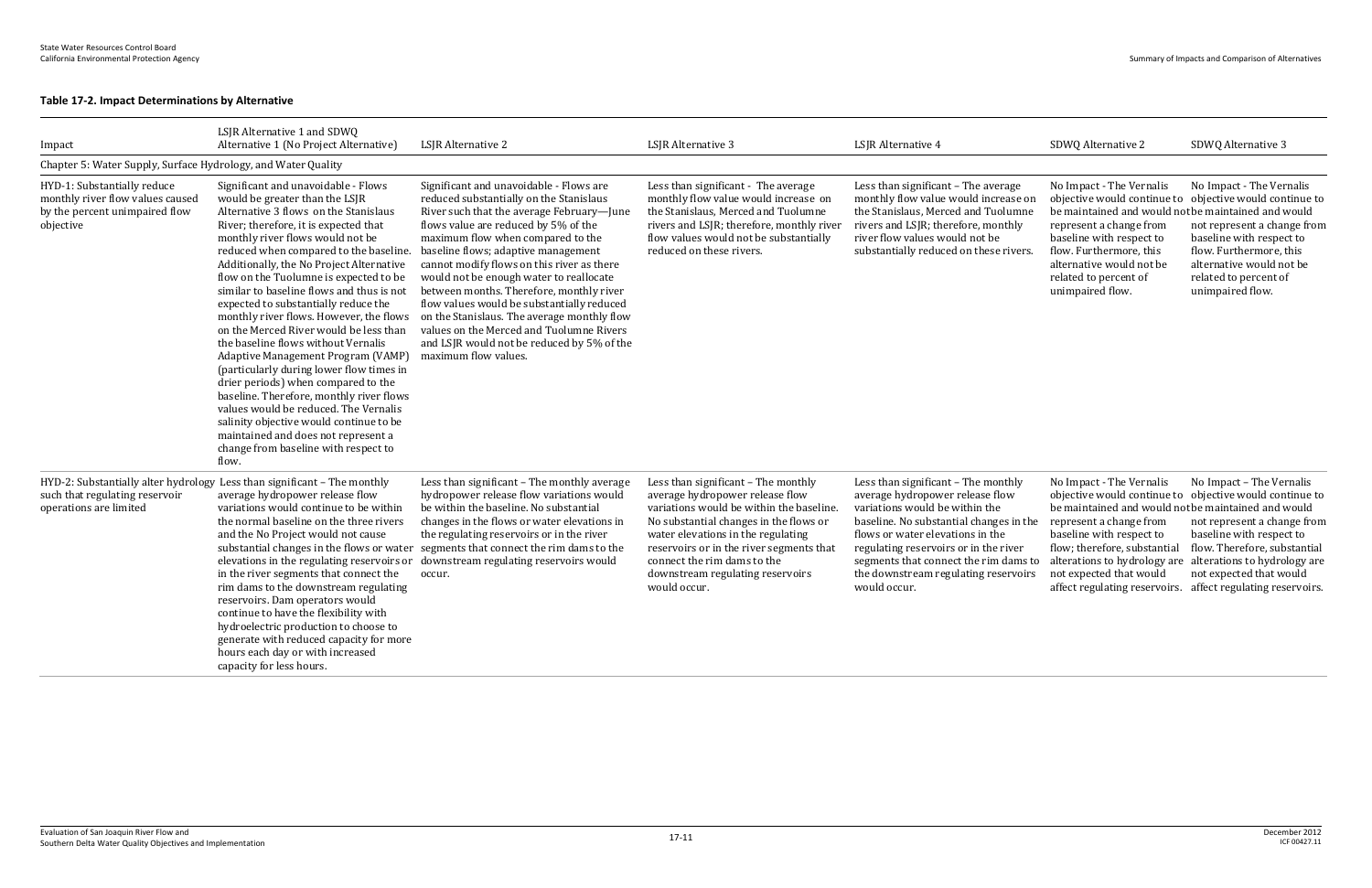| Impact                                                                                                                                                                                                     | LSJR Alternative 1 and SDWQ<br>Alternative 1 (No Project Alternative)                                                                                                                                                                                                                                                                                                                                                                                                                                                                                                                                                                                                                                                                                                                                  | LSJR Alternative 2                                                                                                                                                                                                                                                                                                                                                                                                                                                                                     | LSJR Alternative 3                                                                                                                                                                                                                                                                                                                                                                                                                                                                                                                                     | LSJR Alternative 4                                                                                                                                                                                                                                                                                                                                                                                                                                                                                                                                        | SDWQ Alternative 2                                                                                                                                                                                                                                                                                                                                         | SDWQ Alternative 3                                                                                                                                                                                                                                                                           |
|------------------------------------------------------------------------------------------------------------------------------------------------------------------------------------------------------------|--------------------------------------------------------------------------------------------------------------------------------------------------------------------------------------------------------------------------------------------------------------------------------------------------------------------------------------------------------------------------------------------------------------------------------------------------------------------------------------------------------------------------------------------------------------------------------------------------------------------------------------------------------------------------------------------------------------------------------------------------------------------------------------------------------|--------------------------------------------------------------------------------------------------------------------------------------------------------------------------------------------------------------------------------------------------------------------------------------------------------------------------------------------------------------------------------------------------------------------------------------------------------------------------------------------------------|--------------------------------------------------------------------------------------------------------------------------------------------------------------------------------------------------------------------------------------------------------------------------------------------------------------------------------------------------------------------------------------------------------------------------------------------------------------------------------------------------------------------------------------------------------|-----------------------------------------------------------------------------------------------------------------------------------------------------------------------------------------------------------------------------------------------------------------------------------------------------------------------------------------------------------------------------------------------------------------------------------------------------------------------------------------------------------------------------------------------------------|------------------------------------------------------------------------------------------------------------------------------------------------------------------------------------------------------------------------------------------------------------------------------------------------------------------------------------------------------------|----------------------------------------------------------------------------------------------------------------------------------------------------------------------------------------------------------------------------------------------------------------------------------------------|
| Impact WS-1: Substantially reduce<br>surface water supply diversions<br>caused by a change in river flows or<br>reduce exports to CVP and SWP<br>export service areas caused by a<br>change in river flows | Significant and unavoidable - Surface<br>water diversions would be greatly<br>reduced when compared to baseline<br>conditions on the Stanislaus River. The<br>surface water diversion reductions<br>would be greater than those expected<br>under LSJR Alternative 4 and, therefore,<br>impacts associated with surface water<br>diversion reductions would be greater.<br>The modeled surface water diversions<br>on the Tuolumne and Merced Rivers are<br>not expected to be reduced significantly<br>when compared to baseline conditions. A<br>reduction in exports to the CVP/SWP<br>export service areas is not expected<br>because the Stanislaus River flow would<br>be higher than baseline flows and<br>because the Tuolumne River flows<br>would remain the same as baseline<br>conditions. | Less than significant - Surface water<br>diversions would not be reduced greater<br>than 5% of the maximum demand from the<br>Stanislaus, Tuolumne, or Merced Rivers. A<br>reduction in annual average exports to the<br>CVP and SWP export service areas is not<br>expected as a result of reduced inflow in<br>some months from the LSJR. Therefore, a<br>substantial reduction in surface water<br>supply diversions or reduced exports would<br>not occur.                                         | Significant and unavoidable - Surface<br>water diversions would be reduced<br>greater than 5% of the maximum<br>demand and would be unable to be<br>replaced by additional surface water<br>diversions on the Stanislaus, Tuolumne,<br>or Merced Rivers. A reduction in the<br>annual average exports to the CVP and<br>SWP export service areas is not<br>expected as inflow would increase from<br>the LSJR. Therefore, a substantial<br>reduction in surface water supply<br>diversions would occur, but a reduction<br>in exports would not occur. | Significant and unavoidable - Surface<br>water diversions would be reduced<br>greater than 5% of the maximum<br>demand and would be unable to be<br>replaced by additional surface water<br>diversions on the Stanislaus,<br>Tuolumne, or Merced Rivers. A<br>reduction in the annual average<br>exports to the CVP and SWP export<br>service areas is not expected as inflow<br>would increase from the LSJR.<br>Therefore, a substantial reduction in<br>surface water supply diversions would<br>occur, but a reduction in exports would<br>not occur. | No Impact - See HYD-1.                                                                                                                                                                                                                                                                                                                                     | No Impact - See HYD-1.                                                                                                                                                                                                                                                                       |
| WQ-1: Violate water quality<br>of months with EC above the water<br>quality objectives for salinity at<br>Vernalis or southern Delta<br>compliance stations                                                | Less than significant - The Vernalis<br>objectives by increasing the number and/or southern Delta EC objective<br>would be met because the purpose of the existing EC objectives for the interior<br>No Project Alternative is to meet the<br>flow and EC objectives. Therefore, a<br>violation of water quality objectives<br>above the water quality objectives for<br>salinity at Vernalis or southern Delta<br>compliance stations would not occur                                                                                                                                                                                                                                                                                                                                                 | Less than significant - There would be an<br>increased incidence of EC values above the<br>southern Delta compliance stations; but they<br>would not increase greater than 5%.<br>Therefore, a violation of water quality<br>objectives above the water quality objectives<br>for salinity at Vernalis or southern Delta<br>compliance stations would not occur<br>because it is expected the slight increase<br>would continue to protect beneficial uses.                                            | Less than significant - There would be<br>an overall reduction in the incidence of<br>EC values above the existing EC<br>objectives for the interior southern<br>Delta compliance stations. Therefore, a<br>violation of water quality objectives<br>above the water quality objectives for<br>salinity at Vernalis or southern Delta<br>compliance stations would not occur                                                                                                                                                                           | Less than significant - There would be<br>an overall reduction in the incidence of<br>EC values above the existing EC<br>objectives for the interior southern<br>Delta compliance stations. Therefore, a<br>violation of water quality objectives<br>above the water quality objectives for<br>salinity at Vernalis or southern Delta<br>compliance stations would not occur                                                                                                                                                                              | would be an overall<br>reduction of EC values<br>above 1.0 $dS/m$ when<br>compared to existing EC<br>objectives. Therefore, a<br>violation of water quality<br>objectives above the water<br>quality objectives for salinity salinity at Vernalis or<br>at Vernalis or southern Delta southern Delta compliance<br>compliance stations would<br>not occur. | Less than significant - There Less than significant - There<br>would be a reduction of<br>monthly exceedances when<br>compared to existing EC<br>objectives. Therefore, a<br>violation of water quality<br>objectives above the water<br>quality objectives for<br>stations would not occur. |
| WQ-2: Substantially degrade water<br>quality by increasing Vernalis<br>and/or southern Delta salinity (EC)<br>such that agricultural beneficial<br>uses are impaired                                       | Less than significant - Vernalis and/or<br>to increase because part of the purpose<br>of the No Project flow is to maintain EC<br>at Vernalis.                                                                                                                                                                                                                                                                                                                                                                                                                                                                                                                                                                                                                                                         | Less than significant - The range of average<br>southern Delta EC would not be expected EC values during the irrigation season of<br>April-September in the SJR at Vernalis and<br>in the southern Delta channels under LSJR<br>Alternative 2 would remain very similar to<br>baseline salinity conditions, and would not<br>experience an increase of more than 5% of<br>the EC objective (0.035 dS/m); accordingly,<br>it is not anticipated that agricultural<br>beneficial uses would be impaired. | Less than significant - The range of<br>average EC values during the irrigation<br>season of April-September in the SJR at<br>Vernalis in the southern Delta channels<br>is expected to be reduced; accordingly, it<br>is not anticipated that agricultural<br>beneficial uses would be impaired.                                                                                                                                                                                                                                                      | Less than significant - The range of<br>average EC values during the irrigation<br>season of April-September in the SJR at quality relative to baseline;<br>Vernalis in the southern Delta channels accordingly, it is not<br>is expected to be reduced; accordingly,<br>it is not anticipated that agricultural<br>beneficial uses would be impaired.                                                                                                                                                                                                    | would be no change in water would be no change in<br>anticipated agricultural<br>beneficial uses would be<br>impaired.                                                                                                                                                                                                                                     | Less than significant - There Less than significant - There<br>water quality relative to<br>baseline; accordingly, it is<br>not anticipated agricultural<br>beneficial uses would be<br>impaired.                                                                                            |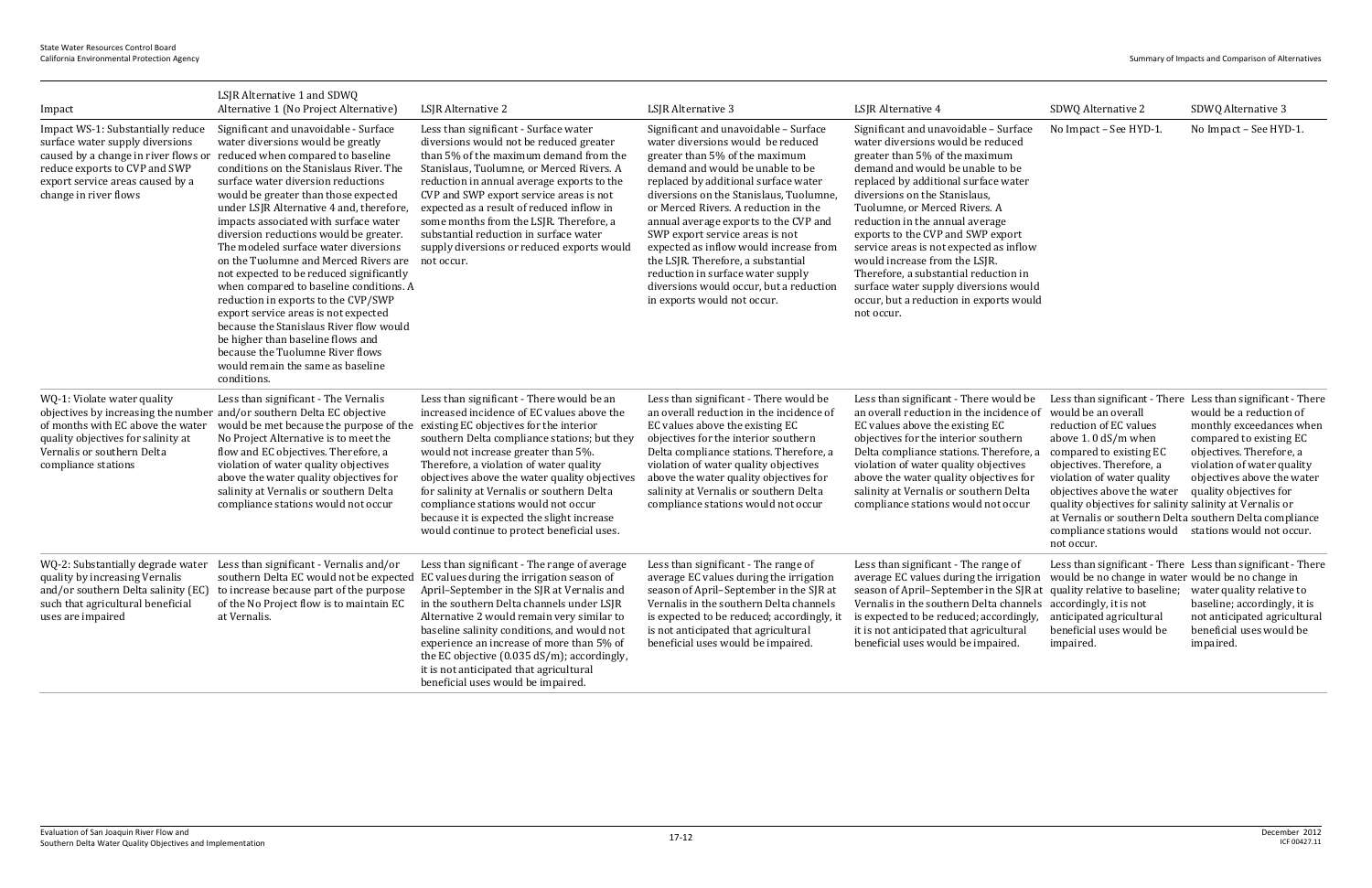| Impact                                                                                                                                                                                                                                                                 | LSJR Alternative 1 and SDWQ<br>Alternative 1 (No Project Alternative)                                                                                                                                                                                                                                                                                                                                                                                                                           | LSJR Alternative 2                                                                                                                                                                                                                                                                                                                                                                                                                                                                                                                                                                                                                                                         | LSJR Alternative 3                                                                                                                                                                                                                                                                                                                                                                                                                                              | LSJR Alternative 4                                                                                                                                                                                                                                                                                                                                                                                                                                           | SDWQ Alternative 2                                                                                                                                                                                                                                                                                     | SDWQ Alternative 3                                                                                                                                                                                                                      |
|------------------------------------------------------------------------------------------------------------------------------------------------------------------------------------------------------------------------------------------------------------------------|-------------------------------------------------------------------------------------------------------------------------------------------------------------------------------------------------------------------------------------------------------------------------------------------------------------------------------------------------------------------------------------------------------------------------------------------------------------------------------------------------|----------------------------------------------------------------------------------------------------------------------------------------------------------------------------------------------------------------------------------------------------------------------------------------------------------------------------------------------------------------------------------------------------------------------------------------------------------------------------------------------------------------------------------------------------------------------------------------------------------------------------------------------------------------------------|-----------------------------------------------------------------------------------------------------------------------------------------------------------------------------------------------------------------------------------------------------------------------------------------------------------------------------------------------------------------------------------------------------------------------------------------------------------------|--------------------------------------------------------------------------------------------------------------------------------------------------------------------------------------------------------------------------------------------------------------------------------------------------------------------------------------------------------------------------------------------------------------------------------------------------------------|--------------------------------------------------------------------------------------------------------------------------------------------------------------------------------------------------------------------------------------------------------------------------------------------------------|-----------------------------------------------------------------------------------------------------------------------------------------------------------------------------------------------------------------------------------------|
| WQ-3: Substantially degrade water<br>quality by increasing water<br>temperature caused by reduced<br>river flows                                                                                                                                                       | Significant and unavoidable - Water<br>temperatures are not expected to<br>increase because flow in the Stanislaus<br>River would remain above baseline.<br>the Tuolumne because flows would not<br>change. However, on the Merced River,<br>flows would be reduced when compared<br>to baseline and would likely result in an<br>increase in temperature in this river<br>above baseline conditions.                                                                                           | Significant and unavoidable - The average<br>monthly water temperatures would not<br>increase more than 2°F in the Merced and<br>Tuolumne Rivers and LSJR but are expected<br>Temperature effects are not expected on to increase in April, May, and June by more<br>than the 2°F in the Stanislaus River because<br>of the reduced river flows when compared<br>to baseline. Therefore, it is expected that the<br>increase in water temperatures would<br>substantially degrade water quality.                                                                                                                                                                           | Less than significant - The average<br>monthly water temperatures would not<br>increase more than 2°F in the Merced,<br>Tuolumne, and Stanislaus Rivers and the<br>LSJR. Therefore, it is expected that the<br>change in water temperatures would<br>not substantially degrade water quality.                                                                                                                                                                   | Less than significant - The average<br>monthly water temperatures would not<br>increase more than 2°F in the Merced.<br>Tuolumne, and Stanislaus Rivers and<br>the LSJR. Therefore, it is expected that<br>the change in water temperatures<br>would not substantially degrade water<br>quality                                                                                                                                                              | No Impact - this alternative<br>does not have the ability to<br>change temperature in a<br>river because it sets a water river because it sets a water<br>quality objective for salinity<br>(not temperature).                                                                                         | No Impact - this alternative<br>does not have the ability to<br>change temperature in a<br>quality objective for salinity<br>(not temperature).                                                                                         |
| WQ-4: Substantially degrade water<br>quality by increasing contaminant<br>concentrations caused by reduced<br>river flows                                                                                                                                              | Significant and unavoidable - Flows are<br>not expected to be reduced on the<br>Tuolumne, LSJR or Stanislaus such that<br>contaminant concentrations would<br>increase. However, on the Merced River,<br>flows would be reduced when compared<br>to baseline and would likely result in an<br>increase in contaminant concentrations<br>above baseline conditions.                                                                                                                              | Significant and unavoidable - Flows are<br>reduced on the Stanislaus and Tuolumne<br>Rivers in some months such that<br>contaminant concentrations would increase<br>by more than 50% of the baseline<br>concentrations. Therefore, it is expected that<br>this increase in concentration would<br>substantially degrade water quality. Flows<br>are not reduced substantially on the Merced<br>River or LSJR.                                                                                                                                                                                                                                                             | Less than significant - Flows are not<br>reduced substantially and baseline<br>contaminant concentrations would not<br>increase by more than 50% of the<br>baseline concentrations on the<br>Stanislaus, Tuolumne, or Merced Rivers<br>or in the LSJR. Therefore, it is expected<br>that the change in concentrations would<br>not substantially degrade water quality                                                                                          | Less than significant - Flows are not<br>reduced substantially and baseline<br>contaminant concentrations would not<br>increase by more than 50% of the<br>baseline concentrations on the<br>Stanislaus, Tuolumne, or Merced Rivers<br>or in the LSJR. Therefore, it is expected<br>that the change in concentrations<br>would not substantially degrade water<br>quality                                                                                    | No Impact - this alternative No Impact - this alternative<br>does not have the ability to<br>result in an increase in<br>because the Vernalis<br>objective would continue to objective would continue to<br>be maintained and does not<br>represent a change from<br>baseline with respect to<br>flow. | does not have the ability to<br>result in an increase in<br>contaminant concentrations contaminant concentrations<br>because The Vernalis<br>be maintained and does not<br>represent a change from<br>baseline with respect to<br>flow. |
| Chapter 6: Flooding, Sediment, and Erosion                                                                                                                                                                                                                             |                                                                                                                                                                                                                                                                                                                                                                                                                                                                                                 |                                                                                                                                                                                                                                                                                                                                                                                                                                                                                                                                                                                                                                                                            |                                                                                                                                                                                                                                                                                                                                                                                                                                                                 |                                                                                                                                                                                                                                                                                                                                                                                                                                                              |                                                                                                                                                                                                                                                                                                        |                                                                                                                                                                                                                                         |
| FLO-1: Substantially alter the<br>or area through the alteration of the Stanislaus, Tuolumne, and Merced<br>course of a stream or river in a<br>manner that would result in<br>substantial erosion or siltation on<br>or offsite                                       | Less than Significant - Flows would be<br>existing drainage pattern of the site lower than channel capacities on the<br>or meander-bend migration issues, and<br>contribution to levee instability are not<br>expected. Very occasional gravel<br>transport and bank erosion would occur<br>in the upper gravel-bedded reaches of<br>the Stanislaus, Tuolumne, and Merced<br>Rivers. The amount of bank erosion<br>would be limited by flood action levels<br>and existing bank armoring.       | Less than significant - Flows would be much<br>lower than channel capacities, so there<br>would be no sediment transport, bank<br>Rivers. Sediment transport, bank erosion erosion or meander-bend migration issues,<br>and no contribution to levee instability.<br>Therefore, substantial alterations of the<br>existing drainage patterns would not occur<br>and would not result in substantial erosion<br>or siltation.                                                                                                                                                                                                                                               | Less than significant - Same as LSJR<br>Alternative 2 although very occasional<br>gravel transport and bank erosion<br>would occur in the upper gravel-bedded<br>reaches of the eastside tributaries. The<br>amount of bank erosion is limited by<br>flood action levels and existing bank<br>armoring. Therefore, substantial<br>alterations of the existing drainage<br>patterns would not occur and would not<br>result in substantial erosion or siltation. | Less than significant - Same as LSJR<br>Alternative 3 with occasional gravel<br>transport and bank erosion in the<br>upper gravel-bedded reaches of the<br>eastside tributaries. The amount of<br>bank erosion is limited by the action<br>stage and existing bank armoring.<br>Therefore, substantial alterations of the<br>existing drainage patterns would not<br>occur and would not result in<br>substantial erosion or siltation. m                    | No Impact – this alternative No Impact – this alternative<br>does not have the ability to<br>result in flooding, sediment, result in flooding, sediment<br>or erosion because it sets a<br>water quality objective for<br>salinity.                                                                    | does not have the ability to<br>or erosion because it sets a<br>water quality objective for<br>salinity.                                                                                                                                |
| FLO-2: Substantially alter the<br>existing drainage pattern of the site<br>or area through the alteration of<br>the course of a stream or river or<br>substantially increase the rate of<br>surface runoff in manner that<br>would result in flooding on or<br>offsite | Less than significant - Flows would be<br>much lower than channel capacities on<br>the Stanislaus, Tuolumne, and Merced<br>Rivers. Therefore, significant flooding<br>impacts are not expected to occur<br>outside of floodways. The No Project<br>Alternative would not change reservoir<br>flood storage capacity and would not<br>violate U.S. Army Corps of Engineers<br>(USACE) flood reservation, so there<br>would be no changes in flood control<br>releases during major flood events. | Less than significant - Flows would be much<br>lower than channel capacities, and no<br>significant flooding impact would occur<br>outside of floodway. Flow objectives would<br>not change reservoir flood storage capacity<br>and would not violate USACE flood<br>reservation, so there would be no changes in<br>flood-control releases during major flood<br>events. On an annual basis, flows greater<br>than 1,500 cubic feet per second (cfs) on the<br>Stanislaus River would be less frequent than<br>under baseline conditions. Therefore,<br>substantial alterations of the existing<br>drainage patterns would not occur and<br>would not result in flooding. | Less than significant - Same as<br>Alternative 2. Therefore, substantial<br>alterations of the existing drainage<br>patterns would not occur and would not<br>result in flooding.                                                                                                                                                                                                                                                                               | Less than significant - Flows greater<br>than 1,500 cfs on the Stanislaus River<br>would occur with greater frequency<br>than baseline conditions from April-<br>June; however, the associated seepage<br>would not have an effect on erosion<br>due to the rate and volume of water<br>and would not be surface inundating.<br>Therefore, substantial alterations of the<br>existing drainage patterns would not<br>occur and would not result in flooding. | No Impact - See FLO-1.                                                                                                                                                                                                                                                                                 | No Impact - See FLO-1.                                                                                                                                                                                                                  |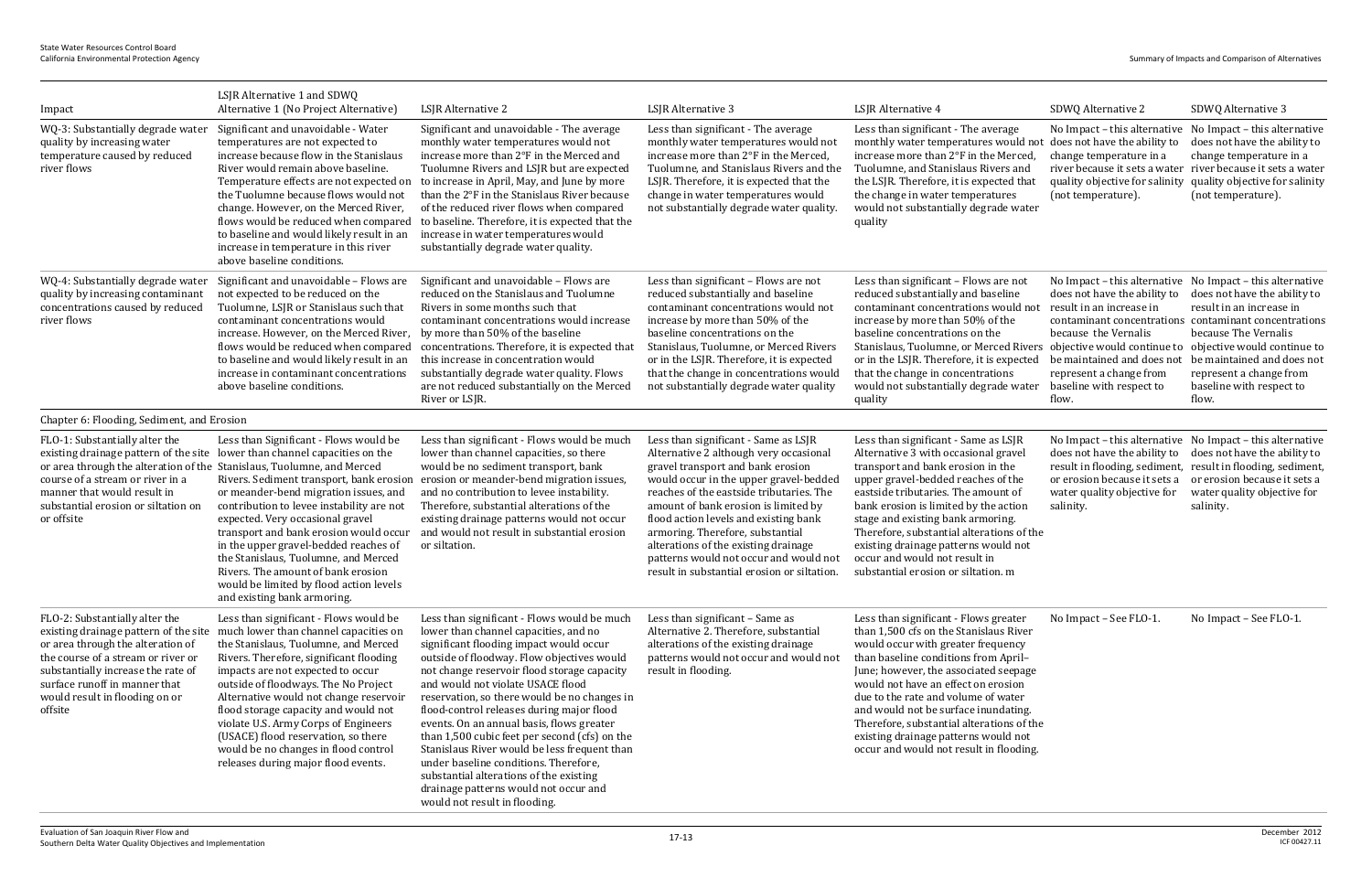| Impact                                                                                                                          | LSJR Alternative 1 and SDWQ<br>Alternative 1 (No Project Alternative)                                                                                                                                                                                                                                                                                                                                                                                                                         | LSJR Alternative 2                                                                                                                                                                                                                                                                                                                                                                                                                                                                                                                                                                                                                                                                                                                                                                                                                                                                                                                                                                                                                            | LSJR Alternative 3                                                                                                                                                                                                                                                                                                                                                                                                                                                                                                              | LSJR Alternative 4                                                                                                                                                                                                                   | SDWQ Alternative 2                                                                                                                                                                                                                                                                                                                                                                        | SDWQ Alternative 3                                                                                                                                                                                                                                                                                                          |
|---------------------------------------------------------------------------------------------------------------------------------|-----------------------------------------------------------------------------------------------------------------------------------------------------------------------------------------------------------------------------------------------------------------------------------------------------------------------------------------------------------------------------------------------------------------------------------------------------------------------------------------------|-----------------------------------------------------------------------------------------------------------------------------------------------------------------------------------------------------------------------------------------------------------------------------------------------------------------------------------------------------------------------------------------------------------------------------------------------------------------------------------------------------------------------------------------------------------------------------------------------------------------------------------------------------------------------------------------------------------------------------------------------------------------------------------------------------------------------------------------------------------------------------------------------------------------------------------------------------------------------------------------------------------------------------------------------|---------------------------------------------------------------------------------------------------------------------------------------------------------------------------------------------------------------------------------------------------------------------------------------------------------------------------------------------------------------------------------------------------------------------------------------------------------------------------------------------------------------------------------|--------------------------------------------------------------------------------------------------------------------------------------------------------------------------------------------------------------------------------------|-------------------------------------------------------------------------------------------------------------------------------------------------------------------------------------------------------------------------------------------------------------------------------------------------------------------------------------------------------------------------------------------|-----------------------------------------------------------------------------------------------------------------------------------------------------------------------------------------------------------------------------------------------------------------------------------------------------------------------------|
| <b>Chapter 7: Aquatic Resources</b>                                                                                             |                                                                                                                                                                                                                                                                                                                                                                                                                                                                                               |                                                                                                                                                                                                                                                                                                                                                                                                                                                                                                                                                                                                                                                                                                                                                                                                                                                                                                                                                                                                                                               |                                                                                                                                                                                                                                                                                                                                                                                                                                                                                                                                 |                                                                                                                                                                                                                                      |                                                                                                                                                                                                                                                                                                                                                                                           |                                                                                                                                                                                                                                                                                                                             |
| AQUA-1: Changes in availability of<br>warmwater species reservoir<br>habitat resulting from change in<br>reservoir water levels | Less than significant - Reservoir<br>elevations at New Melones, New Don<br>Pedro, or Lake McClure are expected to<br>remain similar to the baseline elevations.<br>They are not expected to be significantly<br>reduced when compared to baseline<br>conditions. Therefore, changes in the<br>availability of warmwater reservoir<br>species habitat are not expected.                                                                                                                        | Less than significant - Changes in the<br>occurrence of 15 foot fluctuations in<br>reservoir levels would be less than 10%;<br>therefore, a reduction in spawning/rearing<br>success of warmwater species is not<br>expected.                                                                                                                                                                                                                                                                                                                                                                                                                                                                                                                                                                                                                                                                                                                                                                                                                 | Less than significant - Changes in the<br>occurrence of 15 foot fluctuations in<br>reservoir levels would be less than 10%;<br>therefore, a reduction in<br>spawning/rearing success of<br>warmwater species is not expected.                                                                                                                                                                                                                                                                                                   | Less than significant - Changes in the<br>occurrence of 15 foot fluctuations in<br>reservoir levels would be less than<br>10%; therefore, a reduction in<br>spawning/rearing success of<br>warmwater species is not expected.        | No Impact - this alternative No Impact - this alternative<br>does not have the ability to<br>result in changes to reservoir result in changes to<br>salinity because it is not<br>applied at the reservoirs.                                                                                                                                                                              | does not have the ability to<br>reservoir salinity because it<br>is not applied at the<br>reservoirs.                                                                                                                                                                                                                       |
| AQUA-2: Changes in availability of<br>coldwater species reservoir habitat<br>resulting from changes in reservoir<br>storage     | Less than significant - Reservoir<br>elevations at New Melones, New Don<br>Pedro, or Lake McClure are expected to<br>remain similar to the baseline elevations.<br>They are not expected to be significantly expected.<br>reduced when compared to baseline<br>conditions. Therefore, changes in the<br>availability of coldwater reservoir<br>species habitat are not expected.                                                                                                              | Less than significant - Changes to reservoir<br>storage levels in the end of September would<br>be less than 10%; therefore, a reduction in<br>the availability of coldwater habitat is not                                                                                                                                                                                                                                                                                                                                                                                                                                                                                                                                                                                                                                                                                                                                                                                                                                                   | Less than significant - Changes to<br>reservoir storage levels in the end of<br>September would be less than 10%;<br>therefore, a reduction in the availability<br>of coldwater habitat is not expected.                                                                                                                                                                                                                                                                                                                        | Less than significant - Changes to<br>reservoir storage levels in the end of<br>September would be less than 10%;<br>therefore, a reduction in the availability<br>of coldwater habitat is not expected.                             | No Impact - See AQUA-1.                                                                                                                                                                                                                                                                                                                                                                   | No Impact - See AQUA.1.                                                                                                                                                                                                                                                                                                     |
| AQUA-3: Changes in quantity/<br>quality of spawning, rearing, and<br>migration habitat resulting from<br>changes in flow        | Significant and unavoidable - Flow on<br>the Stanislaus River would be increased<br>relative to the baseline flows and would<br>not reduce the quantity and quality of<br>spawning, rearing, and migration<br>habitat. The Tuolumne River would<br>experience flow conditions similar to<br>baseline conditions. However, the<br>Merced River would experience a<br>reduction in flow when compared to the<br>baseline and would likely reduce habitat<br>quantity and quality on this river. | Significant and unavoidable - Flows would<br>be reduced greater than 10% during rearing<br>and outmigrating periods on the Stanislaus<br>River; furthermore, insufficient water would<br>be available in the spring period (February-<br>June) when compared to baseline conditions<br>for adaptive management. Therefore,<br>substantial impacts to the quantity/quality<br>of spawning, rearing, and migration habitat<br>would occur.<br>The monthly median flow or the overall<br>volume of water February-June would not<br>substantially decrease on the Tuolumne and<br>Merced Rivers and the LSJR during salmonid<br>rearing and outmigrating periods;<br>furthermore, the overall volume of water<br>would be similar to baseline conditions on<br>the Merced River during this time period,<br>thus there would be sufficient water during<br>the spring period to adaptively manage<br>flows. Therefore, a reduction in the<br>quantity/quality of spawning, rearing, and<br>migration habitat on these rivers would not<br>occur. | Less than Significant - The overall<br>volume of water February-June would<br>be similar to baseline conditions on the<br>Stanislaus River; therefore, there would<br>be sufficient water during the spring<br>period to adaptively manage flows.<br>Furthermore, flows would not be<br>reduced greater than 10% during<br>salmonid rearing and outmigrating<br>periods on the Tuolumne, Merced, and<br>LSJR. Therefore, a reduction in the<br>quantity/quality of spawning, rearing,<br>and migration habitat would not occur. | Less than significant - Flows would not<br>be reduced greater than 10% on the<br>major SJR tributaries or LSJR;<br>therefore, a reduction in the<br>quantity/quality of spawning, rearing,<br>and migration habitat would not occur. | No Impact - this alternative No Impact - this alternative<br>does not have the ability to<br>result in changes to flow<br>because it is a water quality<br>objective for salinity;<br>furthermore, the volume of<br>water needed to meet the<br>Vernalis EC objective is<br>included in the modeling<br>results and, thus, in the<br>impact determinations, for<br>the LSJR alternatives. | does not have the ability to<br>result in changes to flow<br>because it is a water quality<br>objective for salinity;<br>furthermore the volume of<br>water needed to meet the<br>Vernalis EC objective is<br>included in the modeling<br>results and, thus, in the<br>impact determinations, for<br>the LSJR alternatives. |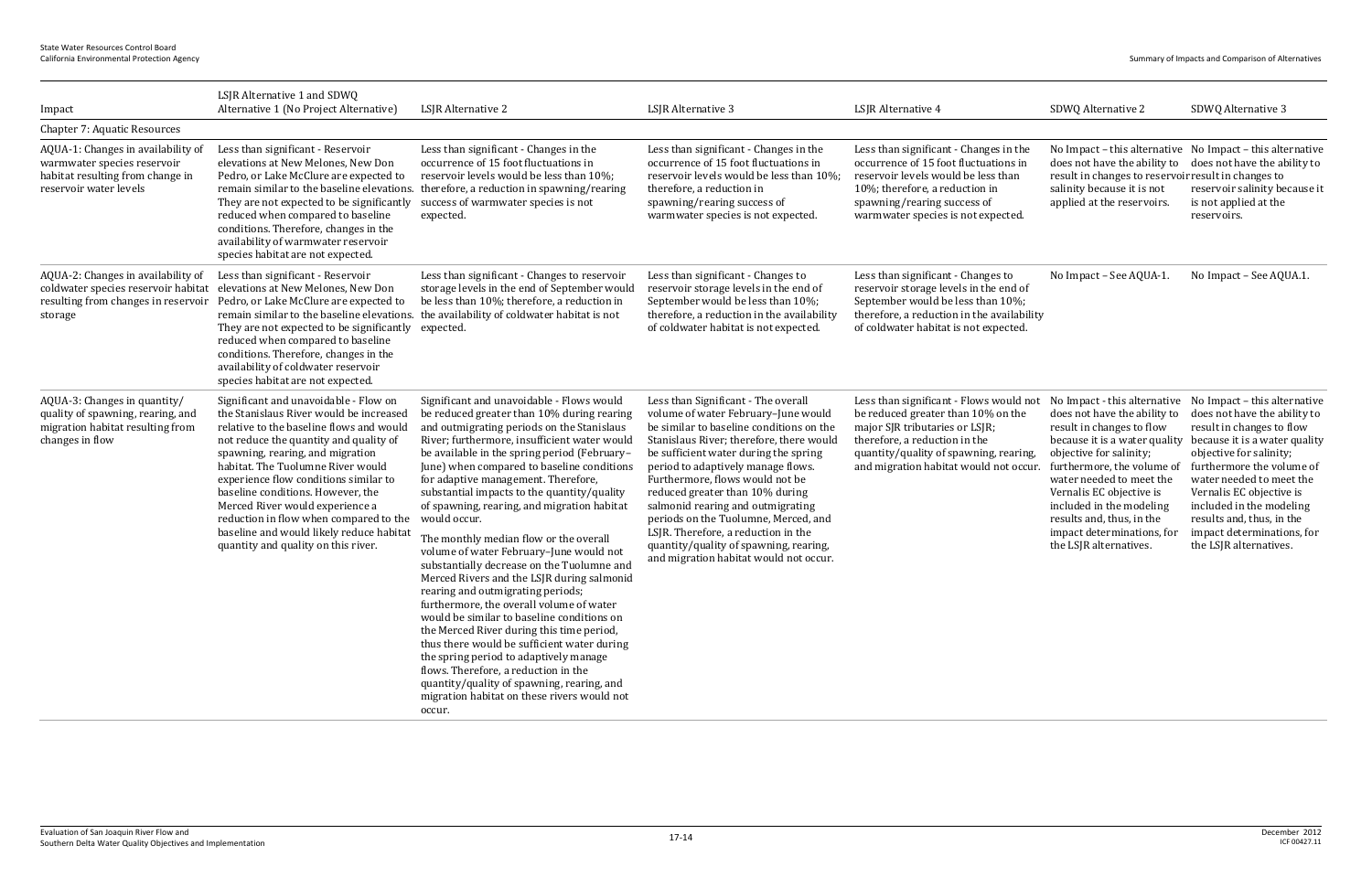| Impact                                                                                                                 | LSJR Alternative 1 and SDWQ<br>Alternative 1 (No Project Alternative)                                                                                                                                                                                                                                                                                                                                                                                                                                                          | LSJR Alternative 2                                                                                                                                                                                                                                                                                                                                                                                                                                                                                                                                                                                                       | LSJR Alternative 3                                                                                                                                                                                                                                                                                                                                                                                                                                                                                                                                                                                                                                                                                                                            | LSJR Alternative 4                                                                                                                                                                                                                                                                                                                                               | SDWQ Alternative 2      | SDWQ Alternative 3      |
|------------------------------------------------------------------------------------------------------------------------|--------------------------------------------------------------------------------------------------------------------------------------------------------------------------------------------------------------------------------------------------------------------------------------------------------------------------------------------------------------------------------------------------------------------------------------------------------------------------------------------------------------------------------|--------------------------------------------------------------------------------------------------------------------------------------------------------------------------------------------------------------------------------------------------------------------------------------------------------------------------------------------------------------------------------------------------------------------------------------------------------------------------------------------------------------------------------------------------------------------------------------------------------------------------|-----------------------------------------------------------------------------------------------------------------------------------------------------------------------------------------------------------------------------------------------------------------------------------------------------------------------------------------------------------------------------------------------------------------------------------------------------------------------------------------------------------------------------------------------------------------------------------------------------------------------------------------------------------------------------------------------------------------------------------------------|------------------------------------------------------------------------------------------------------------------------------------------------------------------------------------------------------------------------------------------------------------------------------------------------------------------------------------------------------------------|-------------------------|-------------------------|
| AQUA-4: Changes in exposure of<br>resulting from changes in reservoir<br>storage and releases                          | Significant and unavoidable -<br>fish to stressful water temperatures Temperatures would not increase on the of temperatures exceeding U.S.<br>Stanislaus or Tuolumne Rivers because<br>flows would increase on the Stanislaus<br>River and would remain similar to<br>baseline flows on the Tuolumne<br>However, the reduction in flow on the<br>Merced River when compared to the<br>baseline would likely increase<br>temperatures on this river during lower<br>flow periods resulting in stressful water<br>temperatures. | Significant and unavoidable - The frequency<br><b>Environmental Protection Agency</b><br>recommended criteria are anticipated to<br>increase by over 10% on the Stanislaus<br>River, therefore, significant impacts would<br>occur on rearing and emigrating salmonids.<br>The monthly median flow or the overall<br>volume of water February-June would not<br>substantially decrease on the Tuolumne and<br>Merced Rivers and the LSJR; therefore,<br>changes in the exposure of fish to stressful<br>water temperatures would not occur.                                                                              | Less than Significant - The overall<br>volume of water February-June would<br>be similar to baseline conditions on the<br>Stanislaus River; therefore, there would<br>be sufficient water during the spring<br>period to adaptively manage flows and<br>changes in exposure of fish to stressful<br>water temperatures would not occur.<br>Flows are expected to generally increase<br>on the Tuolumne and Merced Rivers and<br>not substantially change on the LSJR<br>from baseline conditions; therefore,<br>changes in the exposure of fish to<br>stressful water temperatures would not<br>occur.                                                                                                                                        | Less than significant - The frequency of No Impact - See AQUA-3.<br>water temperatures potentially causing<br>thermal stress in juvenile salmon and<br>steelhead during the spring rearing and<br>outmigration period would decrease in<br>each of the rivers; therefore, changes in<br>the exposure of fish to stressful water<br>temperatures would not occur. |                         | No Impact - See AQUA-3. |
| AQUA-5 : Changes in exposure to<br>pollutants resulting from changes<br>in flow (dilution/mobilization<br>effects)     | Significant and unavoidable - The<br>exposure to pollutants resulting from<br>changes in flow would not increase on<br>the Stanislaus or Tuolumne Rivers<br>because the Tuolumne River would<br>experience flow conditions similar to<br>baseline conditions and the Stanislaus<br>River flows would be increased<br>However, the reduction in flow on the<br>Merced River when compared to the<br>baseline would likely increase pollutan<br>exposure to fish on this river during<br>lower flow periods.                     | Significant and unavoidable - Lower flows<br>and increased thermal stress is anticipated<br>on the Stanislaus River, therefore,<br>substantially low dilution effects would be<br>expected resulting in an increased<br>vulnerability of fish to the effects of<br>pollutants.<br>The monthly median flow or the overall<br>volume of water February-June would not<br>substantially decrease on the Tuolumne and<br>Merced Rivers and the LSJR; therefore,<br>substantially low dilution effects would not<br>be expected and there would not be an<br>increased vulnerability of fish to the effects<br>of pollutants. | Less than Significant - The overall<br>volume of water February-June would<br>be similar to baseline conditions on the<br>Stanislaus River; therefore, substantially<br>low dilution effects are not expected and<br>there would not be an increased<br>vulnerability of fish to the effects of<br>pollutants because there would be<br>sufficient water during the spring period<br>to adaptively manage flows.<br>Flows are expected to generally increase<br>on the Tuolumne and Merced Rivers and<br>not substantially change on the LSJR<br>from baseline conditions; therefore,<br>substantially low dilution effects are not<br>expected and there would not be an<br>increased vulnerability of fish to the<br>effects of pollutants. | Less than significant - Dilution would<br>potentially increase as a result of the<br>increase in flows, and temperatures<br>would either be maintained or<br>reduced; thus, an increase in exposure<br>to pollutants would not occur.                                                                                                                            | No Impact-See AQUA-3.   | No Impact - See AQUA-3. |
| AQUA-6: Changes in exposure to<br>suspended sediment and turbidity<br>resulting from changes in flow<br>(mobilization) | Less than significant - Peak flows are not Less than Significant - Changes in the<br>expected to affect the frequency of<br>overbank or bed mobilization flows on<br>the Stanislaus River. Similar but fewer<br>impacts, as those described above,<br>would occur on the Tuolumne because<br>flows would be similar to baseline<br>conditions, and flows on the Merced<br>River would not be more than baseline.<br>Therefore, the change in flows would not<br>mobilize more suspended sediment.                              | frequency, duration, and magnitude of<br>increased suspended sediment and turbidity<br>levels are expected to be minor and within<br>the range of historical levels experienced by<br>native fishes and other aquatic species on<br>the three eastside tributaries and the LSJR.                                                                                                                                                                                                                                                                                                                                         | Less than Significant - Changes in the<br>frequency, duration, and magnitude of<br>increased suspended sediment and<br>turbidity levels are expected to be minor<br>and within the range of historical levels<br>experienced by native fishes and other<br>aquatic species on the three eastside<br>tributaries and the LSJR.                                                                                                                                                                                                                                                                                                                                                                                                                 | Less than Significant - Changes in the<br>frequency, duration, and magnitude of<br>increased suspended sediment and<br>turbidity levels are expected to be<br>minor and within the range of<br>historical levels experienced by native<br>fishes and other aquatic species on the<br>three eastside tributaries and the LSJR.                                    | No Impact - See AQUA-3. | No Impact - See AQUA-3  |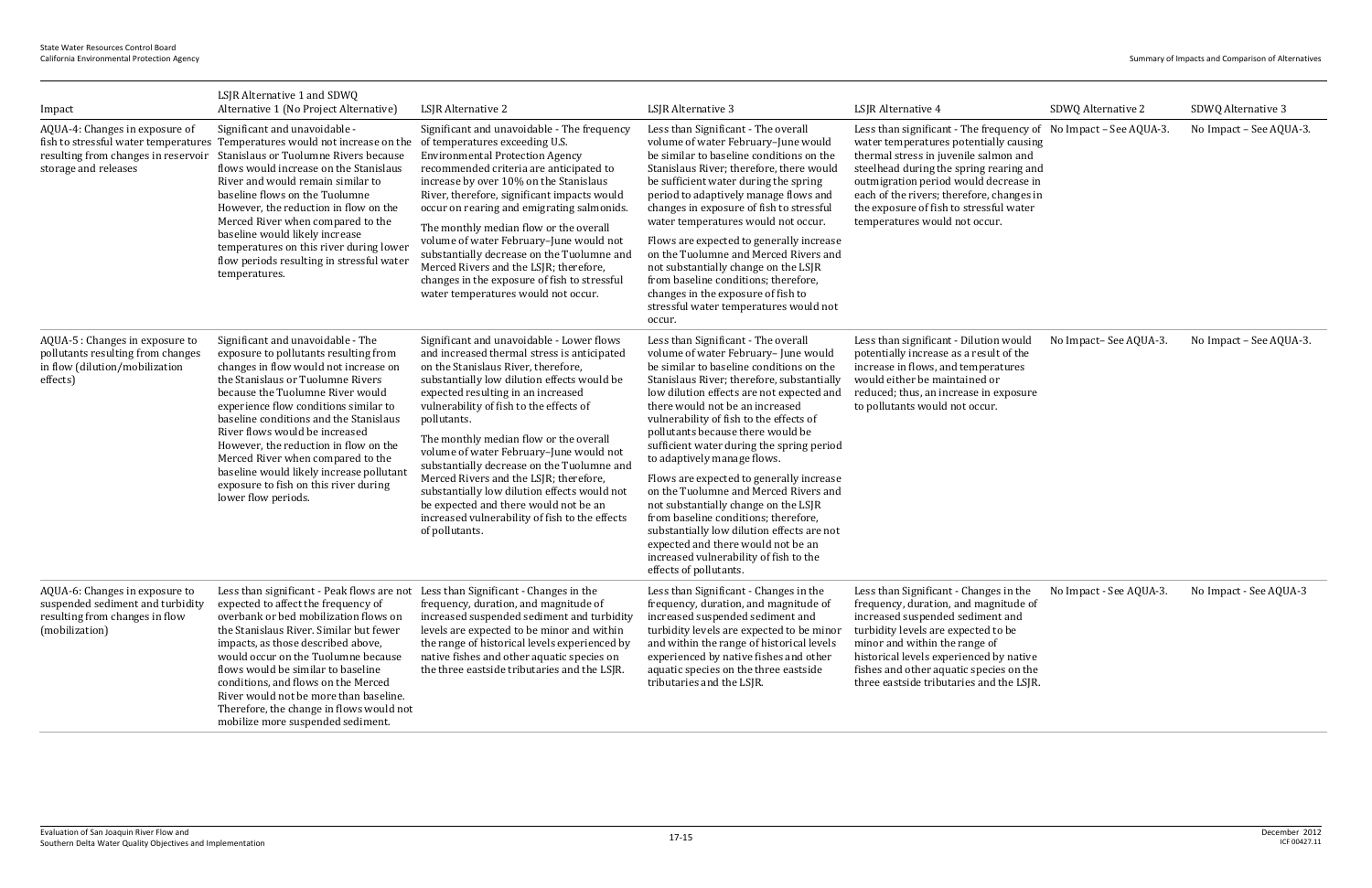| Impact                                                                                                                                    | LSJR Alternative 1 and SDWQ<br>Alternative 1 (No Project Alternative)                                                                                                                                                                                                                                                                                                                                                                                                                                                                                                                                            | LSJR Alternative 2                                                                                                                                                                                                                                                                                                                                                                 | LSJR Alternative 3                                                                                                                                                                                                                                                                                                                                                                                                                                                                                                                                                                                                                                                                                                                                                                                          | LSJR Alternative 4                                                                                                                                                                                                                                                                                                                                                                                                                                                                                                                                                                                                                                                                                                                                                                                                                      | SDWQ Alternative 2      | SDWQ Alternative 3      |
|-------------------------------------------------------------------------------------------------------------------------------------------|------------------------------------------------------------------------------------------------------------------------------------------------------------------------------------------------------------------------------------------------------------------------------------------------------------------------------------------------------------------------------------------------------------------------------------------------------------------------------------------------------------------------------------------------------------------------------------------------------------------|------------------------------------------------------------------------------------------------------------------------------------------------------------------------------------------------------------------------------------------------------------------------------------------------------------------------------------------------------------------------------------|-------------------------------------------------------------------------------------------------------------------------------------------------------------------------------------------------------------------------------------------------------------------------------------------------------------------------------------------------------------------------------------------------------------------------------------------------------------------------------------------------------------------------------------------------------------------------------------------------------------------------------------------------------------------------------------------------------------------------------------------------------------------------------------------------------------|-----------------------------------------------------------------------------------------------------------------------------------------------------------------------------------------------------------------------------------------------------------------------------------------------------------------------------------------------------------------------------------------------------------------------------------------------------------------------------------------------------------------------------------------------------------------------------------------------------------------------------------------------------------------------------------------------------------------------------------------------------------------------------------------------------------------------------------------|-------------------------|-------------------------|
| AQUA-7: Changes in redd<br>dewatering and fish stranding<br>losses resulting from flow<br>fluctuations                                    | Less than significant - Redd dewatering<br>on the Stanislaus, Tuolumne, and Merced<br>Rivers would be similar to baseline<br>conditions. All of these rivers have<br>operational controls at the reservoirs<br>that require establishing flow conditions<br>that reduce redd dewatering. These<br>conditions would not be expected to<br>change under the No Project Alternative.                                                                                                                                                                                                                                | Significant and unavoidable - Increases in<br>the frequency of flow reductions of 1 foot<br>or more by 14 percent in March could<br>substantially increase the frequency of<br>dewatering and stranding impacts on<br>steelhead redds and Chinook salmon fry in<br>the Stanislaus River. Redd dewatering<br>would be similar to baseline conditions on<br>the Tuolumne and Merced. | Less than significant - The potential for<br>significant redd dewatering and fish<br>stranding impacts would be similar to<br>baseline conditions or would be reduced<br>when compared to baseline conditions.<br>Although the potential for significant<br>impacts exist on the Stanislaus River in<br>March (e.g., increases in the frequency of<br>flow reductions of 1 foot or more by<br>15%), the overall volume of water<br>February-June would be similar to<br>baseline conditions such that there<br>would be sufficient water to adaptively<br>manage flows to minimize potential<br>redd dewatering and stranding impacts.<br>All other rivers would either result in no<br>change from the baseline with respect to<br>redd dewatering or a reduction in the<br>potential for redd dewatering. | Less than significant - The potential for No Impact - See AQUA-3.<br>significant redd dewatering and fish<br>stranding impacts would be similar to<br>baseline conditions or would be<br>reduced when compared to baseline<br>conditions. Although the potential for<br>significant impacts exist on the<br>Stanislaus River in March (e.g.,<br>increases in the frequency of flow<br>reductions of 1 foot or more by 11%),<br>the overall volume of water February-<br>June would be similar to baseline<br>conditions such that there would be<br>sufficient water to adaptively manage<br>flows to minimize potential redd<br>dewatering and stranding impacts. All<br>other rivers would either result in no<br>change from the baseline with respect<br>to redd dewatering or a reduction in<br>the potential for redd dewatering. |                         | No Impact - See AQUA-3. |
| AQUA-8: Changes in spawning<br>habitat quality resulting from<br>changes in flood flows                                                   | Less than significant - Higher peak flows<br>are expected to occur, as described in<br>AQUA-6; however, they would not be<br>expected to occur with the frequency or<br>duration such that they would damage<br>existing spawning habitat on the<br>Stanislaus River because flows would<br>generally be limited at the higher flows<br>on the Stanislaus that cause damage (e.g.,<br>5,000-8,000 cfs) and similar peak flows<br>would occur. Additionally, similar peak<br>flows would occur on the Merced and<br>Tuolumne Rivers because they would be<br>associated with flood flows that<br>currently occur. | Less than significant - Changes in the<br>frequency of peak flows are not expected to<br>be substantially modified from baseline<br>conditions, therefore, there would be no<br>substantial impact on spawning habitat<br>quality resulting from changes in peak flow.                                                                                                             | Less than significant - Changes in the<br>frequency of peak flows are not<br>expected to be substantially modified<br>from baseline conditions, therefore,<br>there would be no substantial impact on<br>spawning habitat quality resulting from<br>changes in peak flow.                                                                                                                                                                                                                                                                                                                                                                                                                                                                                                                                   | Less than significant - Changes in the<br>frequency of peak flows are not<br>expected to be substantially modified<br>from baseline conditions, therefore,<br>there would be no substantial impact<br>on spawning habitat quality resulting<br>from changes in peak flow.                                                                                                                                                                                                                                                                                                                                                                                                                                                                                                                                                               | No Impact - See AQUA-3  | No Impact - See AQUA-3  |
| AQUA-9: Changes in food<br>availability resulting from<br>changes in flow, nutrient transport,<br>and water quality (food web<br>support) | Less than significant - Changes in the<br>primary processes (i.e. bed mobilizing<br>flows, and floodplain inundating flows<br>see AQUA-6) that alter food web support<br>would not be substantial because these<br>peak flows would continue to occur as<br>they do under the baseline, therefore,<br>there would be no substantial impact to<br>food availability.                                                                                                                                                                                                                                              | Less than significant - Changes in the<br>primary processes (i.e. bed mobilizing flows,<br>and floodplain inundating flows) that alter<br>food web support would not be substantial,<br>therefore, there would be no substantial<br>impact to food availability.                                                                                                                   | Less than significant - Changes in the<br>primary processes (i.e. bed mobilizing<br>flows, and floodplain inundating flows)<br>that alter food web support would not<br>be substantial, therefore, there would be<br>no substantial impact to food<br>availability.                                                                                                                                                                                                                                                                                                                                                                                                                                                                                                                                         | Less than significant - Changes in the<br>primary processes (i.e. bed mobilizing<br>flows, and floodplain inundating flows)<br>that alter food web support would not<br>be substantial, therefore, there would<br>be no substantial impact to food<br>availability.                                                                                                                                                                                                                                                                                                                                                                                                                                                                                                                                                                     | No Impact - See AQUA-3. | No Impact - See AQUA-3. |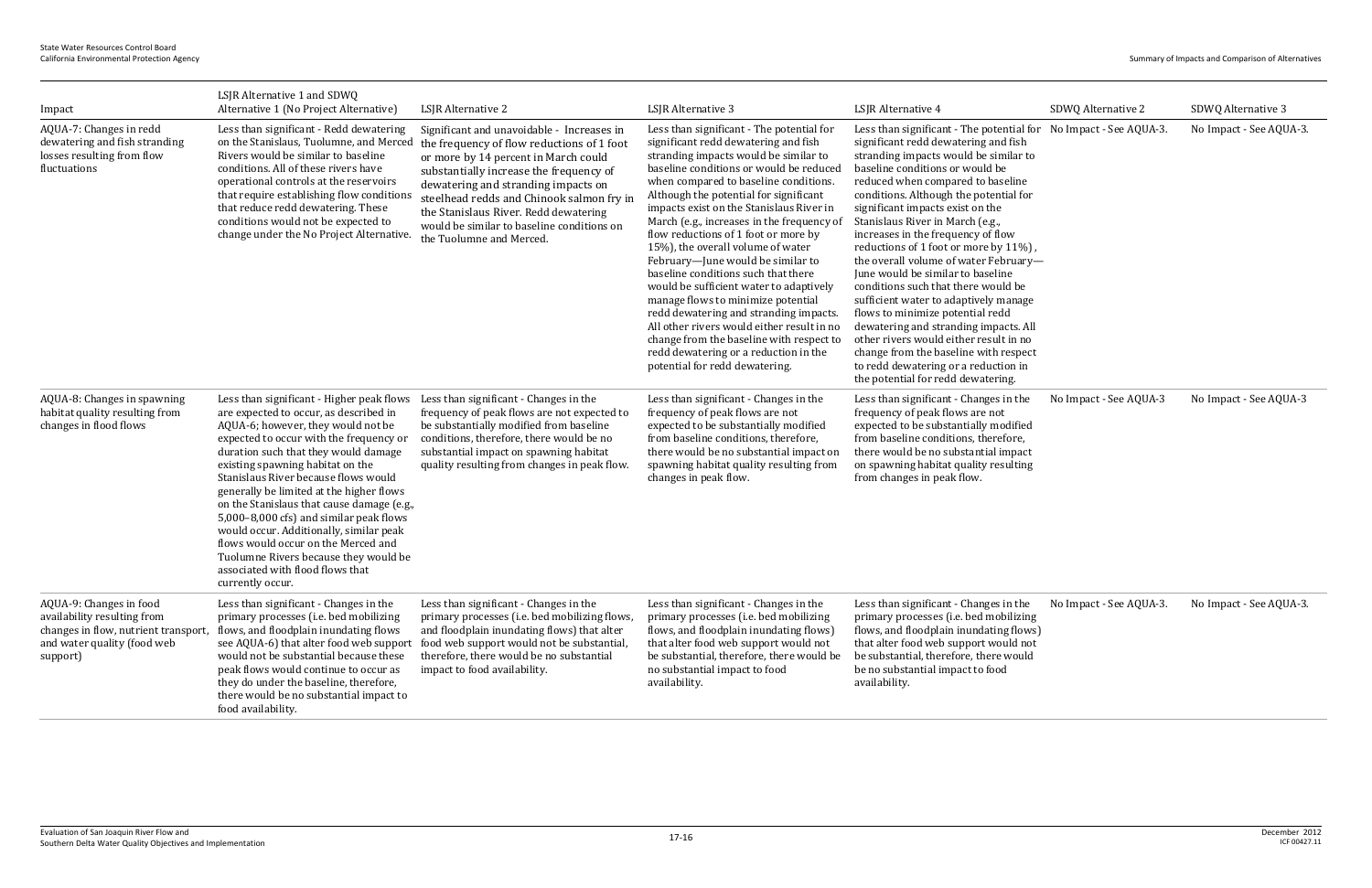No Impact - See AQUA-3.

ase in s above nerefore, No Impact - See AQUA-3 No Impact - See AQUA-3

| Impact                                                                                                         | LSJR Alternative 1 and SDWQ<br>Alternative 1 (No Project Alternative)                                                                                                                                                                                                                                                                                                                                                            | LSJR Alternative 2                                                                                                                                                                                                                                                                                                                                                                                                                                                                                                                                                                                                                                  | LSJR Alternative 3                                                                                                                                                                                                                                                                                                                                                                                                                                                                                                                                                                                                                                                                                                                 | LSJR Alternative 4                                                                                                                                                                                     | SDWQ Alternative 2      | SDWQ Alternative 3  |
|----------------------------------------------------------------------------------------------------------------|----------------------------------------------------------------------------------------------------------------------------------------------------------------------------------------------------------------------------------------------------------------------------------------------------------------------------------------------------------------------------------------------------------------------------------|-----------------------------------------------------------------------------------------------------------------------------------------------------------------------------------------------------------------------------------------------------------------------------------------------------------------------------------------------------------------------------------------------------------------------------------------------------------------------------------------------------------------------------------------------------------------------------------------------------------------------------------------------------|------------------------------------------------------------------------------------------------------------------------------------------------------------------------------------------------------------------------------------------------------------------------------------------------------------------------------------------------------------------------------------------------------------------------------------------------------------------------------------------------------------------------------------------------------------------------------------------------------------------------------------------------------------------------------------------------------------------------------------|--------------------------------------------------------------------------------------------------------------------------------------------------------------------------------------------------------|-------------------------|---------------------|
| resulting from changes in flow and<br>water temperature                                                        | AQUA-10: Changes in predation risk Significant and unavoidable - Flow on<br>the Stanislaus and Tuolumne Rivers<br>would not change the predation risk<br>because it would be greater than, or<br>similar to, the baseline. However, the<br>reduction in flow on the Merced River<br>when compared to the baseline would<br>likely result in substantial change and<br>increase in predation risk to fish on this<br>river.       | Significant and unavoidable - Lower flows<br>and higher temperatures are expected on<br>the Stanislaus River when compared to<br>baseline conditions; therefore, it is expected<br>that there would be an increase predation<br>risk.<br>Flows and temperatures would remain<br>unchanged compared to baseline conditions<br>on the Tuolumne River, and the overall<br>volume of water available February-June<br>would be similar to baseline conditions on<br>the Merced River and the LSJR; therefore, it<br>is expected that there would not be an<br>increase in predation risk.                                                               | Less than significant - The overall<br>volume of water February-June would<br>be similar to baseline conditions on the<br>Stanislaus River; therefore, there would<br>be sufficient water during the spring<br>period to adaptively manage flows and<br>as a result there would not be an<br>increase in predation risk.<br>Flows are expected to generally increase<br>on the Tuolumne and Merced Rivers and<br>not substantially change on the LSJR<br>from baseline conditions; therefore, it is<br>expected there would not be an increase<br>in predation risk.                                                                                                                                                               | Less than significant - Changes in flow<br>and temperatures are not anticipated<br>to result in stress to fish; therefore, it is<br>expected that there would not be an<br>increase in predation risk. | No Impact - See AQUA-3. | No Impact - See AQU |
| AQUA-11: Changes in disease risk<br>resulting from changes in flow,<br>water temperature, and water<br>quality | Significant and unavoidable - Flow on<br>the Stanislaus and Tuolumne Rivers<br>would not change the exposure to<br>disease risk because it would be greater<br>to, or similar to, the baseline. However,<br>the reduction in flow on the Merced<br>River when compared to the baseline<br>would likely result in reduced flows,<br>increased temperatures, and a potential<br>increase in disease risk to fish on this<br>river. | Significant and unavoidable - In April, water<br>temperatures exceeding 59°F at the<br>confluence of the Stanislaus River are<br>predicted to occur 91% of the time when<br>compared to baseline conditions;<br>therefore; there is the potential for a<br>substantial increase in disease risk in the<br>Stanislaus River.<br>Monthly median flows and the overall<br>volume of water February-June would not<br>substantially decrease on the Tuolumne and<br>Merced Rivers and the LSJR; therefore, an<br>increase in occurrence of disease above 59°F<br>is not expected to exceed 20%, and the risk<br>of disease is not expected to increase. | Less than significant - The overall<br>volume of water February-June would<br>be similar to baseline conditions on the<br>Stanislaus River. An increase in<br>occurrence of disease above 59°F is not<br>expected to exceed 12%. Therefore,<br>there would be sufficient water during<br>the spring period to adaptively manage<br>flows and a substantial increase in<br>disease risk is not expected.<br>Monthly median flows and the overall<br>volume of water February-June would<br>not substantially decrease on the<br>Tuolumne and Merced Rivers and the<br>LSJR; therefore, an increase in<br>occurrence of disease above 59°F is not<br>expected to exceed 20%, and the risk of<br>disease is not expected to increase. | Less than significant - An increase in<br>the occurrence of temperatures above<br>59°F would be less than 1%; therefore,<br>there would be no substantial increase<br>in the risk of disease.          | No Impact - See AQUA-3  | No Impact - See AQU |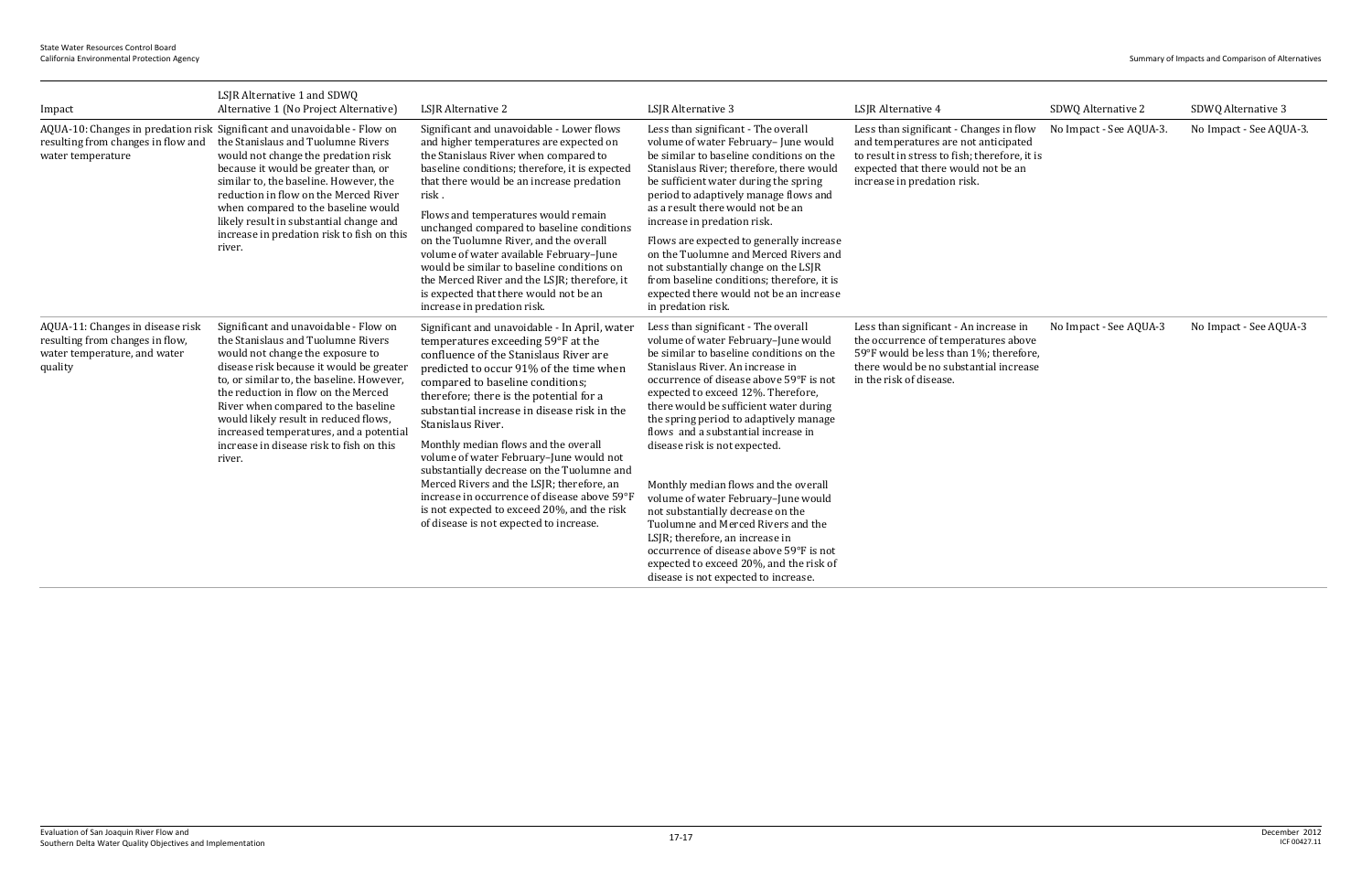| Impact                                                                                                                     | LSJR Alternative 1 and SDWQ<br>Alternative 1 (No Project Alternative)                                                                                                                                                                                                                                                                                                                                                                                                                                                                                                                                                                                                                                                                                                                | LSJR Alternative 2                                                                                                                                                                                                                                                                                                                                                                                                                                                                                                                                                                                                                                                                                                                                                             | LSJR Alternative 3                                                                                                                                                                                                                                                                                                                                                                                                                                                                                                                                                                                                                                                                                                                                                                                                           | LSJR Alternative 4                                                                                                                                                                                                                                                                                                                                                                                                                                                                                                                                                                                                                                                                                                                                                                                                           | SDWQ Alternative 2      | SDWQ Alternative 3      |
|----------------------------------------------------------------------------------------------------------------------------|--------------------------------------------------------------------------------------------------------------------------------------------------------------------------------------------------------------------------------------------------------------------------------------------------------------------------------------------------------------------------------------------------------------------------------------------------------------------------------------------------------------------------------------------------------------------------------------------------------------------------------------------------------------------------------------------------------------------------------------------------------------------------------------|--------------------------------------------------------------------------------------------------------------------------------------------------------------------------------------------------------------------------------------------------------------------------------------------------------------------------------------------------------------------------------------------------------------------------------------------------------------------------------------------------------------------------------------------------------------------------------------------------------------------------------------------------------------------------------------------------------------------------------------------------------------------------------|------------------------------------------------------------------------------------------------------------------------------------------------------------------------------------------------------------------------------------------------------------------------------------------------------------------------------------------------------------------------------------------------------------------------------------------------------------------------------------------------------------------------------------------------------------------------------------------------------------------------------------------------------------------------------------------------------------------------------------------------------------------------------------------------------------------------------|------------------------------------------------------------------------------------------------------------------------------------------------------------------------------------------------------------------------------------------------------------------------------------------------------------------------------------------------------------------------------------------------------------------------------------------------------------------------------------------------------------------------------------------------------------------------------------------------------------------------------------------------------------------------------------------------------------------------------------------------------------------------------------------------------------------------------|-------------------------|-------------------------|
| AQUA-12: Changes in fish transport<br>resulting from changes in flow                                                       | Significant and unavoidable - Flow on<br>the Stanislaus River would be higher<br>than baseline so fish transport would<br>increase. The Tuolumne River flow<br>would not change and fish transport<br>would not change. However, the<br>reduction in flow on the Merced River<br>when compared to the baseline would<br>likely result in a reduced fish transport                                                                                                                                                                                                                                                                                                                                                                                                                    | Significant and unavoidable - Flows would<br>be lower during the outmigrating period on<br>the Stanislaus River; furthermore,<br>insufficient water would be available in the<br>spring period (February-June) when<br>compared to baseline conditions for<br>adaptive management. Therefore, there it is<br>expected that travel times of juveniles to the<br>Bay-Delta would be significantly impacted.                                                                                                                                                                                                                                                                                                                                                                      | Less than significant - The overall<br>volume of water February-June would<br>be similar to baseline conditions on the<br>Stanislaus River; therefore, there would<br>be sufficient water during the spring<br>period to adaptively manage flows.<br>Thus, it is not expected fish transport<br>flows would decrease relative to<br>baseline conditions.                                                                                                                                                                                                                                                                                                                                                                                                                                                                     | Less than significant - Changes in flows<br>are expected to decrease average travel<br>times to the Bay-Delta and as a result,<br>fish transport would increase                                                                                                                                                                                                                                                                                                                                                                                                                                                                                                                                                                                                                                                              | No Impact - See AQUA-3. | No Impact - See AQUA-3. |
|                                                                                                                            | on this river.                                                                                                                                                                                                                                                                                                                                                                                                                                                                                                                                                                                                                                                                                                                                                                       | The monthly median flow or the overall<br>volume of water February-June would not<br>substantially decrease on the Tuolumne,<br>Merced, and LSJR during salmonid rearing<br>and outmigrating periods; furthermore, the<br>overall volume of water during this time<br>period would be similar to baseline<br>conditions on the Merced River and<br>therefore, there would be sufficient water<br>during the spring period to adaptively<br>manage flows. Thus, it is not expected fish<br>transport would decrease relative to<br>baseline conditions.                                                                                                                                                                                                                         | Monthly median flows and the overall<br>volume of water February-June would<br>not substantially decrease on the<br>Tuolumne and Merced Rivers and the<br>LSJR; therefore, it is not expected fish<br>transport flows would decrease relative<br>to baseline conditions                                                                                                                                                                                                                                                                                                                                                                                                                                                                                                                                                      |                                                                                                                                                                                                                                                                                                                                                                                                                                                                                                                                                                                                                                                                                                                                                                                                                              |                         |                         |
| AQUA-13: Changes in southern<br>Delta and estuarine habitat<br>resulting from changes in SJR<br>inflows and export effects | Less than significant - Delta operations<br>would continue to be governed by<br>current restrictions on export pumping<br>rates, inflow/export ratios, and Old<br>Middle River (OMR) flows to protect<br>listed fish species from direct and<br>indirect impacts of southern Delta<br>operations. Although potential<br>substantial increases in southern Delta<br>pumping could be expected in June<br>based on the increase in Stanislaus River continue to be governed by current<br>flows, no long-term changes in the<br>inflow/outflow ratio would occur as<br>described under LSJR Alternative 4<br>because of higher SJR flows at Vernalis.<br>Consequently, no long-term significant<br>impacts on juvenile salmonids or other<br>special-status fish species are expected. | Less than significant -No substantial change<br>in export pumping or the direction or<br>magnitude of flows in the southern Delta is<br>expected. The combination of monthly<br>increases and decreases in pumping rates<br>would not have substantial long-term effects<br>on export pumping or flow patterns in the<br>southern Delta. Furthermore, there would<br>be little effect on Delta outflows and the<br>position of X2, Delta operations would<br>restrictions on export pumping rates,<br>inflow/export ratios, and Old Middle River<br>(OMR) flows to protect listed fish species<br>from direct and indirect impacts of southern<br>Delta operations. Therefore, changes in<br>southern Delta and estuarine habitat are<br>expected to be less than significant. | Less than significant -. No substantial<br>change in export pumping or the<br>direction or magnitude of flows in the<br>southern Delta is expected. The<br>combination of monthly increases and<br>decreases in pumping rates would not<br>have substantial long-term effects on<br>export pumping or flow patterns in the<br>southern Delta. Furthermore, there<br>would be little effect on Delta outflows<br>and the position of X2, Delta operations<br>would continue to be governed by<br>current restrictions on export pumping<br>rates, inflow/export ratios, and Old<br>Middle River (OMR) flows to protect<br>listed fish species from direct and<br>indirect impacts of southern Delta<br>operations. Therefore, changes in<br>southern Delta and estuarine habitat are<br>expected to be less than significant. | Less than significant -. No substantial<br>change in export pumping or the<br>direction or magnitude of flows in the<br>southern Delta is expected. The<br>combination of monthly increases and<br>decreases in pumping rates would not<br>have substantial long-term effects on<br>export pumping or flow patterns in the<br>southern Delta. Furthermore, there<br>would be little effect on Delta outflows<br>and the position of X2, Delta operations<br>would continue to be governed by<br>current restrictions on export pumping<br>rates, inflow/export ratios, and Old<br>Middle River (OMR) flows to protect<br>listed fish species from direct and<br>indirect impacts of southern Delta<br>operations. Therefore, changes in<br>southern Delta and estuarine habitat<br>are expected to be less than significant. | No Impact - See AQUA-3. | No Impact - See AQUA-3. |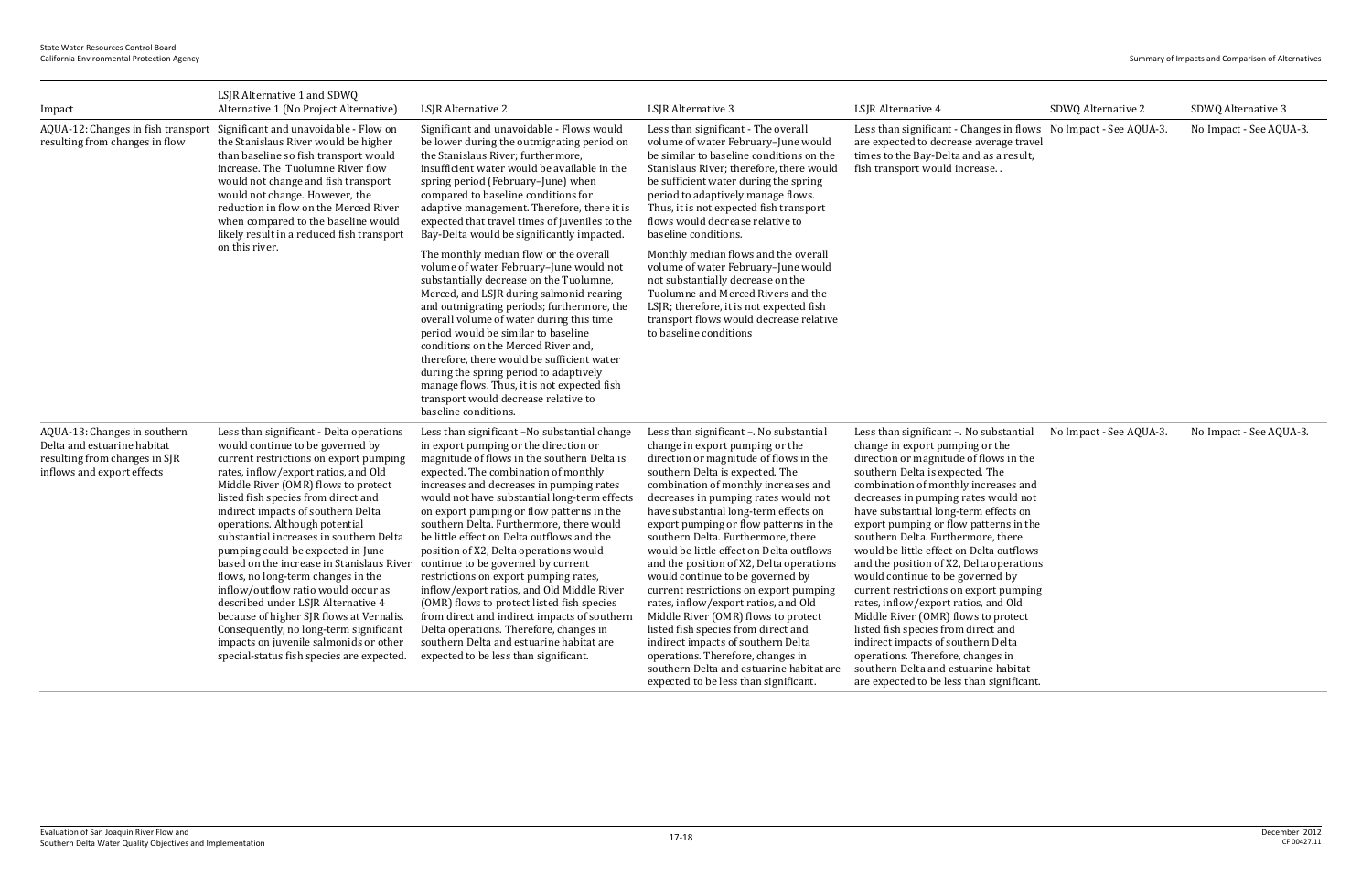| Impact                                                                                                                                                                                                                                                                                      | LSJR Alternative 1 and SDWQ<br>Alternative 1 (No Project Alternative)                                                                                                                                                                                                                                                                                                                                                                                                                                                                                                                                              | LSJR Alternative 2                                                                                                                                                                                                                                                                                                                                                                                                                                                                                                                                                                                                                                | LSJR Alternative 3                                                                                                                                                                                                                                                                                                                                                                                                                                                                                                                                                                                        | LSJR Alternative 4                                                                                                                                                                                                                                                                                                                                                                                                                                                                                                                                                                                               | SDWQ Alternative 2                                                                                                                                                                                                                                                                                                                                                                                                                                                                                                                                                                                                                                                                    | SDWQ Alternative 3                                                                                                                                                                                                                                                                                                                                                                                                                                                                                                            |
|---------------------------------------------------------------------------------------------------------------------------------------------------------------------------------------------------------------------------------------------------------------------------------------------|--------------------------------------------------------------------------------------------------------------------------------------------------------------------------------------------------------------------------------------------------------------------------------------------------------------------------------------------------------------------------------------------------------------------------------------------------------------------------------------------------------------------------------------------------------------------------------------------------------------------|---------------------------------------------------------------------------------------------------------------------------------------------------------------------------------------------------------------------------------------------------------------------------------------------------------------------------------------------------------------------------------------------------------------------------------------------------------------------------------------------------------------------------------------------------------------------------------------------------------------------------------------------------|-----------------------------------------------------------------------------------------------------------------------------------------------------------------------------------------------------------------------------------------------------------------------------------------------------------------------------------------------------------------------------------------------------------------------------------------------------------------------------------------------------------------------------------------------------------------------------------------------------------|------------------------------------------------------------------------------------------------------------------------------------------------------------------------------------------------------------------------------------------------------------------------------------------------------------------------------------------------------------------------------------------------------------------------------------------------------------------------------------------------------------------------------------------------------------------------------------------------------------------|---------------------------------------------------------------------------------------------------------------------------------------------------------------------------------------------------------------------------------------------------------------------------------------------------------------------------------------------------------------------------------------------------------------------------------------------------------------------------------------------------------------------------------------------------------------------------------------------------------------------------------------------------------------------------------------|-------------------------------------------------------------------------------------------------------------------------------------------------------------------------------------------------------------------------------------------------------------------------------------------------------------------------------------------------------------------------------------------------------------------------------------------------------------------------------------------------------------------------------|
| Chapter 8: Terrestrial Biological Resources                                                                                                                                                                                                                                                 |                                                                                                                                                                                                                                                                                                                                                                                                                                                                                                                                                                                                                    |                                                                                                                                                                                                                                                                                                                                                                                                                                                                                                                                                                                                                                                   |                                                                                                                                                                                                                                                                                                                                                                                                                                                                                                                                                                                                           |                                                                                                                                                                                                                                                                                                                                                                                                                                                                                                                                                                                                                  |                                                                                                                                                                                                                                                                                                                                                                                                                                                                                                                                                                                                                                                                                       |                                                                                                                                                                                                                                                                                                                                                                                                                                                                                                                               |
| BIO-1 : Have a substantial adverse<br>effect on any riparian habitat or<br>other sensitive natural terrestrial<br>communities identified in local or<br>regional plans, policies, regulations<br>or by Department of Fish and Game<br>(DFG) and U.S. Fish and Wildlife<br>Service (USFWS)   | Significant and unavoidable - Flow on<br>the Stanislaus and Tuolumne Rivers<br>would not substantially alter the riparian cumulative distribution of flows on the<br>habitat because flows would be similar<br>to baseline conditions on the Tuolumne<br>and would be greater than baseline<br>conditions on the Stanislaus and,<br>therefore, support existing riparian<br>habitat. However, the reduction in flow<br>on the Merced River when compared to<br>the baseline would likely result in a<br>substantial alteration of riparian habitat<br>or other sensitive terrestrial<br>communities on this river. | Significant and unavoidable - The lower<br>spring median monthly flows and overall<br>Stanislaus River would substantially affect<br>existing riparian or sensitive terrestrial<br>communities. Changes to median monthly<br>flows and the overall cumulative<br>distribution of flows on the Merced and<br>Tuolumne Rivers and the LSJR would not<br>substantially affect riparian or sensitive<br>terrestrial communities because those flows<br>would be within the historical range of<br>existing flow variations.<br>Fluctuations in reservoir elevations would<br>not be substantially different than those that<br>currently occur.       | Less than significant - The change in<br>median monthly flows or overall<br>cumulative distribution of flows on the<br>Stanislaus, Tuolumne, and Merced<br>Rivers and the LSJR would not<br>substantially effect riparian habitat or<br>other sensitive terrestrial communities<br>because the plants located within the<br>area of potential effects can survive<br>inundation, are resistant to the effects of<br>scouring and deposition, and are limited<br>by water availability.<br>Fluctuations in reservoir elevations<br>would not be substantially different<br>than those that currently occur | Less than significant - The change in<br>median monthly flows or the overall<br>cumulative distribution of flows on the<br>Stanislaus, Tuolumne, and Merced<br>Rivers and the LSJR would not<br>substantially effect riparian habitat or<br>other sensitive terrestrial communities<br>because those plants located within the<br>area of potential effects can survive<br>inundation, are resistant to the effects<br>of scouring and deposition, and are<br>limited by water availability.<br>Fluctuations in reservoir elevations<br>would not be substantially different<br>than those that currently occur. | No Impact - this alternative<br>does not have the ability to<br>result in changes to flow<br>because it is a water quality<br>objective for salinity;<br>furthermore, the volume of<br>water needed to meet the<br>Vernalis EC objective is<br>included in the modeling<br>results and, thus, in the<br>impact determinations, for<br>the LSJR alternatives. Finally, the LSJR alternatives.<br>salinity in the southern Delta Finally, salinity in the<br>would remain within the<br>historical range, and the<br>terrestrial plant and animal<br>species can adapt to the<br>variable salinity levels that<br>the southern Delta currently salinity levels that the<br>experiences. | No Impact - this alternative<br>does not have the ability to<br>result in changes to flow<br>because it is a water quality<br>objective for salinity;<br>furthermore, the volume of<br>water needed to meet the<br>Vernalis EC objective is<br>included in the modeling<br>results and, thus, in the<br>impact determinations, for<br>southern Delta would<br>remain within the historical<br>range, and the terrestrial<br>plant and animal species<br>can adapt to the variable<br>southern Delta currently<br>experiences. |
| BIO-2: Have a substantial adverse<br>effect on federally protected<br>wetlands as defined by Section 404<br>of the Clean Water Act (including,<br>but not limited to, marsh, vernal<br>pool, coastal, etc.) through direct<br>removal, filling, hydrologic<br>interruption, or other means. | Less than significant - Flow on the<br>would not substantially alter wetland<br>communities resulting from changes in<br>flow on these rivers. The Stanislaus<br>River is not expected to have reductions<br>in flow that would substantially alter<br>baseline conditions. The Tuolumne River<br>would experience flow conditions<br>similar to baseline conditions. While<br>flows are expected to be reduced on the<br>Merced River, which may change                                                                                                                                                           | Less than significant - Community<br>Stanislaus, Tuolumne, and Merced Rivers composition and wetland habitat location<br>may change as a result of reduced monthly<br>median flows on the Stanislaus River,<br>Merced River, and LSJR; however, emergent<br>wetlands typically occur in the river bed<br>adjacent to the low-flow river channels and<br>wetland communities when compared to wetlands are highly resilient ecosystems<br>that are able to withstand a range of<br>hydrologic conditions. Therefore, a<br>substantial adverse effect on wetlands<br>communities would not occur. Monthly<br>median flows on the Tuolumne River are | Less than significant - Community<br>composition and wetland habitat<br>location may change as a result of<br>reduced monthly median flows on the<br>Stanislaus River; however, emergent<br>wetlands typically occur in the river bed<br>adjacent to the low-flow river channels<br>and wetlands are highly resilient<br>ecosystems that are able to withstand a<br>range of hydrologic conditions.<br>Therefore, substantial impacts on<br>wetlands communities would not occur.<br>Monthly median flows and the                                                                                         | Less than significant - Monthly median<br>flows or the cumulative distribution of<br>flows on the Stanislaus, Tuolumne, and<br>Merced Rivers and the LSJR would<br>generally increase and would not<br>adversely affect wetland communities<br>because wetland plants can survive<br>inundation, are resistant to the effects<br>of scouring and deposition, and are<br>growth-limited by water availability.<br>Therefore, substantial adverse effects<br>on wetland communities would not<br>occur.                                                                                                            | No Impact - See BIO-1.                                                                                                                                                                                                                                                                                                                                                                                                                                                                                                                                                                                                                                                                | No Impact - See BIO-1.                                                                                                                                                                                                                                                                                                                                                                                                                                                                                                        |

community composition and wetland habitat location as a result, emergent wetlands typically occur in the river bed adjacent to the low-flow river channels. Furthermore, wetlands are highly resilient ecosystems that are able to withstand a range of hydrologic conditions. Therefore, a substantial adverse effect on wetlands communities

would not occur.

expected to be similar to baseline conditions and, thus, would not pose a substantial adverse effect to wetland communities.

cumulative distribution of flows on the Tuolumne and Merced Rivers and the LSJR would generally increase. Increased flow would not adversely affect wetland communities because wetland plants can survive inundation, are resistant to the effects of scouring and deposition, and are growth-limited by water availability. Therefore, a substantial adverse effects on wetland

communities would not occur.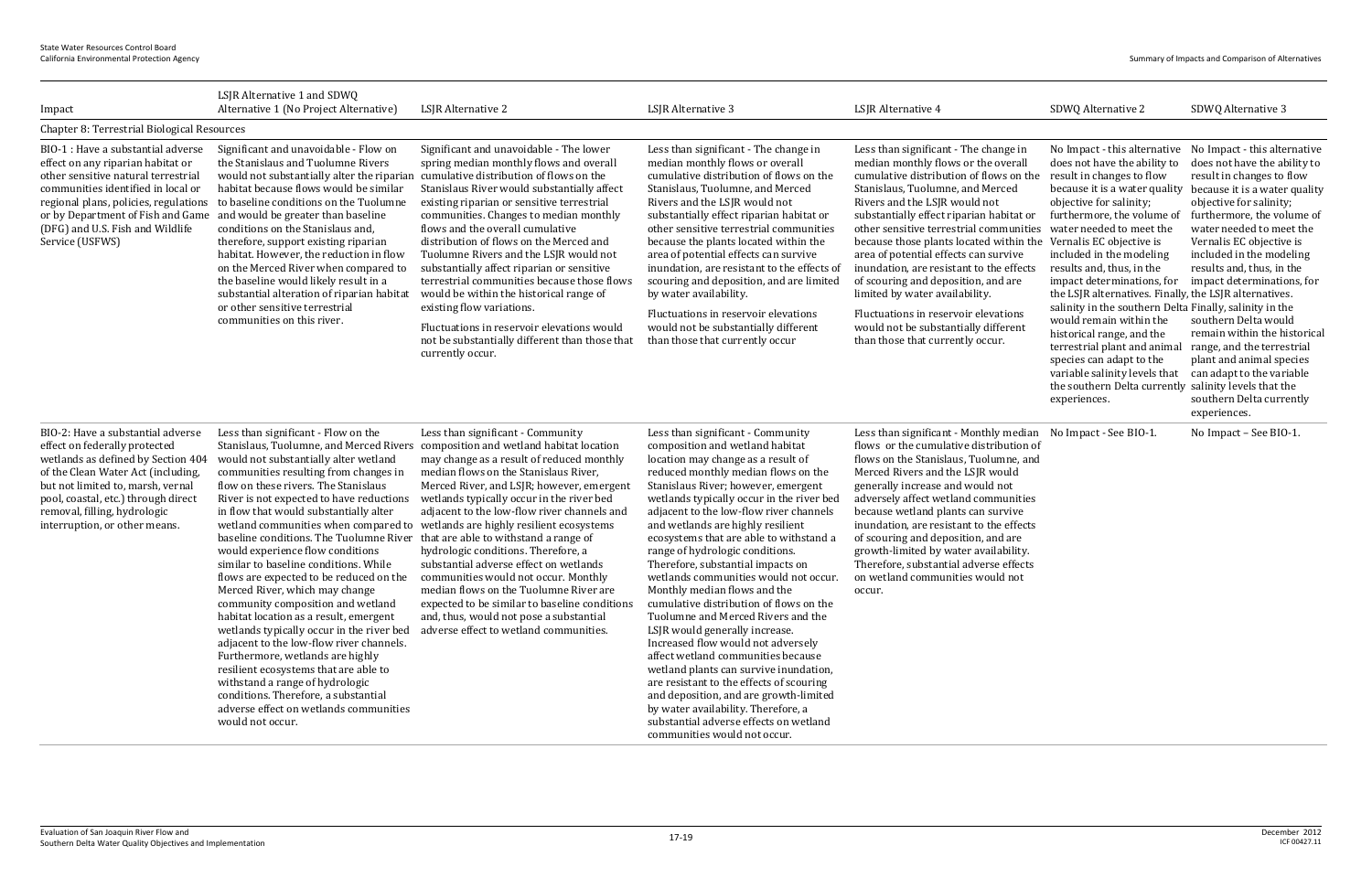| Impact                                                                                                                                                                                                                                                                                             | LSJR Alternative 1 and SDWQ<br>Alternative 1 (No Project Alternative)                                                                                                                                                                                                                                                                                           | LSJR Alternative 2                                                                                                                                                                                                                                                                                                                                                                                                                                                                                                                                                                                                                                                                                                                                                                                                                                                          | LSJR Alternative 3                                                                                                                                                                                                                                                                                                                                                                                                                                                                                                        | LSJR Alternative 4                                                                                                                                                                                                                                                                                                                                                                                                                                                                                                            | SDWQ Alternative 2     | SDWQ Alternative 3     |
|----------------------------------------------------------------------------------------------------------------------------------------------------------------------------------------------------------------------------------------------------------------------------------------------------|-----------------------------------------------------------------------------------------------------------------------------------------------------------------------------------------------------------------------------------------------------------------------------------------------------------------------------------------------------------------|-----------------------------------------------------------------------------------------------------------------------------------------------------------------------------------------------------------------------------------------------------------------------------------------------------------------------------------------------------------------------------------------------------------------------------------------------------------------------------------------------------------------------------------------------------------------------------------------------------------------------------------------------------------------------------------------------------------------------------------------------------------------------------------------------------------------------------------------------------------------------------|---------------------------------------------------------------------------------------------------------------------------------------------------------------------------------------------------------------------------------------------------------------------------------------------------------------------------------------------------------------------------------------------------------------------------------------------------------------------------------------------------------------------------|-------------------------------------------------------------------------------------------------------------------------------------------------------------------------------------------------------------------------------------------------------------------------------------------------------------------------------------------------------------------------------------------------------------------------------------------------------------------------------------------------------------------------------|------------------------|------------------------|
| BIO-3: Facilitate an increase in<br>distribution and abundance of<br>invasive plants or nonnative<br>wildlife that would have a<br>substantial adverse effect on native<br>terrestrial species.                                                                                                    | Less than significant - Invasive plants<br>watersheds of the Stanislaus, Tuolumne,<br>and Merced Rivers. While some<br>alteration of vegetation patterns at<br>specific locations, there is no<br>information available to suggest that<br>increased flows would substantially alter<br>or facilitate the establishment of invasive<br>plant or animal species. | Less than significant - Changes in flows and<br>and animals already exist throughout the reservoir elevations may result in alteration<br>of vegetation patterns in specific locations,<br>but there is no information to suggest<br>increased flows would substantially increase<br>the distribution and abundance of invasive<br>plant species.                                                                                                                                                                                                                                                                                                                                                                                                                                                                                                                           | Less than significant - Changes in flows<br>and reservoir elevations may result in<br>alteration of vegetation patterns in<br>specific locations, but there is no<br>information to suggest increased flows<br>would substantially increase the<br>distribution and abundance of invasive<br>plant species.                                                                                                                                                                                                               | Less than significant - Changes in flows No Impact - See BIO-1.<br>and reservoir elevations may result in<br>alteration of vegetation patterns in<br>specific locations, but there is no<br>information to suggest increased flows<br>would substantially increase the<br>distribution and abundance of invasive<br>plant species.                                                                                                                                                                                            |                        | No Impact - See BIO-1. |
| BIO-4: Have a substantial adverse<br>effect, either directly or through<br>habitat modifications, on any<br>terrestrial animal species identified<br>as a candidate, sensitive, or special-<br>status species in local or regional<br>plans, policies, or regulations, or by<br>DFG and USFWS      | special-status animal species dependent<br>on riparian habitat and impacts on<br>riparian habitat would be the same as<br>those described above for BIO-1.<br>Therefore, it is expected that special-<br>status animal species would be adversely for BIO-1; therefore, it is expected that<br>affected.                                                        | Significant and unavoidable - Impacts on Significant and unavoidable - The special-<br>status animal species present in the area of<br>potential effects are dependent on riparian<br>habitat. Reduced flows on the Stanislaus<br>River would have a substantial adverse<br>effect on riparian habitat, as described above<br>special-status animal species would be<br>adversely affected.                                                                                                                                                                                                                                                                                                                                                                                                                                                                                 | Less than significant - The special-status<br>animal species present in the area of<br>potential effects are dependent on<br>riparian habitat. As described above for<br>BIO-1, there would not be a substantial<br>change to available riparian habitat.<br>Therefore, it is not expected that<br>special-status animal species would be<br>adversely affected.                                                                                                                                                          | Less than significant - The special-<br>status animal species present in the<br>area of potential effects are dependent<br>on riparian habitat. As described above<br>for BIO-1, there would not be a<br>substantial change to available riparian<br>habitat. Therefore, it is not expected<br>that special-status animal species<br>would be adversely affected.                                                                                                                                                             | No Impact - See BIO-1. | No Impact - See BIO-1. |
| BIO-5: Conflict with the provisions<br>of an adopted habitat conservation<br>plan, natural community<br>conservation plan, or other<br>approved local, regional, or state<br>habitat conservation plan, or<br>conflict with any local policies or<br>ordinances protecting biological<br>resources | Significant and unavoidable - Impacts on Significant and unavoidable - The lower<br>on the Merced River. By impacting<br>habitat value, there would be a potential<br>to conflict with habitat conservation<br>plans or natural community<br>conservation plans, therefore, conflicts<br>with plans protecting biological<br>resources would occur.             | biological resources would be significant spring median monthly flows and overall<br>cumulative distribution of flows on the<br>Stanislaus River would substantially affect<br>existing riparian or sensitive terrestrial<br>communities (BIO-1 and BIO-4). Therefore,<br>impacts on biological resources would be<br>significant on the Stanislaus River. By<br>impacting habitat value, there would be a<br>potential to conflict with plans protecting<br>biological resources. Changes to median<br>monthly flows and the overall cumulative<br>distribution of flows on the Merced and<br>Tuolumne Rivers and the LSJR would not<br>substantially affect riparian or sensitive<br>terrestrial communities because those flows<br>would be within the historical range of<br>existing flow variations. Therefore, impacts<br>to habitat value would not occur and there | Less than significant - The change in<br>median monthly flows or overall<br>cumulative distribution of flows on the<br>Stanislaus, Tuolumne, and Merced<br>Rivers and the LSJR would not<br>substantially effect riparian habitat or<br>other sensitive terrestrial communities<br>or the special-status animal species<br>dependent on them (BIO-1and BIO-4).<br>Therefore, impacts to habitat value<br>would not occur and there would not be<br>a potential to conflict with plans<br>protecting biological resources. | Less than significant - The change in<br>median monthly flows or the overall<br>cumulative distribution of flows on the<br>Stanislaus, Tuolumne, and Merced<br>Rivers and the LSJR would not<br>substantially effect riparian habitat or<br>other sensitive terrestrial communities<br>or the special-status animal species<br>dependent on them (BIO-1 and BIO-4).<br>Therefore, impacts to habitat value<br>would not occur and there would not<br>be a potential to conflict with plans<br>protecting biological resources | No Impact - See BIO-1. | No Impact - See BIO-1. |

would not be a potential to conflict with plans protecting biological resources.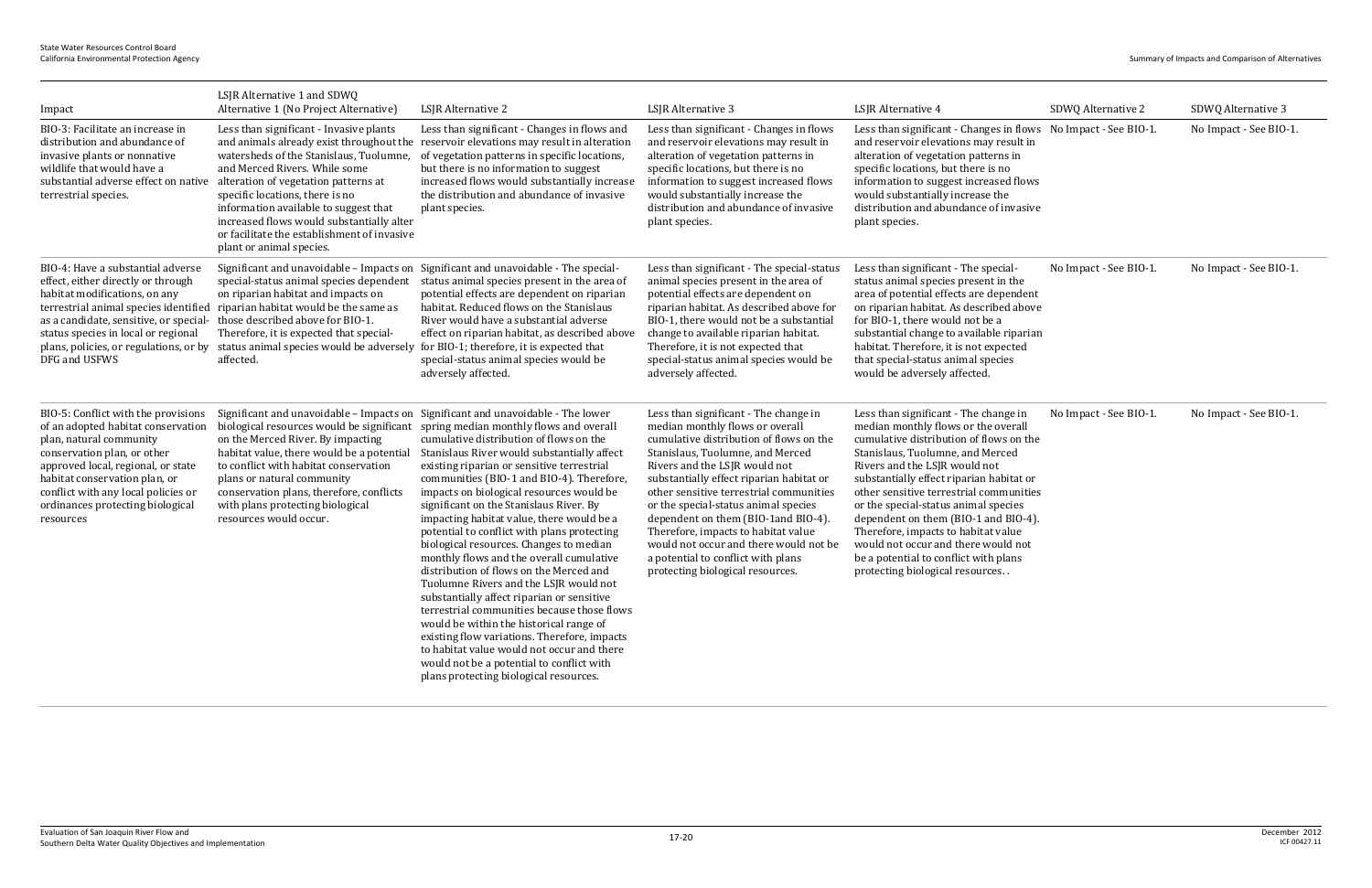|                                                                                                                                                              | LSJR Alternative 1 and SDWQ<br>Alternative 1 (No Project Alternative)                                                                                                                                                                                                                                                                                                                                                                                                                                                                                                                                                                                                                                                                                                                                                                                                                                                         | LSJR Alternative 2                                                                                                                                                                                                                                                                                                                                                                            | LSJR Alternative 3                                                                                                                                                                                                                                                                                                                                                                   | LSJR Alternative 4                                                                                                                                                                                                                                                                                                                                                                                          | SDWQ Alternative 2                                                                                                                                                                                                                                                                                                                                                                                          | SDWQ Alternative 3                                                                                                                                                                                                                                                                                                                                                         |
|--------------------------------------------------------------------------------------------------------------------------------------------------------------|-------------------------------------------------------------------------------------------------------------------------------------------------------------------------------------------------------------------------------------------------------------------------------------------------------------------------------------------------------------------------------------------------------------------------------------------------------------------------------------------------------------------------------------------------------------------------------------------------------------------------------------------------------------------------------------------------------------------------------------------------------------------------------------------------------------------------------------------------------------------------------------------------------------------------------|-----------------------------------------------------------------------------------------------------------------------------------------------------------------------------------------------------------------------------------------------------------------------------------------------------------------------------------------------------------------------------------------------|--------------------------------------------------------------------------------------------------------------------------------------------------------------------------------------------------------------------------------------------------------------------------------------------------------------------------------------------------------------------------------------|-------------------------------------------------------------------------------------------------------------------------------------------------------------------------------------------------------------------------------------------------------------------------------------------------------------------------------------------------------------------------------------------------------------|-------------------------------------------------------------------------------------------------------------------------------------------------------------------------------------------------------------------------------------------------------------------------------------------------------------------------------------------------------------------------------------------------------------|----------------------------------------------------------------------------------------------------------------------------------------------------------------------------------------------------------------------------------------------------------------------------------------------------------------------------------------------------------------------------|
| Impact<br>Chapter 9: Groundwater Resources                                                                                                                   |                                                                                                                                                                                                                                                                                                                                                                                                                                                                                                                                                                                                                                                                                                                                                                                                                                                                                                                               |                                                                                                                                                                                                                                                                                                                                                                                               |                                                                                                                                                                                                                                                                                                                                                                                      |                                                                                                                                                                                                                                                                                                                                                                                                             |                                                                                                                                                                                                                                                                                                                                                                                                             |                                                                                                                                                                                                                                                                                                                                                                            |
| Impact GW-1: Substantially deplete Significant and unavoidable - An<br>groundwater supplies or interfere<br>substantially with groundwater<br>recharge       | increase in groundwater pumping would<br>be needed to potentially offset the<br>expected reduction in surface water<br>diversions on the Stanislaus River. The<br>reduction in surface water diversions<br>would be greater than those expected for groundwater recharge would not occur.<br>LSJR Alternative 4. Therefore, it is<br>expected that a substantial depletion of<br>groundwater supplies or substantial<br>interference with groundwater recharge<br>would occur. The surface water<br>diversions on the Tuolumne and Merced<br>Rivers would not be expected to be<br>reduced significantly and, therefore, it is<br>anticipated that a substantial increase in<br>groundwater pumping would not occur<br>when compared to baseline conditions.                                                                                                                                                                  | Less than significant - Groundwater<br>pumping to replace reduction in surface<br>water diversions is expected to increase less<br>than 5% of existing pumping. Therefore, a<br>substantial depletion of groundwater<br>supplies or substantial interference with                                                                                                                             | Significant and unavoidable -<br>Groundwater pumping to replace<br>reduction in surface water diversion is<br>expected to be more than 5% of existing<br>pumping in three subbasins (Modesto,<br>Turlock, and Merced). Therefore, it is<br>expected that a substantial depletion of<br>groundwater supplies or substantial<br>interference with groundwater recharge<br>would occur. | Significant and unavoidable -<br>Groundwater pumping to replace<br>reduction in surface water diversion is<br>expected to be more than 5% of<br>existing pumping in four subbasins<br>(Eastern San Joaquin, Modesto,<br>Turlock, and Merced). Therefore, it is<br>expected that a substantial depletion of<br>groundwater supplies or substantial<br>interference with groundwater<br>recharge would occur. | No Impact - a change in<br>groundwater pumping<br>would not occur as a result<br>of this alternative because<br>there is no ability for this<br>alternative to affect<br>groundwater.                                                                                                                                                                                                                       | No Impact – a change in<br>groundwater pumping<br>would not occur as a result<br>of this alternative because<br>there is no ability for this<br>alternative to affect<br>groundwater.                                                                                                                                                                                      |
| Chapter 10: Recreational Resources and Visual Quality                                                                                                        |                                                                                                                                                                                                                                                                                                                                                                                                                                                                                                                                                                                                                                                                                                                                                                                                                                                                                                                               |                                                                                                                                                                                                                                                                                                                                                                                               |                                                                                                                                                                                                                                                                                                                                                                                      |                                                                                                                                                                                                                                                                                                                                                                                                             |                                                                                                                                                                                                                                                                                                                                                                                                             |                                                                                                                                                                                                                                                                                                                                                                            |
| REC-1: Substantially reduce the use Less than significant - Reservoir<br>of existing recreation facilities or<br>opportunities on rivers or at<br>reservoirs | elevations at are expected to remain<br>relatively constant, not significantly<br>reduced, when compared to baseline<br>conditions. Therefore, changes to<br>recreation facilities or opportunities at<br>the reservoirs are not expected. Since<br>the modeled Stanislaus River flows are<br>expected to be greater than LSJR<br>Alternative 3, but less than LSJR<br>Alternative 4, it is not expected that<br>these flows would substantially reduce<br>the use of existing recreation facilities or<br>opportunities on the rivers and<br>reservoirs since neither of these<br>alternatives would result in significant<br>impacts. The Tuolumne and Merced<br>Rivers would experience similar higher<br>flows when compared to baseline<br>conditions; therefore, it is not expected<br>the use of existing recreation facilities or<br>opportunities on the rivers and<br>reservoirs would be substantially<br>reduced. | Less than significant - The modeled seasonal<br>average frequency of river flows that<br>support recreation would not be reduced by<br>more than 10%. The change in reservoir<br>elevations would not be greater than 10 feet<br>or decrease below designated recreational<br>elevations. Therefore, it is expected that<br>recreational opportunities would not be<br>substantially reduced. | Significant and unavoidable - There<br>would be a change in river flow such<br>that the modeled average seasonal<br>frequency of lower flows on the Merced<br>and Tuolumne would be reduced by<br>more than 10% and, therefore, it is<br>expected that low-flow recreation<br>opportunities (e.g., swimming, wading,<br>floating) would be substantially<br>reduced.                 | Significant and unavoidable - There<br>would be a change<br>in river flow such that the modeled<br>average seasonal frequency of lower<br>flows on the Merced and Tuolumne and<br>mid-range flows on Tuolumne would<br>be reduced by more than 10% and,<br>therefore, it is expected that low-flow<br>recreation opportunities (e.g.,<br>swimming, wading, floating) would be<br>substantially reduced.     | No Impact - Changes in<br>salinity would not result in<br>changes to water-dependent changes to water-<br>or water-enhanced<br>recreation opportunities in<br>the southern Delta. Salinity<br>levels are imperceptible to<br>recreationists who use the<br>southern Delta for water-<br>dependent activities, such<br>as boating or kayaking and<br>water-enhanced activities,<br>such as wildlife viewing. | No Impact - Changes in<br>salinity would not result in<br>dependent or water-<br>enhanced recreation<br>opportunities in the<br>southern Delta. Salinity<br>levels are imperceptible to<br>recreationists who use the<br>southern Delta for water-<br>dependent activities, such<br>as boating or kayaking, and<br>water-enhanced activities,<br>such as wildlife viewing. |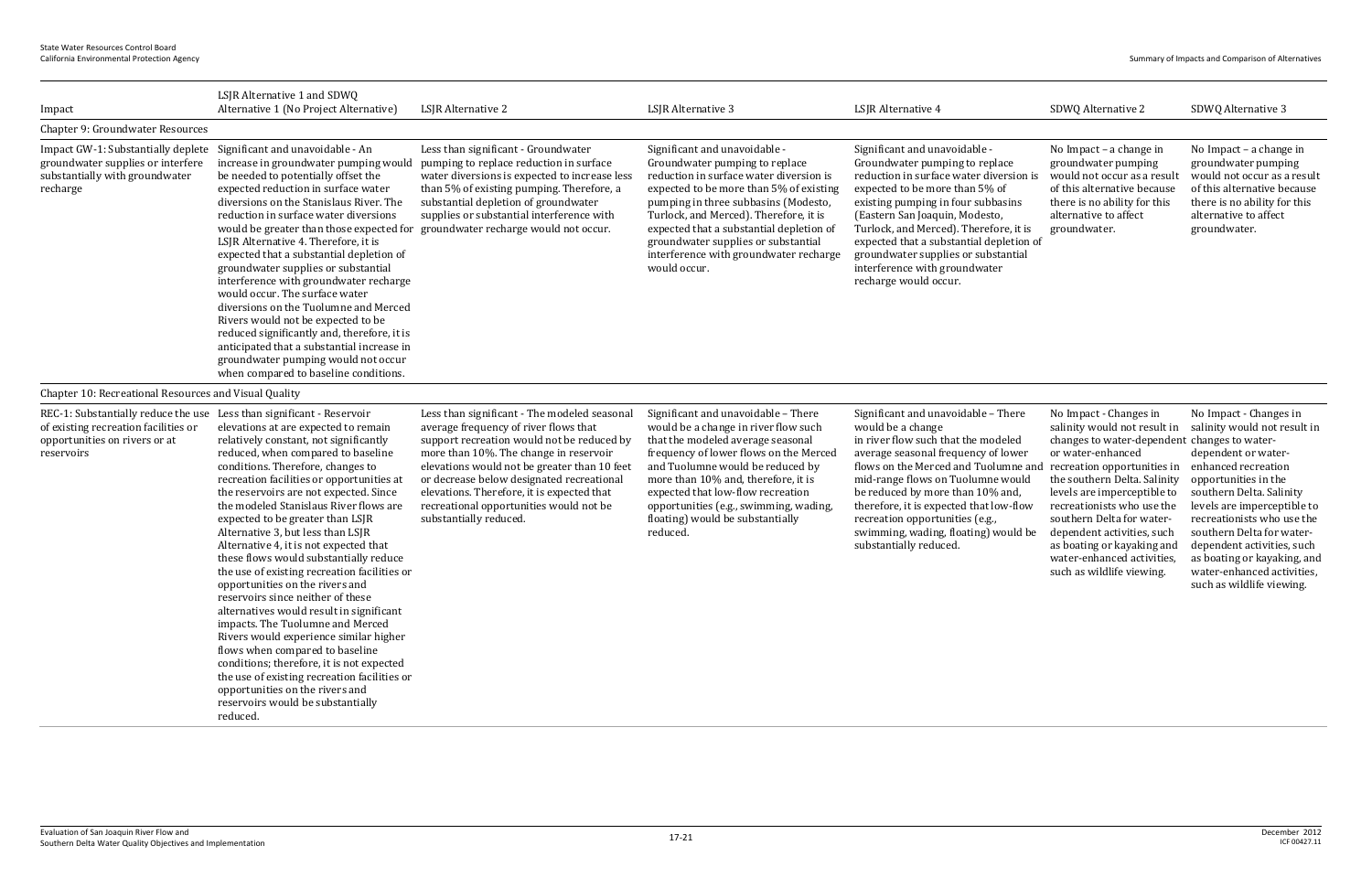| Impact                                                                                                                                                              | LSJR Alternative 1 and SDWQ<br>Alternative 1 (No Project Alternative)                                                                                                                                                                                                                                                                                                                                                                                                                                                                                                                                                                                                                                     | LSJR Alternative 2                                                                                                                                                                                                                                                                                                                                                                                                                                          | LSJR Alternative 3                                                                                                                                                                                                                                                                                                                                                                                                                                                                                                                                                                                                             | LSJR Alternative 4                                                                                                                                                                                                                                                                                                                                                                                                                                                                                                                                                                              | SDWQ Alternative 2                                                                                                                                                                                                                                                                                                                                                                 | SDWQ Alternative 3                                                                                                                                                                                                                                                                                                                                                                            |
|---------------------------------------------------------------------------------------------------------------------------------------------------------------------|-----------------------------------------------------------------------------------------------------------------------------------------------------------------------------------------------------------------------------------------------------------------------------------------------------------------------------------------------------------------------------------------------------------------------------------------------------------------------------------------------------------------------------------------------------------------------------------------------------------------------------------------------------------------------------------------------------------|-------------------------------------------------------------------------------------------------------------------------------------------------------------------------------------------------------------------------------------------------------------------------------------------------------------------------------------------------------------------------------------------------------------------------------------------------------------|--------------------------------------------------------------------------------------------------------------------------------------------------------------------------------------------------------------------------------------------------------------------------------------------------------------------------------------------------------------------------------------------------------------------------------------------------------------------------------------------------------------------------------------------------------------------------------------------------------------------------------|-------------------------------------------------------------------------------------------------------------------------------------------------------------------------------------------------------------------------------------------------------------------------------------------------------------------------------------------------------------------------------------------------------------------------------------------------------------------------------------------------------------------------------------------------------------------------------------------------|------------------------------------------------------------------------------------------------------------------------------------------------------------------------------------------------------------------------------------------------------------------------------------------------------------------------------------------------------------------------------------|-----------------------------------------------------------------------------------------------------------------------------------------------------------------------------------------------------------------------------------------------------------------------------------------------------------------------------------------------------------------------------------------------|
| REC-2: Substantially degrade the<br>functionality of existing recreation<br>facilities on the rivers or at<br>reservoirs                                            | Less than significant - There would be<br>no change in the frequency or magnitude<br>of the highest river flows or increase in<br>reservoir elevations above capacity;<br>thus, the functionality of existing<br>recreational facilities would not be<br>degraded.                                                                                                                                                                                                                                                                                                                                                                                                                                        | Less than significant -There would be no<br>change in the frequency or magnitude of the<br>highest river flows or increase in reservoir<br>elevations above capacity; thus the<br>functionality of existing recreational<br>facilities would not be degraded.                                                                                                                                                                                               | Less than significant - There would be no<br>change in the frequency or magnitude of<br>the highest river flows or increase in<br>reservoir elevations above capacity; thus<br>the functionality of existing recreational<br>facilities would not be degraded.                                                                                                                                                                                                                                                                                                                                                                 | Less than significant - There would be no No Impact - See REC-1.<br>change in the frequency or magnitude of<br>the highest river flows or increase in<br>reservoir elevations above capacity; thus<br>the functionality of existing recreational<br>facilities would not be degraded.                                                                                                                                                                                                                                                                                                           |                                                                                                                                                                                                                                                                                                                                                                                    | No Impact - See REC-1.                                                                                                                                                                                                                                                                                                                                                                        |
| REC-3: Substantially degrade the<br>existing visual character or quality<br>of the reservoirs                                                                       | Less than significant - Reservoir<br>elevations at New Melones, New Don<br>remain relatively constant, and not<br>substantially reduced, when compared<br>to baseline conditions. Therefore, a<br>substantial degradation of the visual<br>character and quality of the area<br>surrounding the reservoirs is not<br>expected.                                                                                                                                                                                                                                                                                                                                                                            | Less than significant - No decrease in<br>reservoir elevation levels such that a<br>Pedro, and Lake McClure are expected to substantial degradation of existing visual<br>character or quality would occur.                                                                                                                                                                                                                                                 | Less than significant - No decrease in<br>reservoir elevation levels such that a<br>substantial degradation of existing visual<br>character or quality would occur.                                                                                                                                                                                                                                                                                                                                                                                                                                                            | Less than significant - No decrease in<br>reservoir elevation levels such that a<br>substantial degradation of existing<br>visual character or quality would occur.                                                                                                                                                                                                                                                                                                                                                                                                                             | would not apply directly to would not apply directly to<br>the reservoirs, and the USBR the reservoirs, and the<br>Vernalis salinity<br>of implementation for this<br>alternatives is the same as<br>under baseline conditions.                                                                                                                                                    | No Impact - This alternative No Impact - This alternative<br><b>USBR Vernalis salinity</b><br>requirement in the program requirement in the program<br>of implementation for this<br>alternatives is the same as<br>under baseline conditions                                                                                                                                                 |
| Chapter 11: Agricultural Resources                                                                                                                                  |                                                                                                                                                                                                                                                                                                                                                                                                                                                                                                                                                                                                                                                                                                           |                                                                                                                                                                                                                                                                                                                                                                                                                                                             |                                                                                                                                                                                                                                                                                                                                                                                                                                                                                                                                                                                                                                |                                                                                                                                                                                                                                                                                                                                                                                                                                                                                                                                                                                                 |                                                                                                                                                                                                                                                                                                                                                                                    |                                                                                                                                                                                                                                                                                                                                                                                               |
| AG-1: Convert Prime Farmland<br>Unique Farmland, or Farmland of<br>Statewide Importance to<br>nonagricultural uses                                                  | Significant and unavoidable - Substantial<br>reductions in crop acreage as a result of<br>the reductions in surface water<br>diversions on the Stanislaus River is<br>expected. The reduction in surface water reduction in surface water supply is<br>diversions would be greater than that<br>expected for LSJR Alternative 4 on the<br>Stanislaus River, and LSJR Alternative 4<br>would result in significant impacts to<br>agricultural resources. The surface water<br>diversions on the Tuolumne and Merced<br>Rivers are not expected to be reduced<br>significantly and, therefore, it is<br>anticipated that a substantial reduction<br>in crop acreage would not occur in these<br>watersheds. | Less than significant - Surface water<br>diversions in the LSJR area of potential<br>effects are expected to be similar to past and<br>present diversions, and no significant<br>expected; therefore, conversion of Prime or<br>Unique farmland or farmland of Statewide<br>Importance to nonagricultural uses would<br>not occur.                                                                                                                          | Significant and unavoidable -<br>Reductions in surface water diversions<br>are expected to result in a 10% (or<br>greater) reduction in acres of irrigated<br>land for Corn, Field, Pasture, and Rice.<br>Approximately 81,858 acres of Prime or<br>Unique farmland or farmland of<br>Statewide Importance requiring<br>irrigation in 8 out of every 10 years<br>could potentially be converted to<br>nonagricultural use.                                                                                                                                                                                                     | Significant and unavoidable -<br>Reductions in surface water diversions<br>are expected to result in a 10% (or<br>greater) reduction in acres of irrigated<br>land for Alfalfa, Corn, Field, Pasture,<br>and Rice. Approximately 210,812 acres<br>of Prime or Unique Farmland, or<br>farmland of Statewide Importance<br>requiring irrigation in 8 out of 10 years<br>could potentially be converted to<br>nonagricultural use.                                                                                                                                                                 | quality within the southern<br>Delta is expected to remain  Delta is expected to remain<br>unchanged as USBR would beunchanged as USBR would<br>responsible for complying<br>with the same salinity<br>requirements that currently salinity requirements that<br>exist at Vernalis. No<br>reduction or conversion of<br>agricultural acreage is likely. of agricultural acreage is | Less than significant - Water Less than significant - Water<br>quality within the southern<br>be responsible for<br>complying with the same<br>currently exist at Vernalis.<br>No reduction or conversion<br>likely.                                                                                                                                                                          |
| AG-2: Other changes in the existing<br>environment which, due to their<br>location or nature, could result in a<br>conversion of farmland to<br>nonagricultural use | Significant and unavoidable - It is<br>expected that the significant reduction in reduction in surface water supply and<br>agricultural acreage described in AG-1<br>would result in the conversion of<br>farmland to nonagricultural uses.                                                                                                                                                                                                                                                                                                                                                                                                                                                               | Less than significant - No significant<br>corresponding reduction in agricultural<br>acreage is expected; therefore, no<br>conversion of farmland to nonagricultural<br>uses is likely. Impacts on irrigated<br>agriculture from a high water table resulting<br>from increased river flows on the Stanislaus<br>River are expected to occur on less than<br>0.01% of irrigated acreage therefore crop<br>production would not be substantially<br>reduced. | Less than significant - The total irrigated<br>acreage is likely to be reduced due to<br>reduction in surface water supply,<br>however acreage could be rotated<br>through alternate year irrigated<br>production on approximately 40,000<br>acres, such that less than 10% of the<br>remaining acreage could be converted to<br>nonagricultural uses. Impacts on<br>irrigated agriculture from a high water<br>table resulting from increased river<br>flows on the Stanislaus River are<br>expected to occur on less than 0.01% of<br>irrigated acreage therefore, crop<br>production would not be substantially<br>reduced. | Significant and unavoidable - The total<br>irrigated acreage potentially reduced,<br>due to surface water supply reductions,<br>would be too great to maintain less<br>than a 10% reduction through the use<br>of dryland faming in alternating years<br>and the acreage could be converted to<br>nonagricultural uses. Impacts on<br>irrigated agriculture from a high water<br>table resulting from increased river<br>flows on the Stanislaus River are<br>expected to occur on less than 0.01% of<br>irrigated acreage therefore, crop<br>production would not be substantially<br>reduced. | quality within the southern<br>Delta is expected to remain<br>unchanged as USBR will be<br>responsible for complying<br>with the same salinity<br>exist at Vernalis. This is not<br>expected to result in the<br>conversion of farmland to<br>non-agricultural use.                                                                                                                | Less than significant - Water Less than significant - Water<br>quality within the southern<br>Delta is expected to remain<br>unchanged as USBR will be<br>responsible for complying<br>with the same salinity<br>requirements that currently requirements that currently<br>exist at Vernalis. This is not<br>expected to result in the<br>conversion of farmland to<br>non-agricultural use. |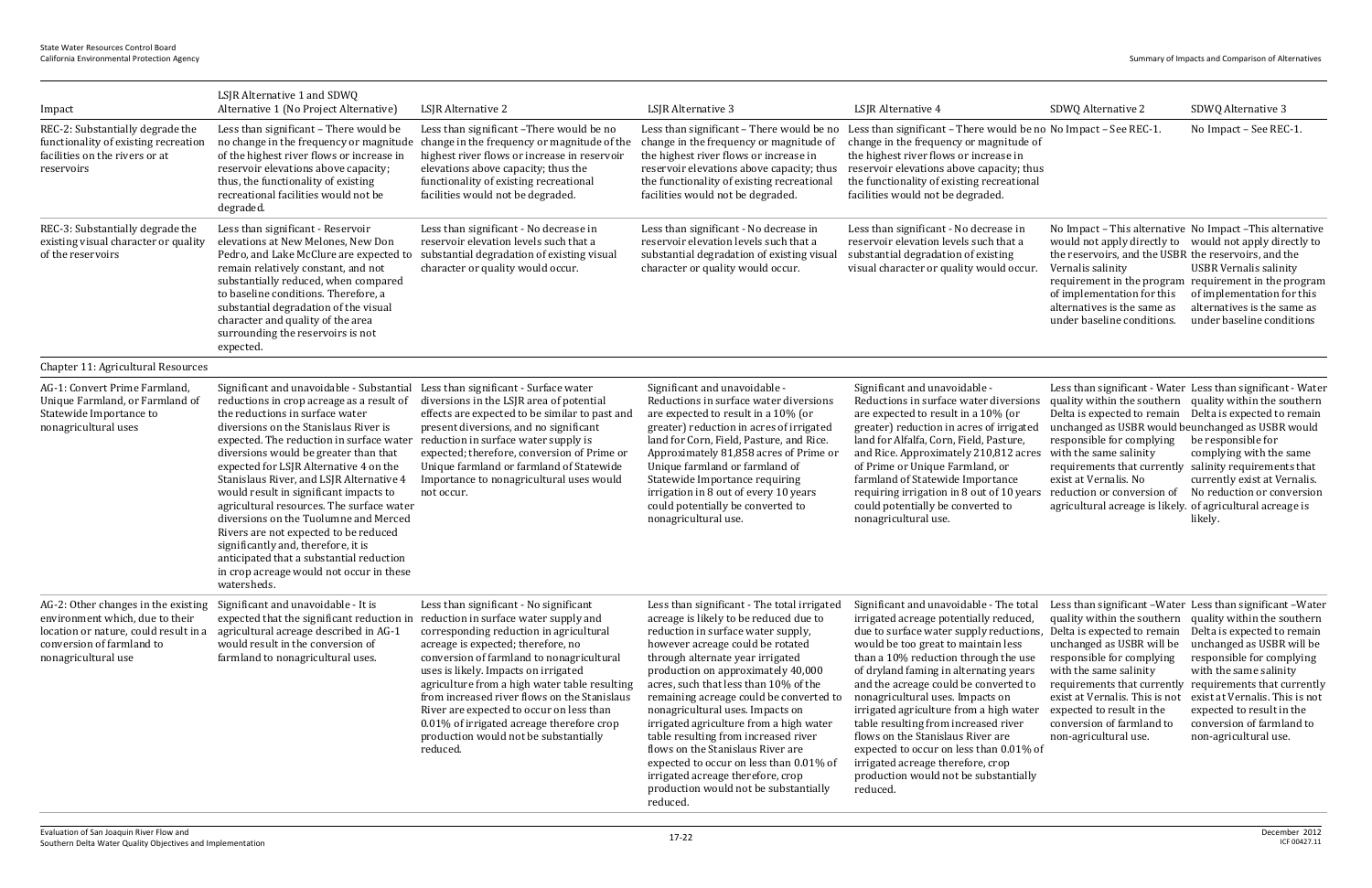| Impact                                                                                                 | LSJR Alternative 1 and SDWQ<br>Alternative 1 (No Project Alternative)                                                                                                                                                                                                                                                                                                                                                                                                                                                                                                                                                                                                                                                                                                                                                                                                                                                                                                                                                                                                                                                                                                                                                                                                                                                                 | LSJR Alternative 2                                                                                                                                                                                                                                                                                                                                                   | LSJR Alternative 3                                                                                                                                                                                                                                                                                               | LSJR Alternative 4                                                                                                                                                                                                                                                                                               | SDWQ Alternative 2                                                                             | SDWQ Alternative 3                                                                                               |
|--------------------------------------------------------------------------------------------------------|---------------------------------------------------------------------------------------------------------------------------------------------------------------------------------------------------------------------------------------------------------------------------------------------------------------------------------------------------------------------------------------------------------------------------------------------------------------------------------------------------------------------------------------------------------------------------------------------------------------------------------------------------------------------------------------------------------------------------------------------------------------------------------------------------------------------------------------------------------------------------------------------------------------------------------------------------------------------------------------------------------------------------------------------------------------------------------------------------------------------------------------------------------------------------------------------------------------------------------------------------------------------------------------------------------------------------------------|----------------------------------------------------------------------------------------------------------------------------------------------------------------------------------------------------------------------------------------------------------------------------------------------------------------------------------------------------------------------|------------------------------------------------------------------------------------------------------------------------------------------------------------------------------------------------------------------------------------------------------------------------------------------------------------------|------------------------------------------------------------------------------------------------------------------------------------------------------------------------------------------------------------------------------------------------------------------------------------------------------------------|------------------------------------------------------------------------------------------------|------------------------------------------------------------------------------------------------------------------|
| Chapter 12: Cultural Resources                                                                         |                                                                                                                                                                                                                                                                                                                                                                                                                                                                                                                                                                                                                                                                                                                                                                                                                                                                                                                                                                                                                                                                                                                                                                                                                                                                                                                                       |                                                                                                                                                                                                                                                                                                                                                                      |                                                                                                                                                                                                                                                                                                                  |                                                                                                                                                                                                                                                                                                                  |                                                                                                |                                                                                                                  |
| CUL-1: Substantial adverse change<br>in the significance of a historical or<br>archaeological resource | Less than significant - Changes in river<br>flows are not expected to alter the low<br>potential for significant cultural<br>resources to exist along rivers due to<br>previous natural and anthropogenic<br>disturbances. Reservoir elevations at<br>New Melones, New Don Pedro, and Lake<br>McClure are expected to remain<br>relatively constant or generally greater,<br>not significantly reduced, when<br>compared to baseline conditions.<br>Therefore, substantial adverse changes<br>in the significance of historical or<br>archeological resources are not<br>expected.                                                                                                                                                                                                                                                                                                                                                                                                                                                                                                                                                                                                                                                                                                                                                    | Less than significant - The expected changes<br>in reservoir elevations are within historical<br>fluctuations, and known or unknown<br>significant cultural resources are expected to<br>continue to be inundated or exposed as<br>usual under current operations.<br>Changes in river flows are not expected to<br>alter the low potential for significant cultural | Less than significant - The expected<br>changes in reservoir elevations are<br>within historical fluctuations, and<br>known or unknown significant cultural<br>resources are expected to continue to be<br>inundated or exposed as usual under<br>current operations.<br>Changes in river flows are not expected | Less than significant - The expected<br>changes in reservoir elevations are<br>within historical fluctuations, and<br>known or unknown significant cultural<br>resources are expected to continue to<br>be inundated or exposed as usual<br>under current operations.<br>Changes in river flows are not expected | would not result in activities would not result in<br>that could affect cultural<br>resources. | No Impact - This alternative No Impact - This alternative<br>activities that could affect<br>cultural resources. |
|                                                                                                        |                                                                                                                                                                                                                                                                                                                                                                                                                                                                                                                                                                                                                                                                                                                                                                                                                                                                                                                                                                                                                                                                                                                                                                                                                                                                                                                                       | resources to exist along rivers due to<br>previous natural and anthropogenic<br>disturbances.                                                                                                                                                                                                                                                                        | to alter the low potential for significant<br>cultural resources to exist along rivers<br>due to previous natural and<br>anthropogenic disturbances.                                                                                                                                                             | to alter the low potential for significant<br>cultural resources to exist along rivers<br>due to previous natural and<br>anthropogenic disturbances.                                                                                                                                                             |                                                                                                |                                                                                                                  |
| CUL-2: Disturbance of human<br>remains, including those interred<br>outside formal cemeteries          | Less than significant - The potential for<br>Less than significant - The expected changes<br>the presence of undocumented human<br>in reservoir elevations are within historical<br>remains within and adjacent to the LSJR<br>fluctuations and are not expected to affect<br>and the Stanislaus, Tuolumne, and<br>human remains due to low potential and<br>Merced Rivers is considered low due to<br>prior treatment under existing state and<br>prior disturbance of the riparian<br>federal regulations.<br>corridors by natural and historic-era<br>Changes in river flows are not expected to<br>anthropogenic processes. Any human<br>alter the low potential for undocumented<br>remains discovered within and adjacen<br>human remains to exist along rivers due to<br>to the LSJR and the three tributaries<br>previous natural and anthropogenic<br>outside of formal cemeteries would also<br>disturbances.<br>have been treated in accordance with<br>state or federal regulations. Reservoir<br>elevations at New Melones, New Don<br>Pedro, and Lake McClure are expected to<br>remain relatively constant or generally<br>greater, not significantly reduced, when<br>compared to baseline conditions.<br>Therefore, a disturbance of human<br>remains as a result of reservoir elevation<br>changes is not expected. |                                                                                                                                                                                                                                                                                                                                                                      | Less than significant - The expected<br>changes in reservoir elevations are<br>within historical fluctuations and are<br>not expected to affect human remains<br>due to low potential and prior treatmen<br>under existing state and federal<br>regulations.                                                     | Less than significant - The expected<br>changes in reservoir elevations are<br>within historical fluctuations and are<br>not expected to affect human remains<br>due to low potential and prior<br>treatment under existing state and<br>federal regulations.                                                    | No Impact - See CUL-1.                                                                         | No Impact - See CUL-1.                                                                                           |
|                                                                                                        |                                                                                                                                                                                                                                                                                                                                                                                                                                                                                                                                                                                                                                                                                                                                                                                                                                                                                                                                                                                                                                                                                                                                                                                                                                                                                                                                       | Changes in river flows are not expected<br>to alter the low potential for<br>undocumented human remains to exist<br>along rivers due to previous natural and<br>anthropogenic disturbances.                                                                                                                                                                          | Changes in river flows are not expected<br>to alter the low potential for<br>undocumented human remains to exist<br>along rivers due to previous natural<br>and anthropogenic disturbances.                                                                                                                      |                                                                                                                                                                                                                                                                                                                  |                                                                                                |                                                                                                                  |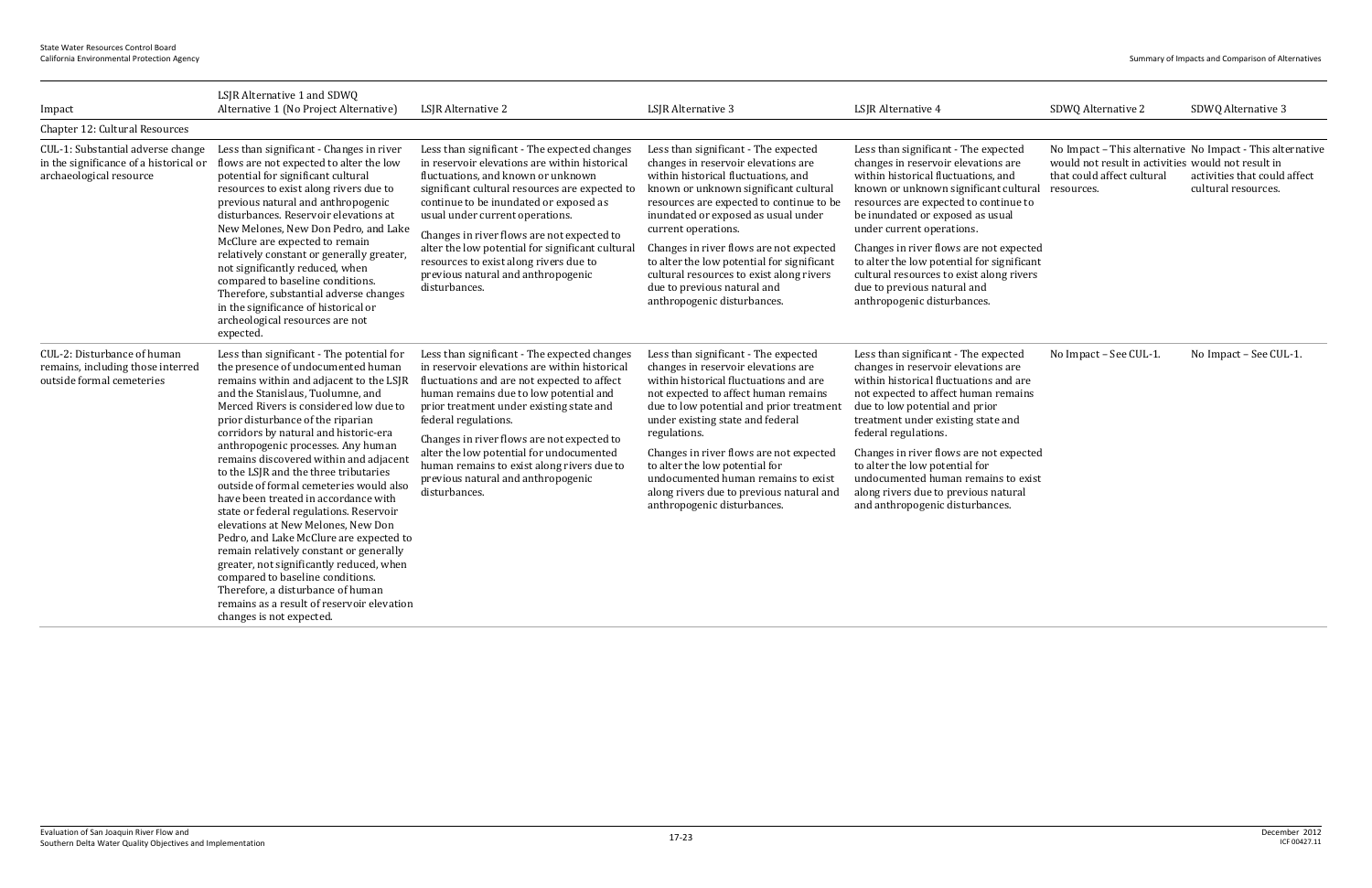| Impact                                                                                | LSJR Alternative 1 and SDWQ<br>Alternative 1 (No Project Alternative)                                                                                                                                                                                                                                                                                                                                                                                                                                                                                                                                                                                                                                                                                                                                                                               | LSJR Alternative 2                                                                                                                                                                                                                                                                                                                                                                                                                               | LSJR Alternative 3                                                                                                                                                                                                                                                                                                                                                                                                                                     | LSJR Alternative 4                                                                                                                                                                                                                                                                                                                                                                                                                                     | SDWQ Alternative 2                                                                                                                                                                                                                                                                                                                                                                                                                                                                                                  | SDWQ Alternative 3                                                                                                                                                                                                                                                                                                                                                                          |
|---------------------------------------------------------------------------------------|-----------------------------------------------------------------------------------------------------------------------------------------------------------------------------------------------------------------------------------------------------------------------------------------------------------------------------------------------------------------------------------------------------------------------------------------------------------------------------------------------------------------------------------------------------------------------------------------------------------------------------------------------------------------------------------------------------------------------------------------------------------------------------------------------------------------------------------------------------|--------------------------------------------------------------------------------------------------------------------------------------------------------------------------------------------------------------------------------------------------------------------------------------------------------------------------------------------------------------------------------------------------------------------------------------------------|--------------------------------------------------------------------------------------------------------------------------------------------------------------------------------------------------------------------------------------------------------------------------------------------------------------------------------------------------------------------------------------------------------------------------------------------------------|--------------------------------------------------------------------------------------------------------------------------------------------------------------------------------------------------------------------------------------------------------------------------------------------------------------------------------------------------------------------------------------------------------------------------------------------------------|---------------------------------------------------------------------------------------------------------------------------------------------------------------------------------------------------------------------------------------------------------------------------------------------------------------------------------------------------------------------------------------------------------------------------------------------------------------------------------------------------------------------|---------------------------------------------------------------------------------------------------------------------------------------------------------------------------------------------------------------------------------------------------------------------------------------------------------------------------------------------------------------------------------------------|
| CUL-3: Disturbance or destruction<br>or site or unique geologic feature               | Less than significant - The potential for<br>of a unique paleontological resource paleontological resources within and<br>adjacent to the LSJR and the Stanislaus,<br>Tuolumne, and Merced Rivers is<br>considered low due to the depth of<br>occurrence of rock units with high<br>paleontological potential below<br>reworked surficial sediments and<br>Holocene-age floodplain and channel<br>deposits. Buried paleontological<br>resources would be found at soil and<br>rock depth too deep for the rivers to<br>modify or change. Reservoir elevations<br>at New Melones, New Don Pedro, and<br>Lake McClure are expected to remain<br>relatively constant or generally greater,<br>not significantly reduced, when<br>compared to baseline conditions.<br>Therefore, disturbance of unique<br>paleontological resources is not<br>expected. | Less than significant - The expected changes<br>in reservoir elevations are within historical<br>fluctuations, and caves are expected to<br>continue to be inundated and exposed as<br>they currently are under operations.<br>Changes in river flows are not expected to<br>alter the low potential for paleontological<br>resources to exist along rivers due to depth<br>of occurrence or previous natural and<br>anthropogenic disturbances. | Less than significant - The expected<br>changes in reservoir elevations are<br>within historical fluctuations, and caves<br>are expected to continue to be<br>inundated and exposed as they<br>currently are under operations.<br>Changes in river flows are not expected<br>to alter the low potential for<br>paleontological resources to exist along<br>rivers due to depth of occurrence or<br>previous natural and anthropogenic<br>disturbances. | Less than significant - The expected<br>changes in reservoir elevations are<br>within historical fluctuations, and caves<br>are expected to continue to be<br>inundated and exposed as they<br>currently are under operations.<br>Changes in river flows are not expected<br>to alter the low potential for<br>paleontological resources to exist along<br>rivers due to depth of occurrence or<br>previous natural and anthropogenic<br>disturbances. | No Impact - See CUL-1.                                                                                                                                                                                                                                                                                                                                                                                                                                                                                              | No Impact - See CUL-1.                                                                                                                                                                                                                                                                                                                                                                      |
| <b>Chapter 13: Service Providers</b>                                                  |                                                                                                                                                                                                                                                                                                                                                                                                                                                                                                                                                                                                                                                                                                                                                                                                                                                     |                                                                                                                                                                                                                                                                                                                                                                                                                                                  |                                                                                                                                                                                                                                                                                                                                                                                                                                                        |                                                                                                                                                                                                                                                                                                                                                                                                                                                        |                                                                                                                                                                                                                                                                                                                                                                                                                                                                                                                     |                                                                                                                                                                                                                                                                                                                                                                                             |
| SP-1: Substantially degrade water<br>quality for municipal drinking<br>water purposes | Less than significant - Flows would<br>result in compliance with the existing<br>salinity objectives in the southern Delta.<br>Thus, water quality would not be<br>substantially degraded such that service<br>providers diverting drinking water from<br>the southern Delta would be affected.                                                                                                                                                                                                                                                                                                                                                                                                                                                                                                                                                     | Less than significant - The resulting inflow<br>from the LSJR would not substantially<br>modify the historical range of salinity (0.2<br>$dS/m-1.2 dS/m$ in the southern Delta;<br>therefore, a substantial degradation of water<br>quality affecting service providers that<br>divert drinking water from the southern<br>Delta would not occur.                                                                                                | Less than significant - The resulting<br>inflow from the LSJR would not<br>substantially modify the historical range<br>of salinity $(0.2 \text{ dS/m} - 1.2 \text{ dS/m})$ in the<br>southern Delta; therefore, a substantial<br>degradation of water quality affecting<br>service providers diverting drinking<br>water from the southern Delta would<br>not occur.                                                                                  | Less than significant - The resulting<br>inflow from the LSJR would not<br>substantially modify the historical<br>range of salinity $(0.2 dS/m-1.2 dS/m)$<br>in the southern Delta; therefore, a<br>substantial degradation of water<br>quality affecting service providers<br>diverting drinking water from the<br>southern Delta would not occur.                                                                                                    | Less than significant - The<br><b>USBR Vernalis salinity</b><br>requirement contained in<br>the program of<br>implementation would<br>maintain the historical range maintain the historical<br>of salinity in the southern<br>Delta. Furthermore, the<br>objectives would be under<br>the upper limit for the<br>secondary drinking water<br>maximum contaminant level drinking water maximum<br>(MCL) for EC. Therefore, a<br>substantial degradation of<br>water quality affecting<br>service providers diverting | Less than significant - The<br><b>USBR Vernalis salinity</b><br>requirement contained in<br>the program of<br>implementation would<br>range of salinity in the<br>southern Delta.<br>Furthermore, the objectives<br>would be under the upper<br>limit for the secondary<br>contaminant level (MCL) for<br>EC. Therefore, a substantial<br>degradation of water<br>quality affecting service |

drinking water from the southern Delta would not

occur.

providers diverting drinking water from the southern Delta would not

occur.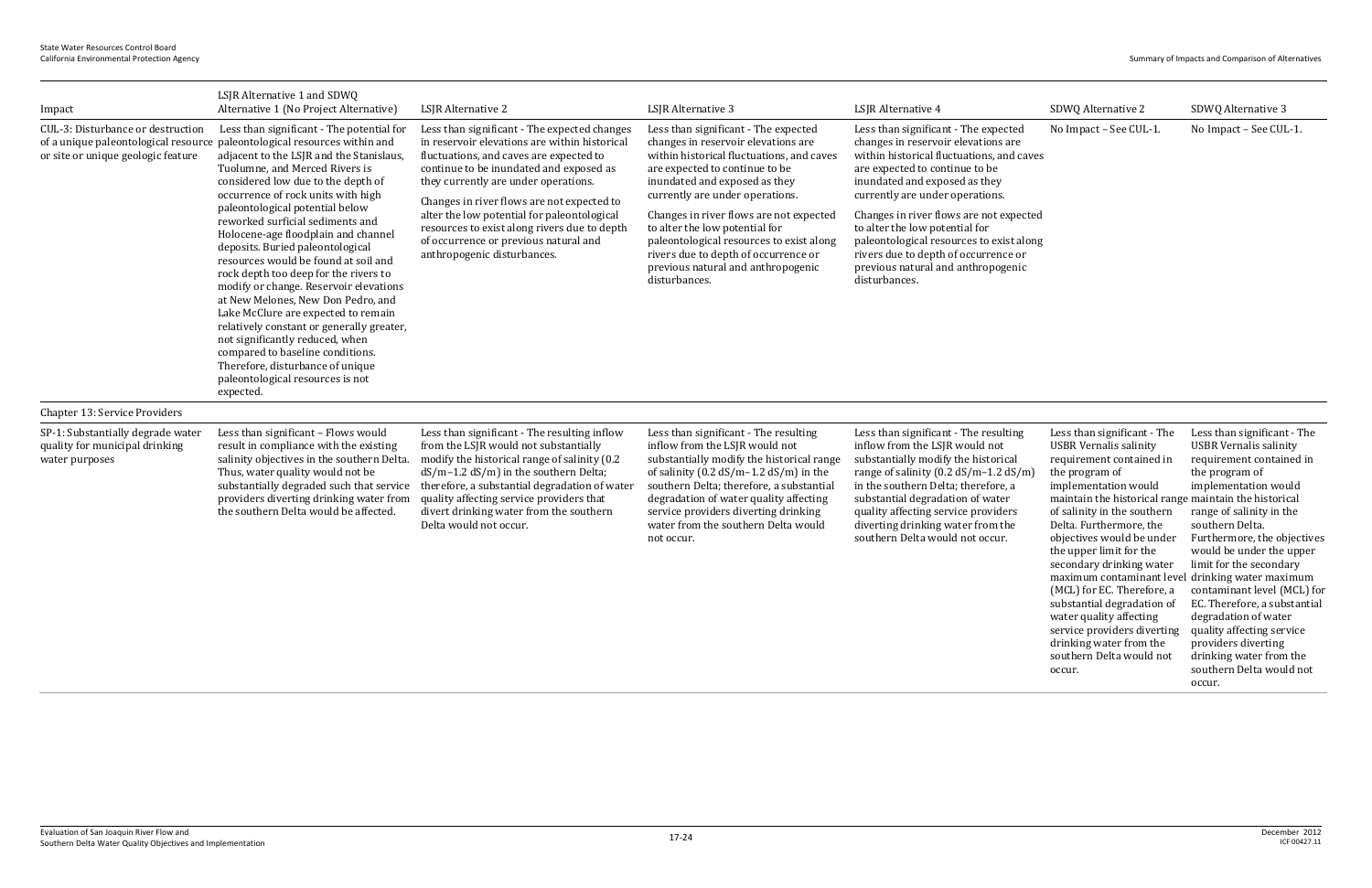| Impact                                                                                                                                                                                                           | LSJR Alternative 1 and SDWQ<br>Alternative 1 (No Project Alternative)                                                                                                                                                                                                                                                                                                                                                                                                                                                                                                                                         | LSJR Alternative 2                                                                                                                                                                                                                                                                | LSJR Alternative 3                                                                                                                                                                                                                                                                                                                                                                                                                                                                                                                                                                                                                                                                                         | LSJR Alternative 4                                                                                                                                                                                                                                                                                                                                                                                                                 | SDWQ Alternative 2                                                                                                                                                                                                                                                                                                                                                                                                                                                                                                                                                                  | SDWQ Alternative 3                                                                                                                                                                                                                                                                                                                                                                                                                                                                                                                                                                  |
|------------------------------------------------------------------------------------------------------------------------------------------------------------------------------------------------------------------|---------------------------------------------------------------------------------------------------------------------------------------------------------------------------------------------------------------------------------------------------------------------------------------------------------------------------------------------------------------------------------------------------------------------------------------------------------------------------------------------------------------------------------------------------------------------------------------------------------------|-----------------------------------------------------------------------------------------------------------------------------------------------------------------------------------------------------------------------------------------------------------------------------------|------------------------------------------------------------------------------------------------------------------------------------------------------------------------------------------------------------------------------------------------------------------------------------------------------------------------------------------------------------------------------------------------------------------------------------------------------------------------------------------------------------------------------------------------------------------------------------------------------------------------------------------------------------------------------------------------------------|------------------------------------------------------------------------------------------------------------------------------------------------------------------------------------------------------------------------------------------------------------------------------------------------------------------------------------------------------------------------------------------------------------------------------------|-------------------------------------------------------------------------------------------------------------------------------------------------------------------------------------------------------------------------------------------------------------------------------------------------------------------------------------------------------------------------------------------------------------------------------------------------------------------------------------------------------------------------------------------------------------------------------------|-------------------------------------------------------------------------------------------------------------------------------------------------------------------------------------------------------------------------------------------------------------------------------------------------------------------------------------------------------------------------------------------------------------------------------------------------------------------------------------------------------------------------------------------------------------------------------------|
| SP-2: Require or result in the<br>construction of new or expanded<br>water treatment facilities or water<br>supply infrastructure, the<br>construction of which could cause<br>significant environmental effects | Significant and unavoidable - The surface Less than significant - Surface water<br>water reductions expected on the<br>Stanislaus River would likely result in<br>insufficient water supplies for service<br>providers that primarily rely on surface<br>water sources because they would<br>generally be greater than those<br>described in LSJR Alternative 4 on the<br>Stanislaus River. The construction and<br>operation of new water supply facilities<br>or infrastructure may be needed to<br>provide alternative sources of water<br>supply, which could cause significant<br>environmental effects. | diversions would be similar to baseline<br>conditions on the Stanislaus, Tuolumne, and<br>Merced Rivers; therefore, it is not expected<br>that service providers would construct or<br>operate new water treatment facilities or<br>water supply facilities or infrastructure.    | Significant and unavoidable - Surface<br>water diversion reductions on the<br>Tuolumne and Merced Rivers are<br>expected to be approximately 20% and<br>17%, respectively; the reductions in<br>surface water diversions on the<br>Tuolumne and Merced Rivers could<br>result in the construction of new or<br>expanded water treatment facilities or<br>water supply infrastructure, the<br>construction of which could result in<br>significant environmental effects.<br>Surface water diversions on the<br>Stanislaus River would be similar to<br>baseline conditions; therefore, the<br>construction of new or expanded water<br>treatment facilities or water supply<br>facilities would not occur. | Significant and unavoidable - Surface<br>water diversion reductions on the<br>Stanislaus, Tuolumne, and Merced<br>Rivers are expected to be<br>approximately 20%, 37%, and 31%,<br>respectively; the reductions in surface<br>water diversions could result in the<br>construction of new or expanded water<br>treatment facilities or water supply<br>infrastructure, which could result in<br>significant environmental effects. | Less than significant - The<br><b>USBR Vernalis salinity</b><br>requirement contained in<br>the program of<br>implementation would not<br>change and thus would<br>maintain the general<br>historical range of salinity<br>in the southern Delta.<br>Therefore, it is not expected<br>that service providers<br>would need to construct or<br>modify water treatment or<br>water supply facilities.<br>Facilities that could be<br>constructed as<br>a result of wastewater<br>treatment providers<br>complying with new NPDES<br>effluent limitations are<br>discussed under SP-4. | Less than significant - The<br><b>USBR Vernalis salinity</b><br>requirement contained in<br>the program of<br>implementation would not<br>change and thus would<br>maintain the general<br>historical range of salinity<br>in the southern Delta.<br>Therefore, it is not expected<br>that service providers<br>would need to construct or<br>modify water treatment or<br>water supply facilities.<br>Facilities that could be<br>constructed as a result of<br>wastewater treatment<br>providers complying with<br>new NPDES effluent<br>limitations are discussed<br>under SP-4. |
| SP-3: Result in substantial changes<br>to San Joaquin River inflows to the<br>Delta such that insufficient water<br>supplies would be available to<br>service providers relying on<br>CVP/SWP exports.           | Less than significant - Exports are not<br>anticipated to result in a substantial<br>change from baseline conditions.<br>Vernalis flows are expected to increase<br>and thus a reduction of exports would<br>not occur.                                                                                                                                                                                                                                                                                                                                                                                       | Less than significant - Annual average<br>exports would not change from baseline<br>conditions and annual average exports<br>would be reduced by approximately 2% in<br>February-June; insufficient water supplies<br>to service providers relying on exports<br>would not occur. | Less than significant - Annual average<br>exports would not decrease from<br>baseline conditions; insufficient water<br>supplies to service providers relying on<br>exports would not occur.                                                                                                                                                                                                                                                                                                                                                                                                                                                                                                               | Less than significant - Annual average<br>exports would not decrease from<br>baseline conditions; insufficient water<br>supplies to service providers relying on<br>exports would not occur.                                                                                                                                                                                                                                       | No Impact - The flows to<br>satisfy the USBR Vernalis<br>EC requirement contained<br>in the program of<br>implementation are already<br>included in the modeling<br>results for the LSJR<br>alternatives.                                                                                                                                                                                                                                                                                                                                                                           | No Impact - The flows to<br>satisfy the USBR Vernalis EC<br>requirement contained in<br>the program of<br>implementation are already<br>included in the modeling<br>results for the LSJR<br>alternatives.                                                                                                                                                                                                                                                                                                                                                                           |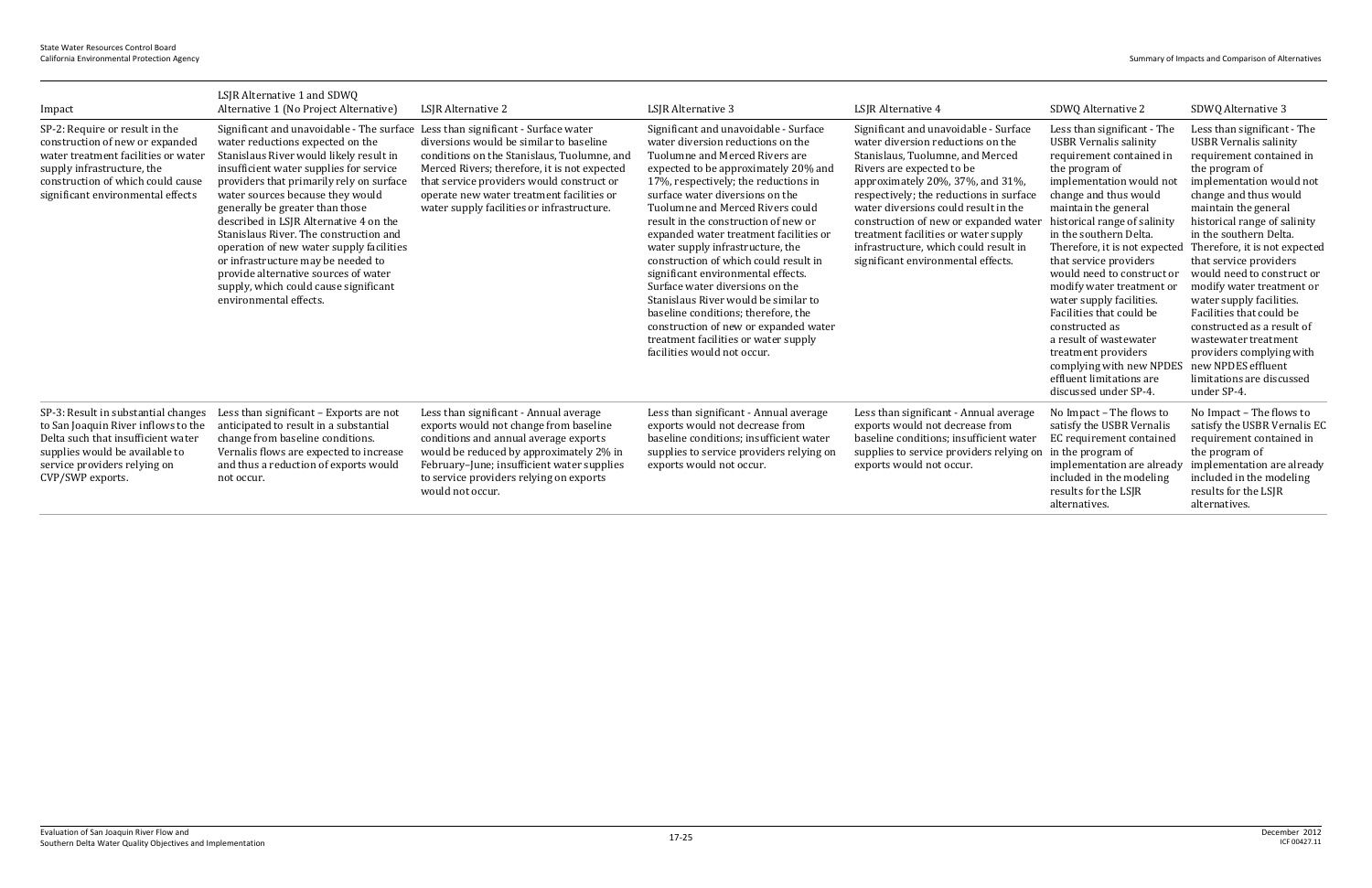| Impact                                                                                                                                                                                                                                           | LSJR Alternative 1 and SDWQ<br>Alternative 1 (No Project Alternative)                                                                                                                                                                                                                                                                                                                                                                                                                                                                                                                                                                                                                                                                                                                                                                                                                                                                                                                                                                                                                                                                                                                                      | LSJR Alternative 2                                                                                                                                                                                                                                                                                                                  | LSJR Alternative 3                                                                                                                                                                                                                                                                                                                 | LSJR Alternative 4                                                                                                                                                                                                                                                                                                                                                                                                                                                                                                                                  | SDWQ Alternative 2                                                                                                                                                                                                                                                                                                                                                                                                                              | SDWQ Alternative 3                                                                                                                                                                                                                                                                                                                                                                                                                                                                                                                                                |
|--------------------------------------------------------------------------------------------------------------------------------------------------------------------------------------------------------------------------------------------------|------------------------------------------------------------------------------------------------------------------------------------------------------------------------------------------------------------------------------------------------------------------------------------------------------------------------------------------------------------------------------------------------------------------------------------------------------------------------------------------------------------------------------------------------------------------------------------------------------------------------------------------------------------------------------------------------------------------------------------------------------------------------------------------------------------------------------------------------------------------------------------------------------------------------------------------------------------------------------------------------------------------------------------------------------------------------------------------------------------------------------------------------------------------------------------------------------------|-------------------------------------------------------------------------------------------------------------------------------------------------------------------------------------------------------------------------------------------------------------------------------------------------------------------------------------|------------------------------------------------------------------------------------------------------------------------------------------------------------------------------------------------------------------------------------------------------------------------------------------------------------------------------------|-----------------------------------------------------------------------------------------------------------------------------------------------------------------------------------------------------------------------------------------------------------------------------------------------------------------------------------------------------------------------------------------------------------------------------------------------------------------------------------------------------------------------------------------------------|-------------------------------------------------------------------------------------------------------------------------------------------------------------------------------------------------------------------------------------------------------------------------------------------------------------------------------------------------------------------------------------------------------------------------------------------------|-------------------------------------------------------------------------------------------------------------------------------------------------------------------------------------------------------------------------------------------------------------------------------------------------------------------------------------------------------------------------------------------------------------------------------------------------------------------------------------------------------------------------------------------------------------------|
| SP-4: Require or result in the<br>construction of new wastewater<br>treatment facilities or expansion of<br>existing facilities or infrastructure,<br>the construction or operation of<br>which could cause significant<br>environmental effects | Significant and unavoidable - The<br>existing EC objectives for the southern<br>Delta and Vernalis would be enforced<br>and adopted by the State Water Board as above under SP-2.<br>the wastewater treatment requirements.<br>While the increase in flow expected<br>would reduce the salinity in the southern<br>Delta at the interior compliance stations<br>and would achieve compliance at these<br>stations, existing wastewater treatment<br>plant dischargers (service providers),<br>such as The City of Tracy, City of<br>Stockton, and City of Manteca, would<br>likely be unable to meet the current<br>2006 Bay-Delta Plan salinity objective of<br>0.7 dS/m April-August. The City of Tracy<br>and City of Stockton would also likely<br>not meet the current 2006 Bay-Delta<br>Plan salinity objective of 1.0 dS/m.<br>Therefore, it is expected that these<br>service providers would exceed<br>wastewater treatment requirements<br>during some parts of the year such that<br>new wastewater treatment facilities, or<br>expansion of existing facilities or<br>infrastructure could result, the<br>construction or operation of which could<br>cause significant environmental effects. | Wastewater treatment facilities and<br>infrastructure associated with water supply<br>facilities and infrastructure are discussed                                                                                                                                                                                                   | Wastewater treatment facilities and<br>infrastructure associated with water<br>supply facilities and infrastructure are<br>discussed above under SP-2.                                                                                                                                                                             | . Wastewater treatment facilities and<br>infrastructure associated with water<br>supply facilities and infrastructure are<br>discussed above under SP-2.                                                                                                                                                                                                                                                                                                                                                                                            | Significant and unavoidable - Less than significant - The<br>Tracy and Stockton may<br>need to construct new<br>wastewater treatment<br>facilities or expand existing<br>facilities to comply with<br>changes to NPDES effluent<br>limitation implementing a<br>1.0 dS/m salinity objective<br>set by the Central Valley<br>Water Board. A change in<br>baseline conditions with<br>respect to Deuel would not<br>result from this alternative. | construction of new<br>wastewater treatment<br>facilities or expanding<br>existing facilities are not<br>expected in order to comply<br>with changes to NPDES<br>effluent limitations<br>implementing a 1.4 dS/m<br>objective for salinity, set by<br>the Central Valley Water<br>Board. This is because, with<br>the exception of Deuel<br><b>Vocational Institution</b><br>(Deuel), their existing<br>discharges are already<br>below this objective. A<br>change in baseline<br>conditions with respect to<br>Deuel would not result from<br>this alternative. |
| Chapter 14: Energy Resources and Climate Change                                                                                                                                                                                                  |                                                                                                                                                                                                                                                                                                                                                                                                                                                                                                                                                                                                                                                                                                                                                                                                                                                                                                                                                                                                                                                                                                                                                                                                            |                                                                                                                                                                                                                                                                                                                                     |                                                                                                                                                                                                                                                                                                                                    |                                                                                                                                                                                                                                                                                                                                                                                                                                                                                                                                                     |                                                                                                                                                                                                                                                                                                                                                                                                                                                 |                                                                                                                                                                                                                                                                                                                                                                                                                                                                                                                                                                   |
| ECC-1: Adversely affect the<br>reliability of California's<br>electric grid                                                                                                                                                                      | Less than significant - LSJR Alternatives<br>adverse effect on the reliability of<br>California's electric grid. The No Project<br>Alternative flows on the Stanislaus River elevation would not be substantially<br>would be somewhat greater than LSJR<br>Alternative 3 flows; however, they are<br>less than LSJR Alternative 4 flows.<br>Therefore, it is expected that the electric<br>grid would be maintained under the No<br>Project Alternative. Furthermore,<br>reservoir elevations at New Melones,<br>New Don Pedro, and Lake McClure are<br>expected to remain relatively constant or<br>generally greater, not significantly<br>reduced, when compared to baseline<br>conditions. Therefore, adverse effects on<br>the reliability of California's electric grid<br>would not occur.                                                                                                                                                                                                                                                                                                                                                                                                         | Less than significant - Transmission line<br>3 and 4 are not anticipated to result in an loadings would not exceed the limits under<br>contingency outage conditions because<br>hydropower generation and reservoir<br>modified. Therefore, adverse effects on the<br>reliability of California's electric grid would<br>not occur. | Less than significant - Transmission line<br>loadings would not exceed the limits<br>under contingency outage conditions<br>because hydropower generation and<br>reservoir elevation would not be<br>substantially modified. Therefore,<br>adverse effects on the reliability of<br>California's electric grid would not<br>occur. | Less than significant - Transmission<br>line loadings would not exceed the<br>limits under contingency outage<br>conditions after redispatch of<br>generator facilities to correct a minor<br>violation between Borden and Gregg<br>substations and Gregg and Storey<br>substations. Re-dispatches are regular<br>occurrences in the California energy<br>grid, and they provide a solution to<br>redistribute power based on the<br>redispatch. Therefore, adverse effects<br>on the reliability of California's electric<br>grid would not occur. | No Impact - The water<br>quality objective for salinity<br>could not affect energy<br>resources or climate change. resources or climate                                                                                                                                                                                                                                                                                                         | No Impact - The water<br>quality objective for salinity<br>could not affect energy<br>change.                                                                                                                                                                                                                                                                                                                                                                                                                                                                     |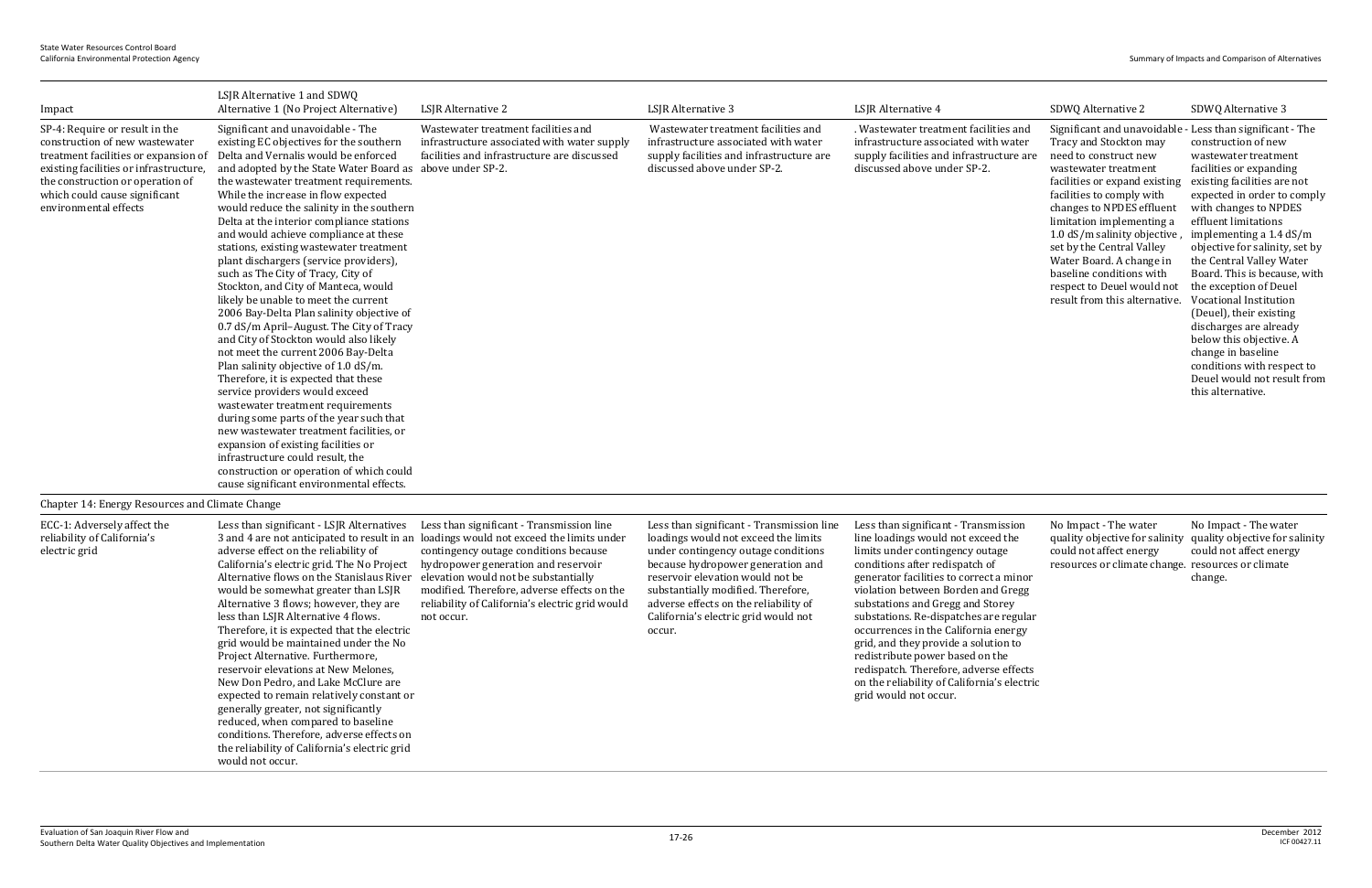| Impact                                                                                                                         | LSJR Alternative 1 and SDWQ<br>Alternative 1 (No Project Alternative)                                                                                                                                                                                                                                                                                                                                                                                                                                                                                                                                                                                                                                                                                                                                                                                             | LSJR Alternative 2                                                                                                                                                                                                                                       | LSJR Alternative 3                                                                                                                                                                                                                                                                                                                                                                                                                                                                                                                                                                                                                                         | LSJR Alternative 4                                                                                                                                                                                                                                                                                                                                                                                                                                                                                                                                                                                                                                            | SDWQ Alternative 2     | SDWQ Alternative 3     |
|--------------------------------------------------------------------------------------------------------------------------------|-------------------------------------------------------------------------------------------------------------------------------------------------------------------------------------------------------------------------------------------------------------------------------------------------------------------------------------------------------------------------------------------------------------------------------------------------------------------------------------------------------------------------------------------------------------------------------------------------------------------------------------------------------------------------------------------------------------------------------------------------------------------------------------------------------------------------------------------------------------------|----------------------------------------------------------------------------------------------------------------------------------------------------------------------------------------------------------------------------------------------------------|------------------------------------------------------------------------------------------------------------------------------------------------------------------------------------------------------------------------------------------------------------------------------------------------------------------------------------------------------------------------------------------------------------------------------------------------------------------------------------------------------------------------------------------------------------------------------------------------------------------------------------------------------------|---------------------------------------------------------------------------------------------------------------------------------------------------------------------------------------------------------------------------------------------------------------------------------------------------------------------------------------------------------------------------------------------------------------------------------------------------------------------------------------------------------------------------------------------------------------------------------------------------------------------------------------------------------------|------------------------|------------------------|
| and unnecessary energy<br>consumption                                                                                          | ECC-2: Result in inefficient, wasteful, Less than significant - Additional energy<br>consumption could occur as a result of<br>groundwater pumping, it would not<br>result in inefficient, wasteful, and<br>unnecessary consumption of energy<br>because the groundwater pumping is<br>necessary to maintain water supply<br>irrigation demand. Furthermore, it is<br>anticipated that if new groundwater<br>wells were to be installed, they would be<br>efficient. Additional energy generation<br>could be needed at other facilities to<br>compensate for a potential loss of<br>hydropower that could occur. However,<br>this increased electricity generation is<br>not considered inefficient, wasteful, and<br>unnecessary as it is energy that would be<br>generated to maintain the energy supply<br>level that is currently supplied by<br>hydropower. | Less than significant - Very little additional<br>energy would be consumed under this<br>alternative when compared to baseline<br>conditions. Therefore, there would be no<br>inefficient, wasteful or unnecessary energy<br>consumption.                | Less than significant - Additional<br>groundwater pumping would not result<br>in inefficient, wasteful, and unnecessary<br>consumption of energy because the<br>groundwater pumping is necessary to<br>maintain water supply irrigation<br>demand. Additional energy generation<br>at other facilities to compensate for a<br>potential loss of hydropower would not<br>be considered inefficient, wasteful, and<br>unnecessary as it is energy that would<br>be generated to maintain the energy<br>supply level that is currently supplied by<br>hydropower. Therefore, there would be<br>no inefficient, wasteful or unnecessary<br>energy consumption. | Less than significant - Additional<br>groundwater pumping would not result<br>in inefficient, wasteful, and<br>unnecessary consumption of energy<br>because the groundwater pumping is<br>necessary to maintain water supply<br>irrigation demand. Additional energy<br>generation at other facilities to<br>compensate for a potential loss of<br>hydropower would not be considered<br>inefficient, wasteful, and unnecessary<br>as it is energy that would be generated<br>to maintain the energy supply level<br>that is currently supplied by<br>hydropower. Therefore, there would be<br>no inefficient, wasteful or unnecessary<br>energy consumption. | No Impact - See ECC-1. | No Impact - See ECC-1. |
| ECC-3: Generate GHG emissions,<br>either directly or indirectly, that<br>have a significant impact on the<br>environment       | Significant and unavoidable - An<br>increase in groundwater pumping and a<br>potential shift from hydropower to<br>nonhydropower energy production as a<br>result of the expected reduction in<br>surface water diversions and change to<br>flow on the Stanislaus River. Both of<br>these would be expected to generate<br>GHG emissions greater than the<br>threshold of 10,000 megatons (MT) of<br>GHGs, as described for both LSJR<br>Alternative 3 and 4.                                                                                                                                                                                                                                                                                                                                                                                                    | Less than significant - Emissions would not<br>exceed the 10,000 MT carbon dioxide<br>equivalent (CO <sub>2</sub> e) threshold. Therefore, GHG<br>emissions would not have a significant<br>impact on the environment.                                   | Significant and unavoidable - Emissions<br>exceed the 10,000 MT CO <sub>2</sub> e threshold.<br>Therefore, GHG emissions would have a<br>significant impact on the environment.                                                                                                                                                                                                                                                                                                                                                                                                                                                                            | Significant and unavoidable -<br>Emissions exceed the $10,000$ MT CO <sub>2</sub> e<br>threshold. Therefore, GHG emissions<br>would have a significant impact on the<br>environment.                                                                                                                                                                                                                                                                                                                                                                                                                                                                          | No Impact - See ECC-1. | No Impact - See ECC-1. |
| ECC-4: Conflict with an applicable<br>plan, policy, or regulation adopted<br>for the purposes of reducing the<br>GHG emissions | Significant and unavoidable - Since the<br>No Project Alternative would be<br>expected to exceed the 10,000 MT GHG<br>threshold, it would conflict with existing<br>applicable plans, policies, or regulations<br>adopted for the purposes of reducing<br>GHG emissions, such as AB32.                                                                                                                                                                                                                                                                                                                                                                                                                                                                                                                                                                            | Less than significant - Since GHG emissions<br>would not exceed the 10,000 MT CO <sub>2</sub> e<br>threshold it is expected there would be no<br>conflict with applicable plans, policies or<br>regulations adopted for the purpose of<br>reducing GHGs. | Significant and unavoidable -Since GHG<br>emissions would exceed the 10,000 MT<br>$CO2e$ threshold it is expected there<br>would be a conflict with applicable<br>plans, policies or regulations adopted<br>for the purpose of reducing GHGs.                                                                                                                                                                                                                                                                                                                                                                                                              | Significant and unavoidable - Since<br>GHG emissions would exceed the<br>10,000 MT $CO2e$ threshold it is<br>expected there would be a conflict with<br>applicable plans, policies or regulations<br>adopted for the purpose of reducing<br>GHGs.                                                                                                                                                                                                                                                                                                                                                                                                             | No Impact - See ECC-1. | No Impact - See ECC-1. |